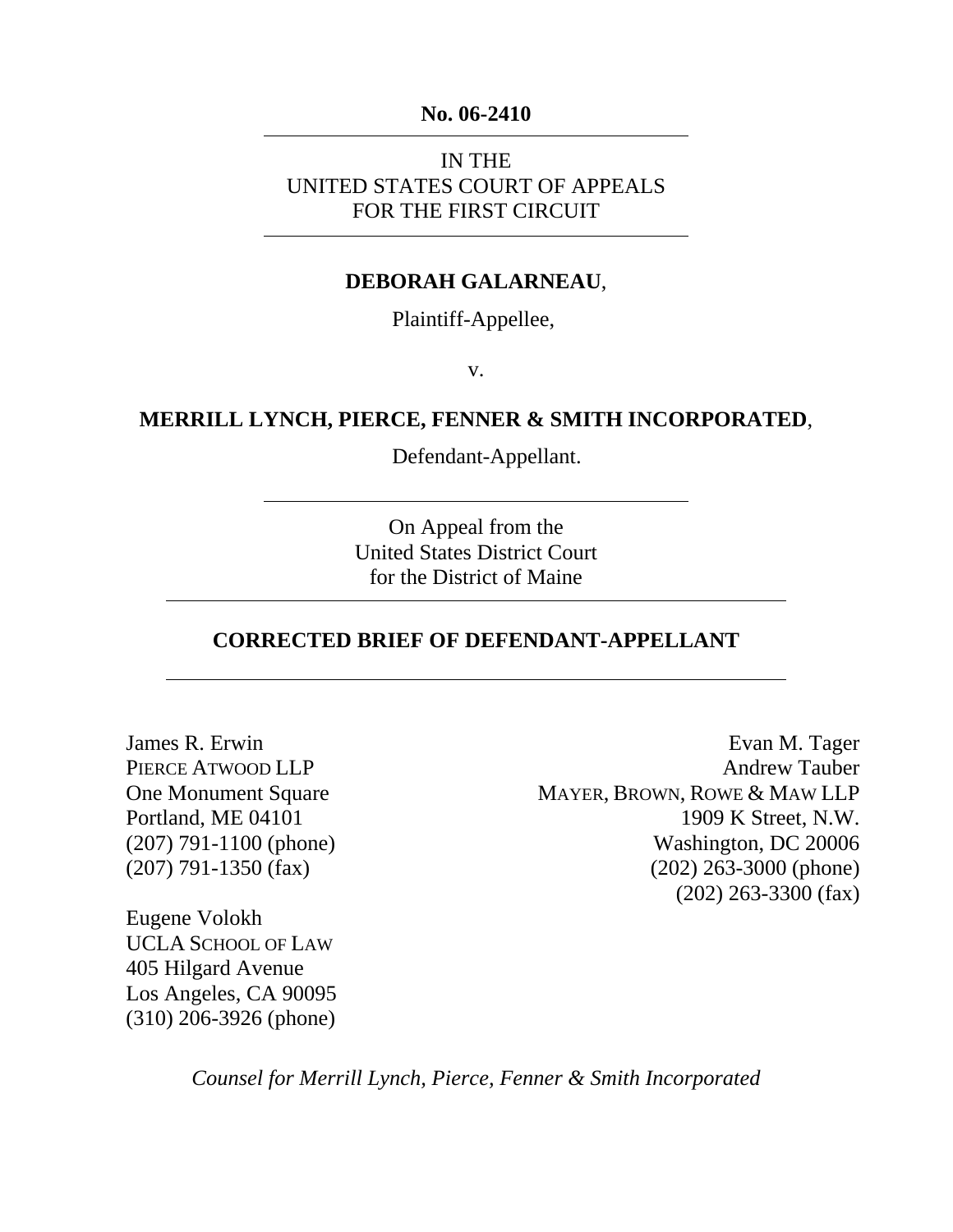## **CORPORATE DISCLOSURE STATEMENT**

<span id="page-1-0"></span>Pursuant to Rule 26.1 of the Federal Rules of Appellate Procedure, Defendant-Appellant Merrill Lynch, Pierce, Fenner & Smith Incorporated discloses that it is a wholly-owned subsidiary of Merrill Lynch & Company, Inc. No other publicly held corporation owns 10% or more of its stock, and it is not the parent of any publicly owned companies.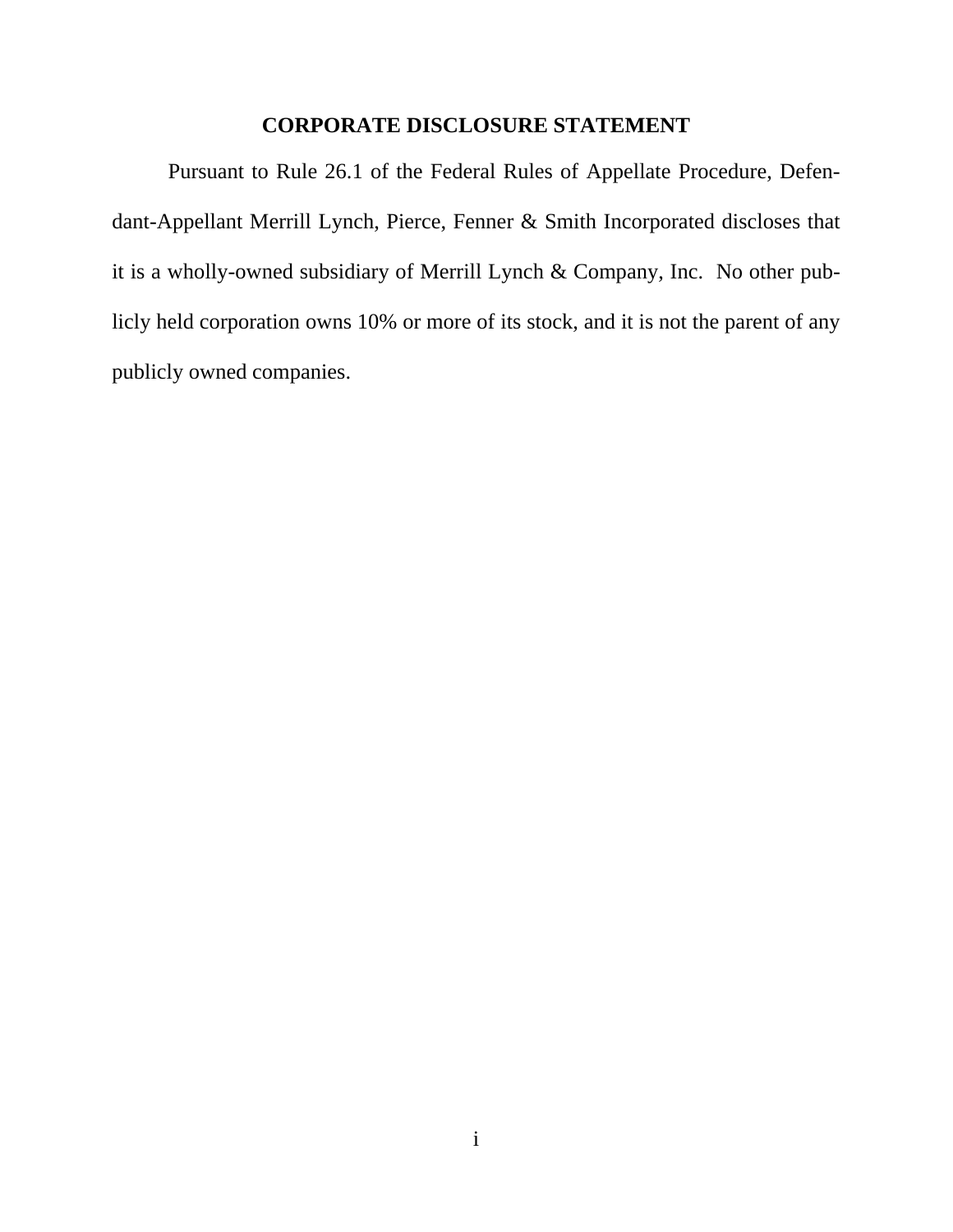## **TABLE OF CONTENTS**

<span id="page-2-0"></span>

| 1. |     | Merrill Lynch warns Galarneau not to engage in active                                                                                                |
|----|-----|------------------------------------------------------------------------------------------------------------------------------------------------------|
| 2. |     | A customer complaint alerts Merrill Lynch that<br>Galarneau had again engaged in inappropriate bond                                                  |
| 3. |     | Merrill Lynch's internal investigation confirms that                                                                                                 |
| 4. |     | Galarneau is terminated for inappropriate bond trading                                                                                               |
| 5. |     | Merrill Lynch complies with its regulatory obligation to                                                                                             |
| 6. |     |                                                                                                                                                      |
|    | (a) | The district court excludes all evidence of<br>Galarneau's request that the U-5 state that she had<br>been terminated for bond trading that was "not |
|    | (b) | The evidence introduced at trial confirms that<br>Galarneau was fired for inappropriate bond                                                         |
|    | (c) |                                                                                                                                                      |
|    |     |                                                                                                                                                      |
|    |     |                                                                                                                                                      |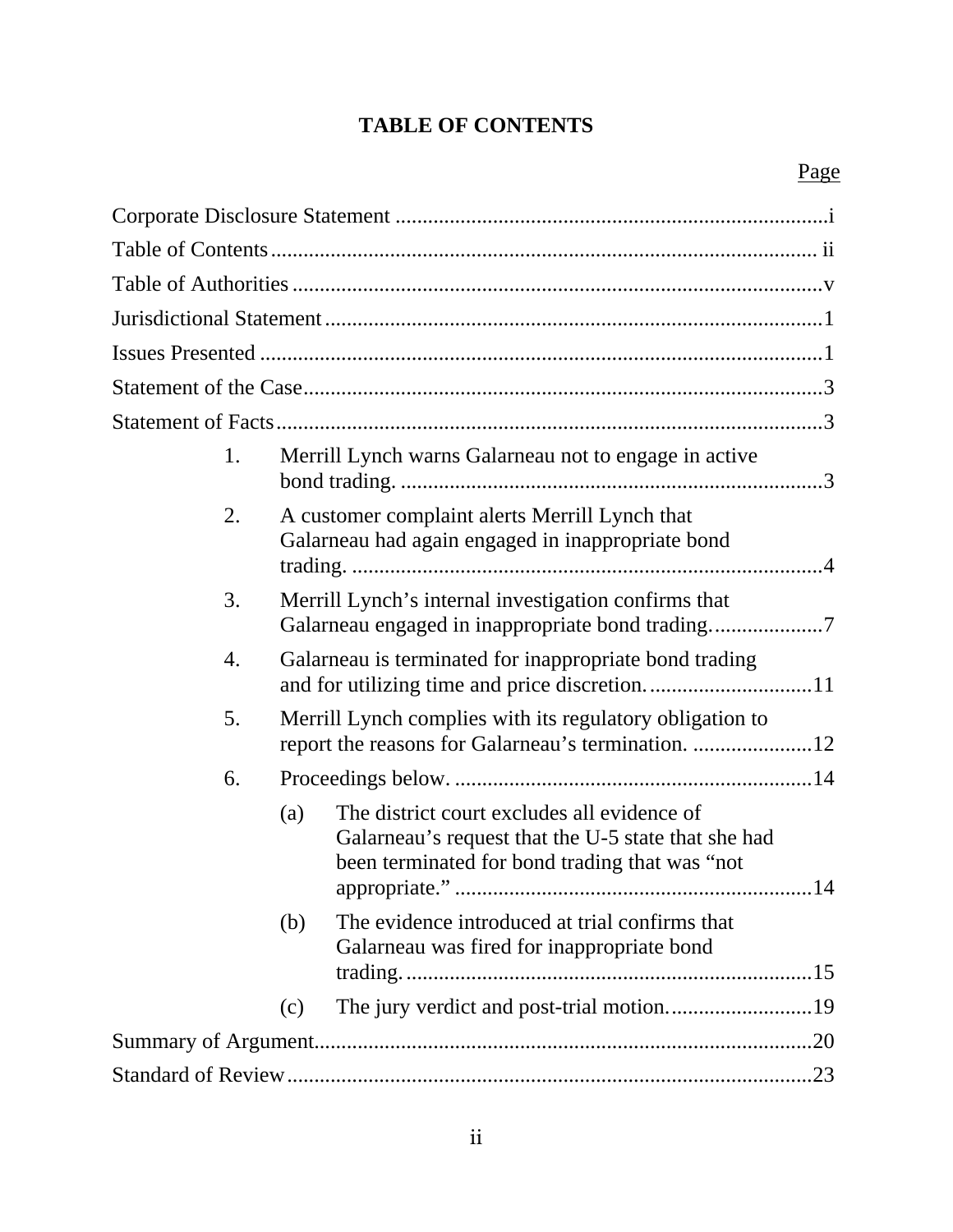# **TABLE OF CONTENTS (CONTINUED)**

# Page

| I.        |           |                                                                | THE EVIDENCE WAS INSUFFICIENT TO SUPPORT                                                                             |  |
|-----------|-----------|----------------------------------------------------------------|----------------------------------------------------------------------------------------------------------------------|--|
|           | A.        | The Defamation Verdict Cannot Stand Because The U-5 Was<br>.25 |                                                                                                                      |  |
|           | <b>B.</b> |                                                                | The Defamation Verdict Cannot Stand Because Merrill Lynch                                                            |  |
|           |           | 1.                                                             |                                                                                                                      |  |
|           |           | 2.                                                             | Merrill Lynch did not act with ill will, and neither knew<br>of nor recklessly disregarded the statement's purported |  |
| $\prod$ . |           |                                                                | THE DISTRICT COURT ERRED IN EXCLUDING EVIDENCE                                                                       |  |
|           | A.        |                                                                | Evidence Relating To The Drafting Of The U-5 Was Not                                                                 |  |
|           |           | 1.                                                             | The communications were not offers to settle a disputed                                                              |  |
|           |           |                                                                | There was no offer of valuable consideration35<br>(a)                                                                |  |
|           |           |                                                                | (b)                                                                                                                  |  |
|           |           | 2.                                                             | The evidence was in any event admissible because it was<br>offered to prove Merrill Lynch's state of mind. 37        |  |
|           |           | 3.                                                             | Excluding evidence of Galarneau's proposed U-5<br>language gave her an unfair litigation advantage in                |  |
|           | <b>B.</b> |                                                                | Evidence Relating To The Drafting Of The U-5 Was Not                                                                 |  |
| III.      |           |                                                                | THERE WAS INSUFFICIENT EVIDENCE THAT GALARNEAU'S<br>LOST WAGES WERE CAUSED BY THE ALLEGEDLY                          |  |
| IV.       |           |                                                                | THE EVIDENCE WAS INSUFFICIENT TO SUPPORT LIABILITY                                                                   |  |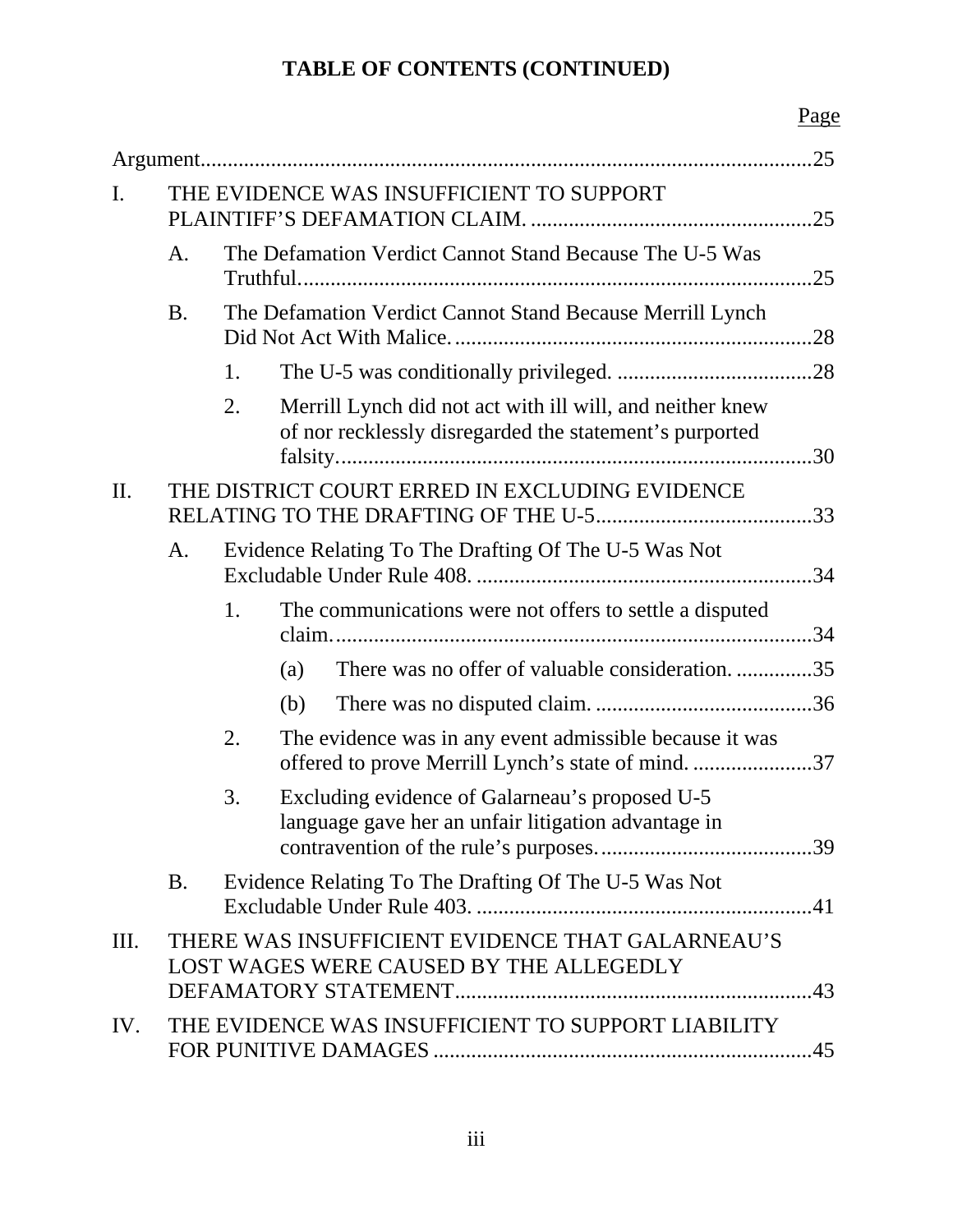# **TABLE OF CONTENTS (CONTINUED)**

# Page

| V. |                | THE PUNITIVE DAMAGES ARE UNCONSTITUTIONALLY                                                                              |     |
|----|----------------|--------------------------------------------------------------------------------------------------------------------------|-----|
|    | A.             | Merrill Lynch's Alleged Conduct Was Not Sufficiently<br>Reprehensible To Merit A Punitive Award Of Over \$2 Million.  49 |     |
|    | <b>B.</b>      | The Ratio Of Punitive To Compensatory Damages Is<br>Unreasonable Given The Size Of The Compensatory Award52              |     |
|    | $\mathbf{C}$ . | <b>Comparison With Other U-5 Defamation Cases Demonstrates</b>                                                           |     |
|    | D.             | A Large Punitive Award Would Frustrate The Public Interest In<br>Accurate Filings Regarding The Conduct Of Securities    |     |
|    | E.             | The Punitive Award Should Be Substantially Reduced57                                                                     |     |
|    |                |                                                                                                                          |     |
|    |                |                                                                                                                          |     |
|    |                |                                                                                                                          | .60 |
|    |                |                                                                                                                          |     |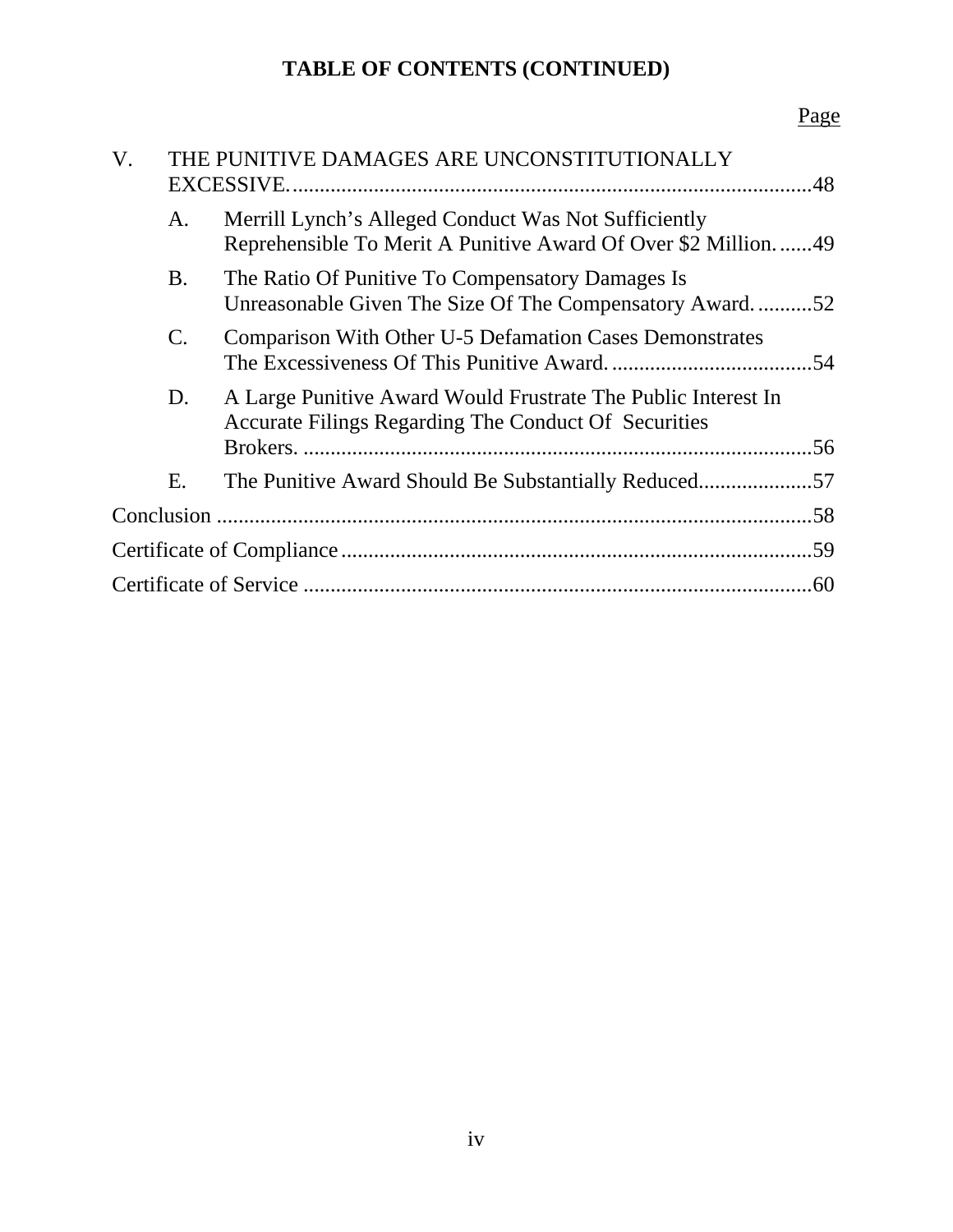## **TABLE OF AUTHORITIES**

## <span id="page-5-0"></span>**CASES**

| Acciardo v. Millennium Sec. Corp., 83 F. Supp. 2d 413                    |
|--------------------------------------------------------------------------|
|                                                                          |
|                                                                          |
|                                                                          |
|                                                                          |
|                                                                          |
| Bankcard Am., Inc. v. Universal Bancard Sys., 203 F.3d 477               |
| Baravati v. Josephthal, Lyon & Ross, Inc., 834 F. Supp. 1023             |
|                                                                          |
| Bisbal-Ramos v. City of Mayaguez, 467 F.3d 16 (1st Cir. 2006) 24, 25, 57 |
|                                                                          |
| Boerner v. Brown & Williamson Tobacco Co., 394 F.3d 594                  |
| Bose Corp. v. Consumers Union of United States, Inc.,                    |
| Broadcort Capital Corp. v. Summa Med. Corp., 972 F.2d 1183               |
|                                                                          |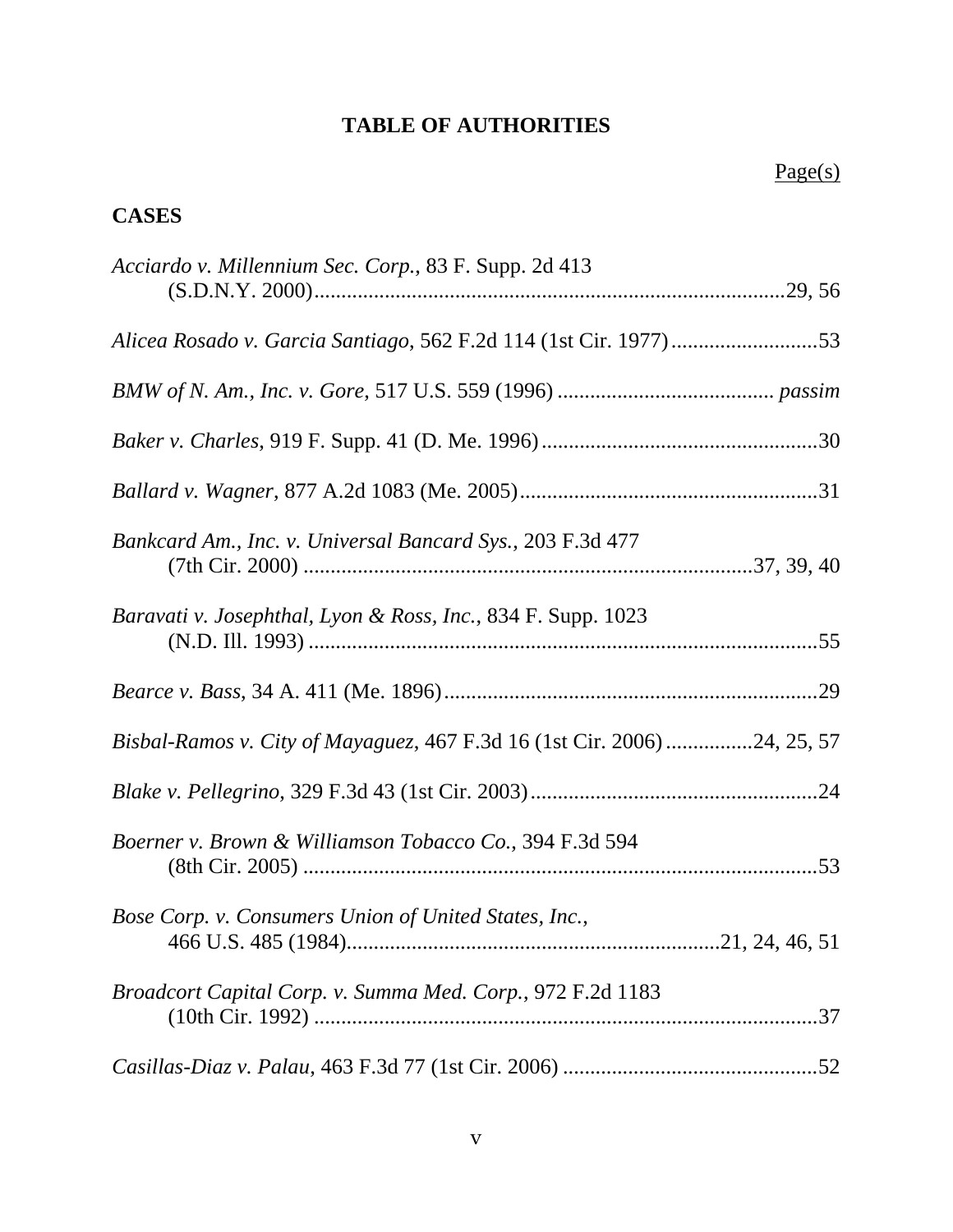| Casumpang v. Int'l Longshore & Warehouse Union Local 142,                |
|--------------------------------------------------------------------------|
| Champagne v. Mid-Maine Med. Ctr., 711 A.2d 842 (Me. 1998)43              |
| Cicconi v. McGinn, Smith & Co., 808 N.Y.S.2d 604 (App. Div. 2005) 13, 29 |
|                                                                          |
|                                                                          |
|                                                                          |
|                                                                          |
|                                                                          |
| Czarnik v. Illumina, Inc., 2004 WL 2757571 (Cal. Ct. App.                |
| Dalbec v. Gentleman's Companion, Inc., 828 F.2d 921 (2d Cir. 1987)46     |
|                                                                          |
| Deere & Co. v. Int'l Harvester Co., 710 F.2d 1551 (Fed. Cir. 1983) 36    |
| Deluca v. Allied Domecq Quick Serv. Rests., 2006 WL 2713944              |
| Dimino v. New York City Transit Auth., 64 F. Supp. 2d 136                |
|                                                                          |
|                                                                          |
| In re Exxon Valdez, 2006 WL 3755189 (9th Cir. Dec. 22, 2006) 51          |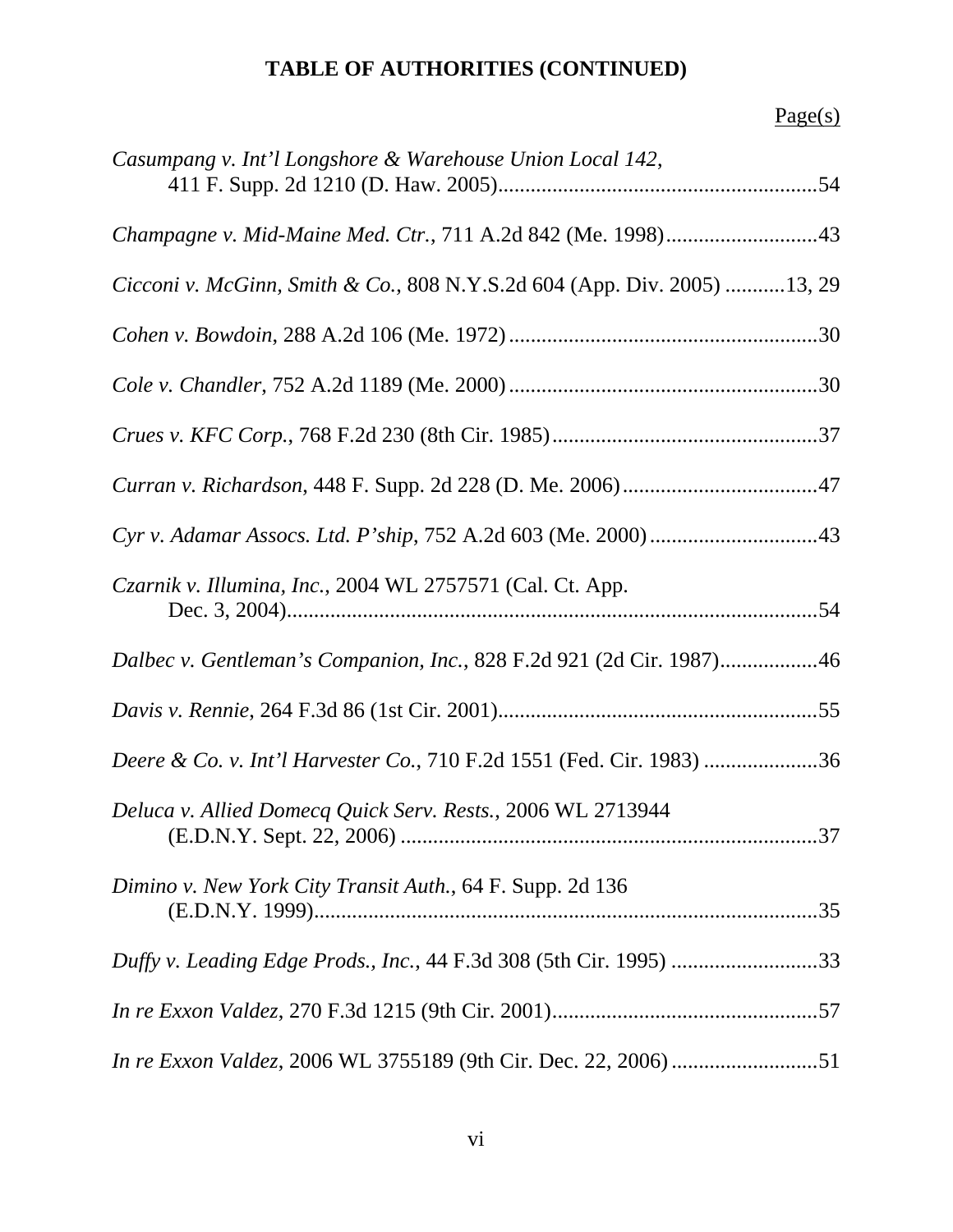| Glennon v. Dean Witter Reynolds, Inc., 83 F.3d 132 (6th Cir. 1996) 55 |
|-----------------------------------------------------------------------|
|                                                                       |
|                                                                       |
| Johnson v. Land O'Lakes, Inc., 181 F.R.D. 388 (N.D. Iowa 1998)36      |
|                                                                       |
| Kraemer v. Franklin & Marshall Coll., 909 F. Supp. 267                |
|                                                                       |
| Lavin v. Caleb Brett USA, Inc., 1991 WL 338550 (D. Me.                |
|                                                                       |
| Levinsky's Inc. v. Wal-Mart Stores, Inc., 127 F.3d 122                |
|                                                                       |
|                                                                       |
|                                                                       |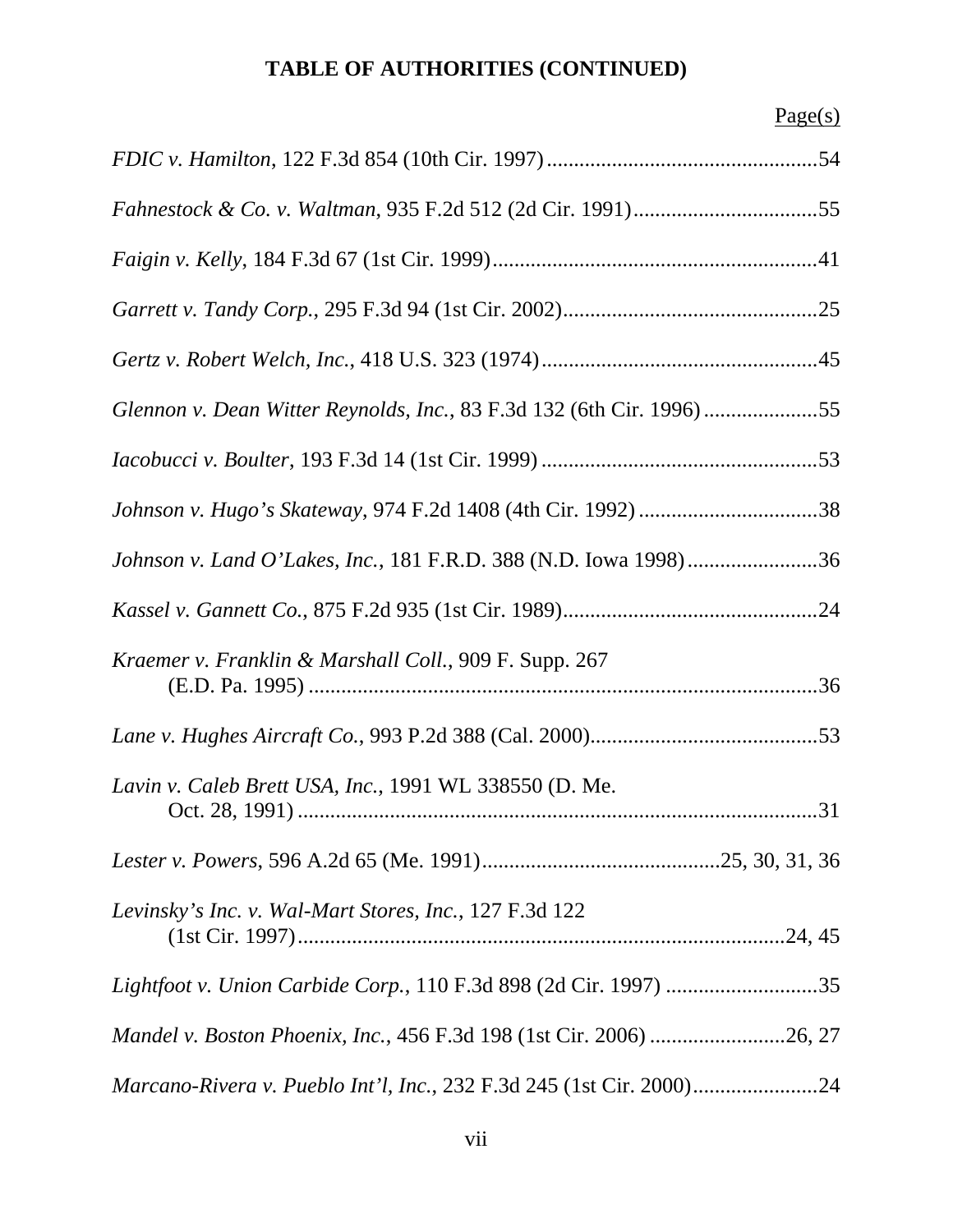| Onat v. Penobscot Bay Med. Ctr., 574 A.2d 872 (Me. 1990) 30, 32        |
|------------------------------------------------------------------------|
|                                                                        |
|                                                                        |
|                                                                        |
|                                                                        |
| Rowlett v. Anheuser-Busch, Inc., 832 F.2d 194 (1st Cir. 1987) 53, 57   |
| Rubert-Torres v. Hosp. San Pablo, Inc., 205 F.3d 472 (1st Cir. 2000)42 |
| S.A. Healy Co. v. Milwaukee Metro. Sewerage Dist., 50 F.3d 476         |
| Savoy IBP 8, Ltd. v. Nucentrix Broadband Networks, Inc., 333 B.R. 114  |
|                                                                        |
| Smith v. Heritage Salmon, Inc., 180 F. Supp. 2d 208 (D. Me. 2002)47    |
| Sparta Surgical Corp. v. Nat'l Ass'n of Sec. Dealers, Inc.,            |
| Staples v. Bangor Hydro-Elec. Co., 629 A.2d 601 (Me. 1993)46, 47, 48   |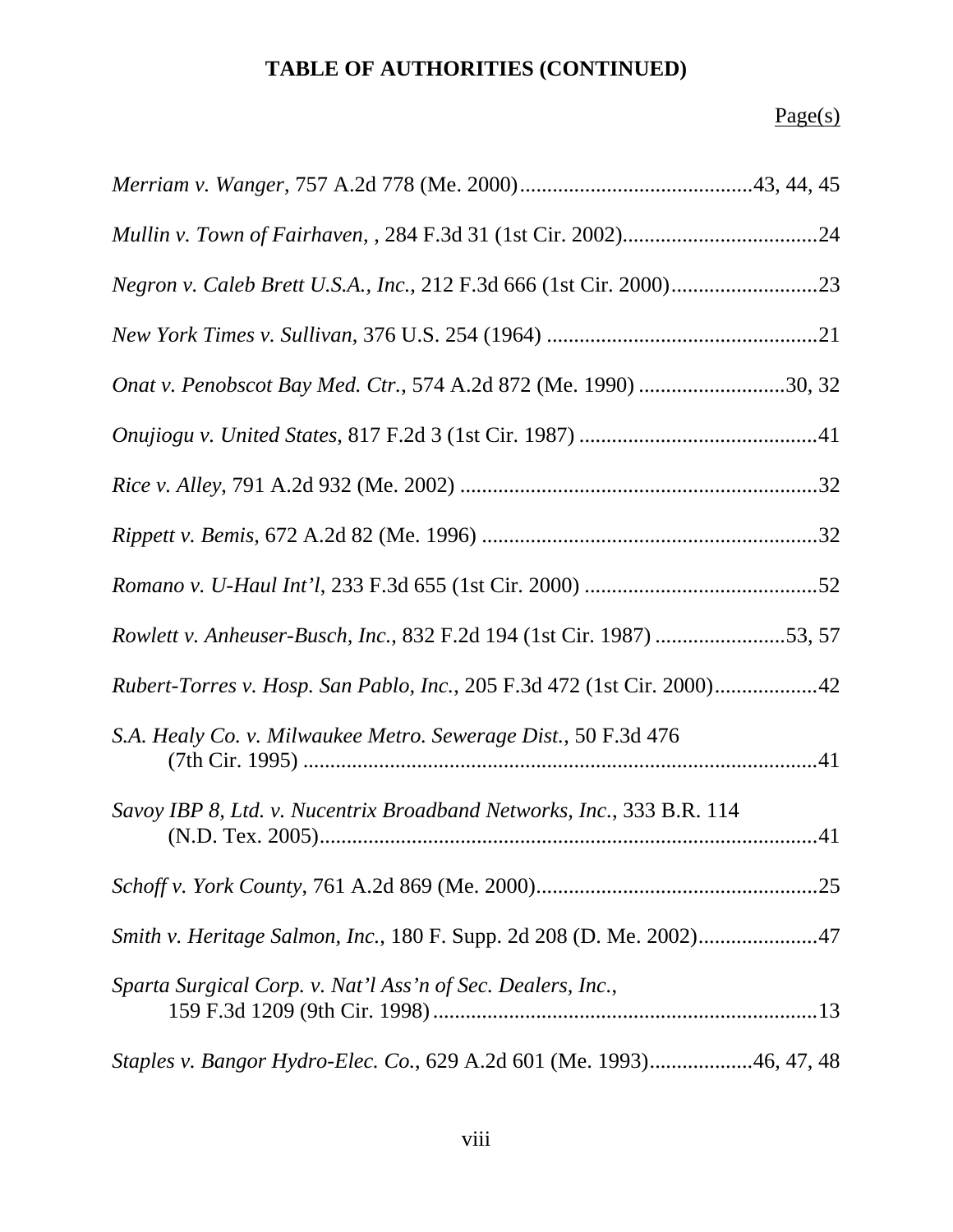| State Farm Mut. Auto. Ins. Co. v. Campbell, 538 U.S. 408 (2003) passim  |
|-------------------------------------------------------------------------|
|                                                                         |
|                                                                         |
| Uforma/Shelby Bus. Forms, Inc. v. NLRB, 111 F.3d 1284 (6th Cir. 1997)37 |
|                                                                         |
|                                                                         |
|                                                                         |
|                                                                         |
| Wegerer v. First Commodity Corp., 744 F.2d 719 (10th Cir. 1984)38       |
| Williams v. ConAgra Poultry Co., 378 F.3d 790 (8th Cir. 2004)53         |
| Winchester Packaging, Inc. v. Mobil Chem. Co., 14 F.3d 316              |
| Zimmerman v. Direct Fed. Credit Union, 262 F.3d 70                      |
| <b>STATUTES AND RULES</b>                                               |
|                                                                         |
|                                                                         |
|                                                                         |
|                                                                         |
|                                                                         |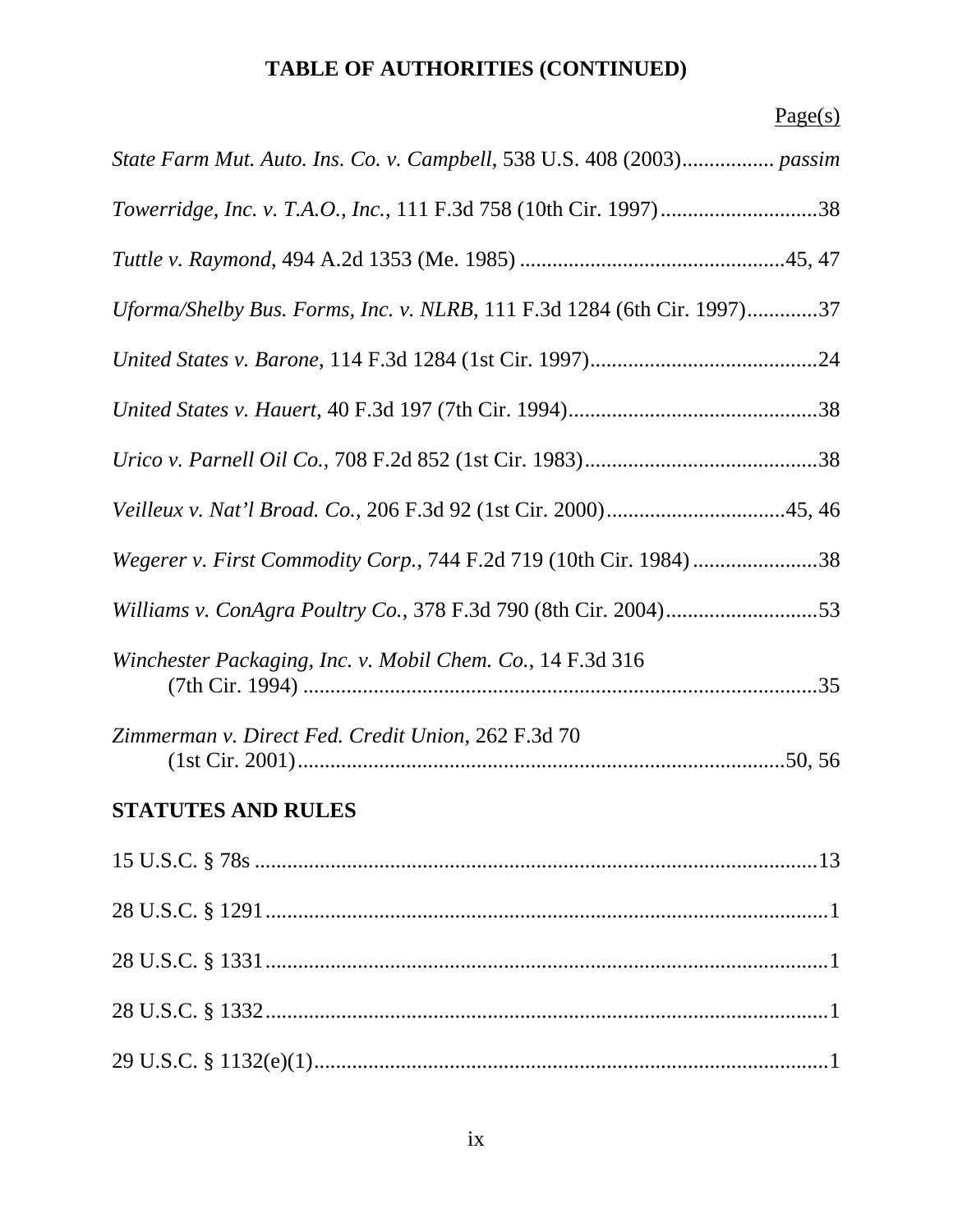| Page(s)                                                                                                                                                                                                  |     |
|----------------------------------------------------------------------------------------------------------------------------------------------------------------------------------------------------------|-----|
|                                                                                                                                                                                                          |     |
|                                                                                                                                                                                                          |     |
| <b>MISCELLANEOUS</b>                                                                                                                                                                                     |     |
| Anne H. Wright, Form U-5 Defamation, 52 WASH. & LEE L. REV. 1299                                                                                                                                         |     |
|                                                                                                                                                                                                          |     |
| Isaac Hunt, Commissioner, SEC, Remarks at 1997 National Society of<br>Compliance Professionals National Membership Meeting (Oct. 9,<br>1997), available at http://www.sec.gov/news/speech/speecharchive/ | .29 |
|                                                                                                                                                                                                          |     |
|                                                                                                                                                                                                          |     |
|                                                                                                                                                                                                          |     |
|                                                                                                                                                                                                          |     |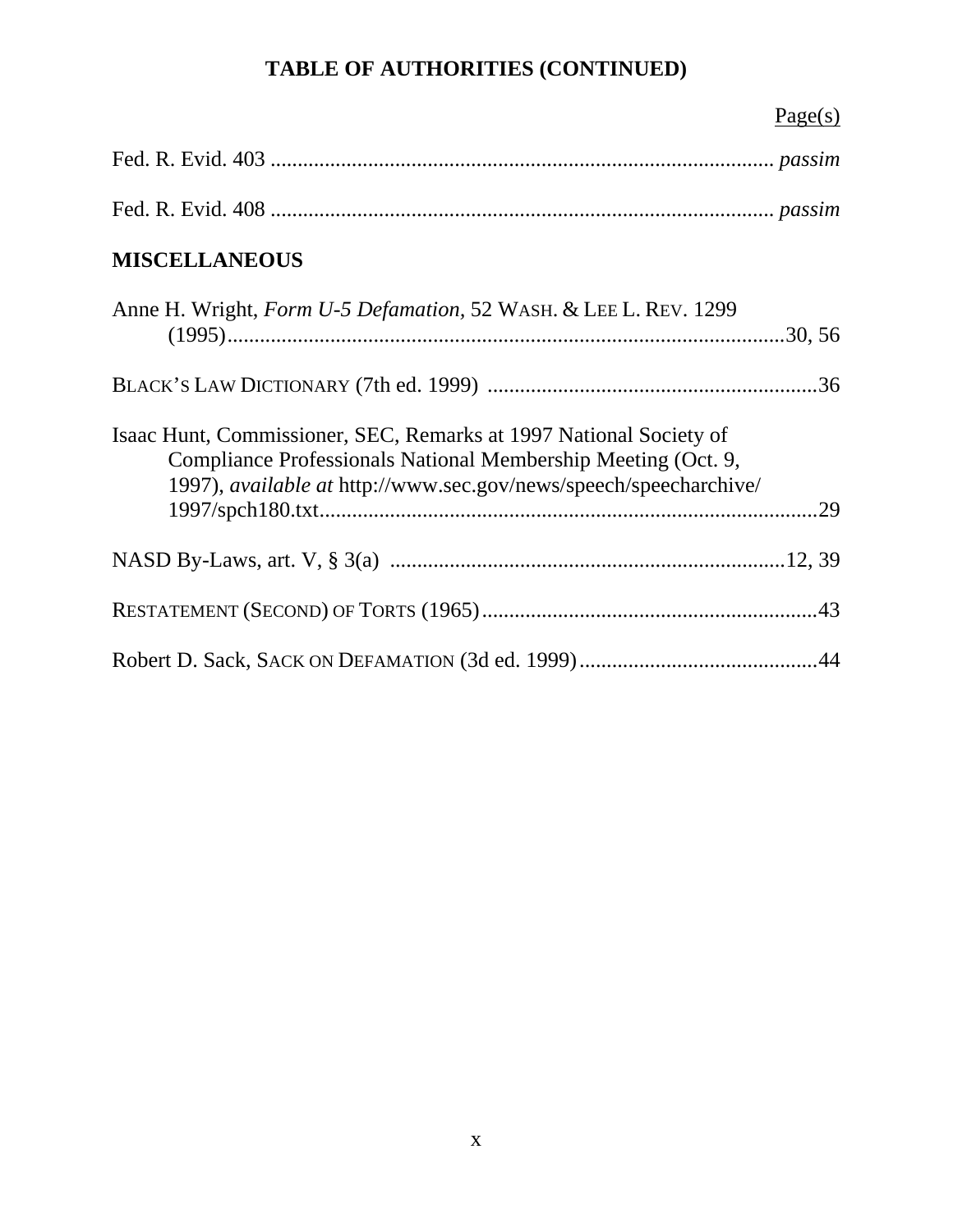### **JURISDICTIONAL STATEMENT**

<span id="page-11-0"></span>The district court had jurisdiction under 28 U.S.C. §§ 1331, 1332, and 1367 and 29 U.S.C. § 1132(e)(1). The district court entered final judgment on June 28, 2006. A23. Merrill Lynch's timely motion for judgment as a matter of law ("JMOL") or, in the alternative, for a new trial was filed on July 13, 2006, and denied on August 29, 2006. A15; A17. Merrill Lynch filed a timely notice of appeal on September 26, 2006. A17. This Court has jurisdiction under 28 U.S.C. § 1291.

### **ISSUES PRESENTED**

After fully investigating complaints made against her by one of her clients, Merrill Lynch fired Deborah Galarneau in January 2004. Because Galarneau was a registered securities broker, Merrill Lynch was required to file a Form U-5 Uniform Termination Notice setting forth the reasons for Galarneau's termination. As a courtesy, Merrill Lynch afforded Galarneau an opportunity to comment on a draft of the U-5. The draft stated that Merrill Lynch terminated Galarneau for, *inter alia*, "inappropriate bond trading in one client's account." In response, Galarneau "request[ed]" that the U-5 state in relevant part that she "was terminated because of bond related trades in one client account that the Firm considered to be lawful but not appropriate." She further requested that the U-5 include her assertion that "she was wrongfully terminated for bond related trades that were lawful." Viewing Galarneau's proposed characterization of the reasons for her termination as func-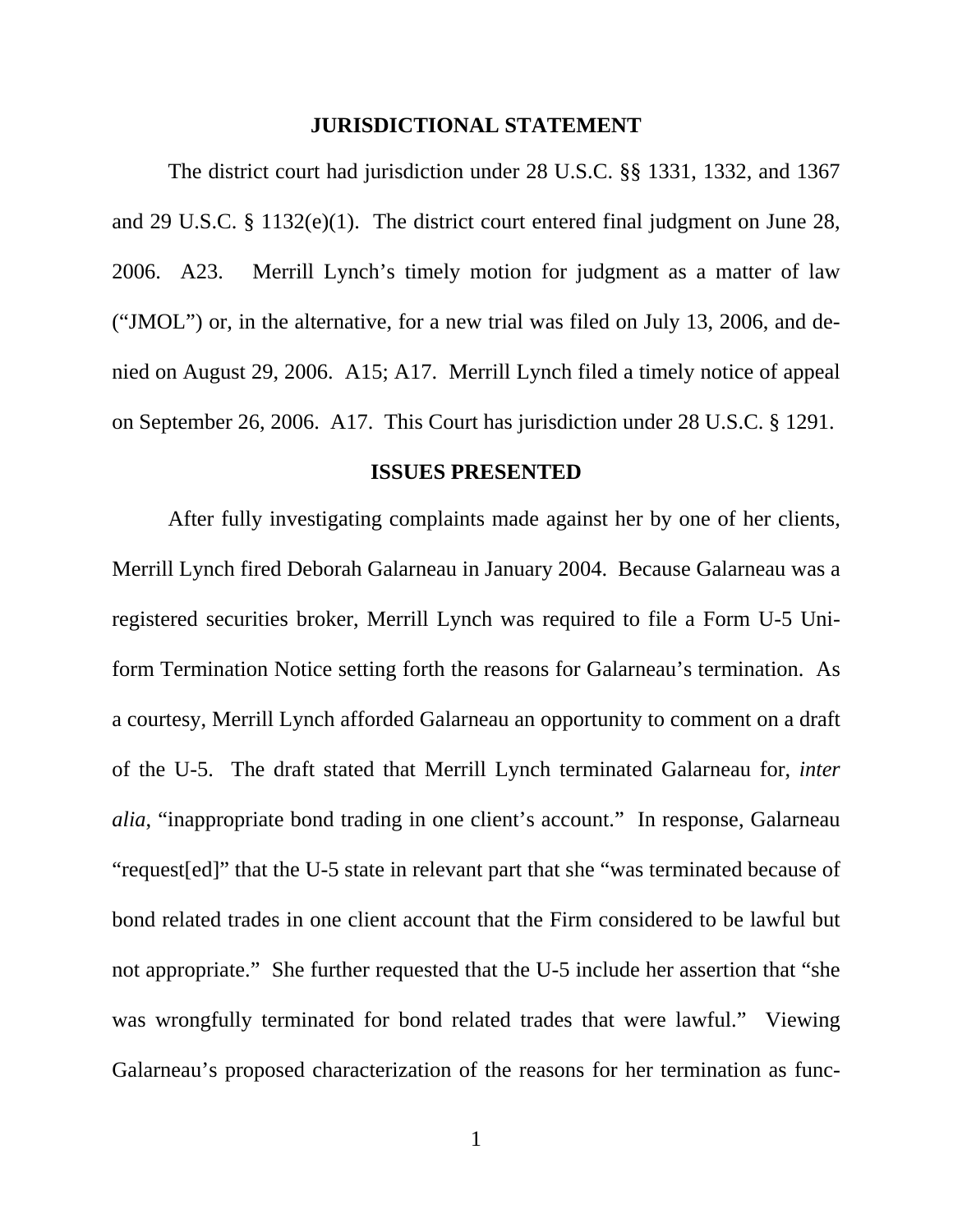tionally indistinguishable from its characterization, Merrill Lynch retained the description from the original draft, but, accommodating Galarneau's request, added that "Ms. Galarneau disagrees with the Firm's conclusions." Although the operative language in the U-5 was thus substantially similar to the language Galarneau had "request[ed]," Galarneau brought suit, claiming, *inter alia*, that the U-5 was defamatory. Prior to trial, the district court excluded the correspondence between the parties relating to the draft U-5. Unaware that Galarneau had essentially ratified the language in the U-5, the jury found Merrill Lynch liable for defamation, and awarded Galarneau \$850,000 in compensatory damages and \$2,100,000 in punitive damages. The issues presented are:

1. Whether Galarneau adduced sufficient evidence that Merrill Lynch's statement, which was conditionally privileged under Maine law, was both false and made with malice.

2. Whether the district court erred in excluding evidence that the parties had negotiated the language that Galarneau thereafter alleged to be defamatory.

3. Whether Galarneau adduced sufficient evidence of causation to support the compensatory award.

4. Whether the evidence satisfied the stringent standards for imposition of punitive damages.

5. Whether the punitive award is unconstitutionally excessive.

2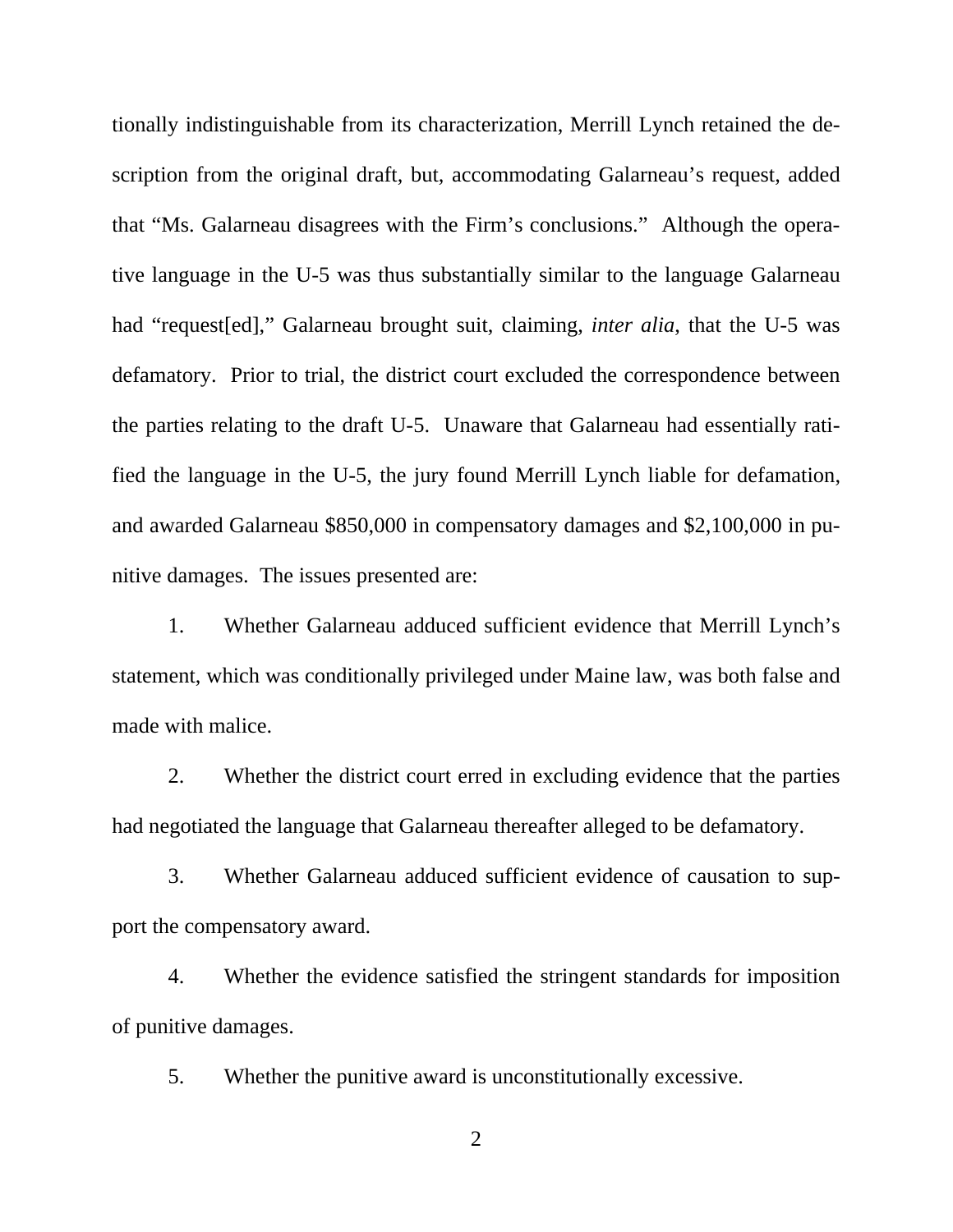### **STATEMENT OF THE CASE**

<span id="page-13-0"></span>This case arises from Merrill Lynch's termination of Deborah Galarneau, and Merrill Lynch's subsequent characterization of the reasons for Galarneau's termination in a mandatory regulatory filing. After those events occurred, Galarneau sued, asserting *inter alia* claims for sex discrimination, breach of contract, and defamation. The jury rejected Galarneau's discrimination and contract claims, but found in her favor on the defamation claim, awarding her both compensatory and punitive damages. After the verdict was returned, Merrill Lynch moved for JMOL or, in the alternative, for a new trial. The district court denied that motion without explanation.

### **STATEMENT OF FACTS**

### **1. Merrill Lynch warns Galarneau not to engage in active bond trading.**

Galarneau was a registered financial advisor in Merrill Lynch's Portland, Maine, office.  $\overline{1}$  $\overline{1}$  $\overline{1}$  On at least two occasions prior to her dismissal Galarneau's bond trading had been the object of concern. In 1998, Galarneau was summoned to a meeting with her office supervisors "to discuss two client complaints, and her trading strategy in regards to bond swaps." JA489. Then, in 2000, her supervisors

-

<span id="page-13-1"></span><sup>1</sup> A "registered representative" is someone who is, by virtue of his or her licensing, entered in the Central Registration Depository, a national database of securities brokers.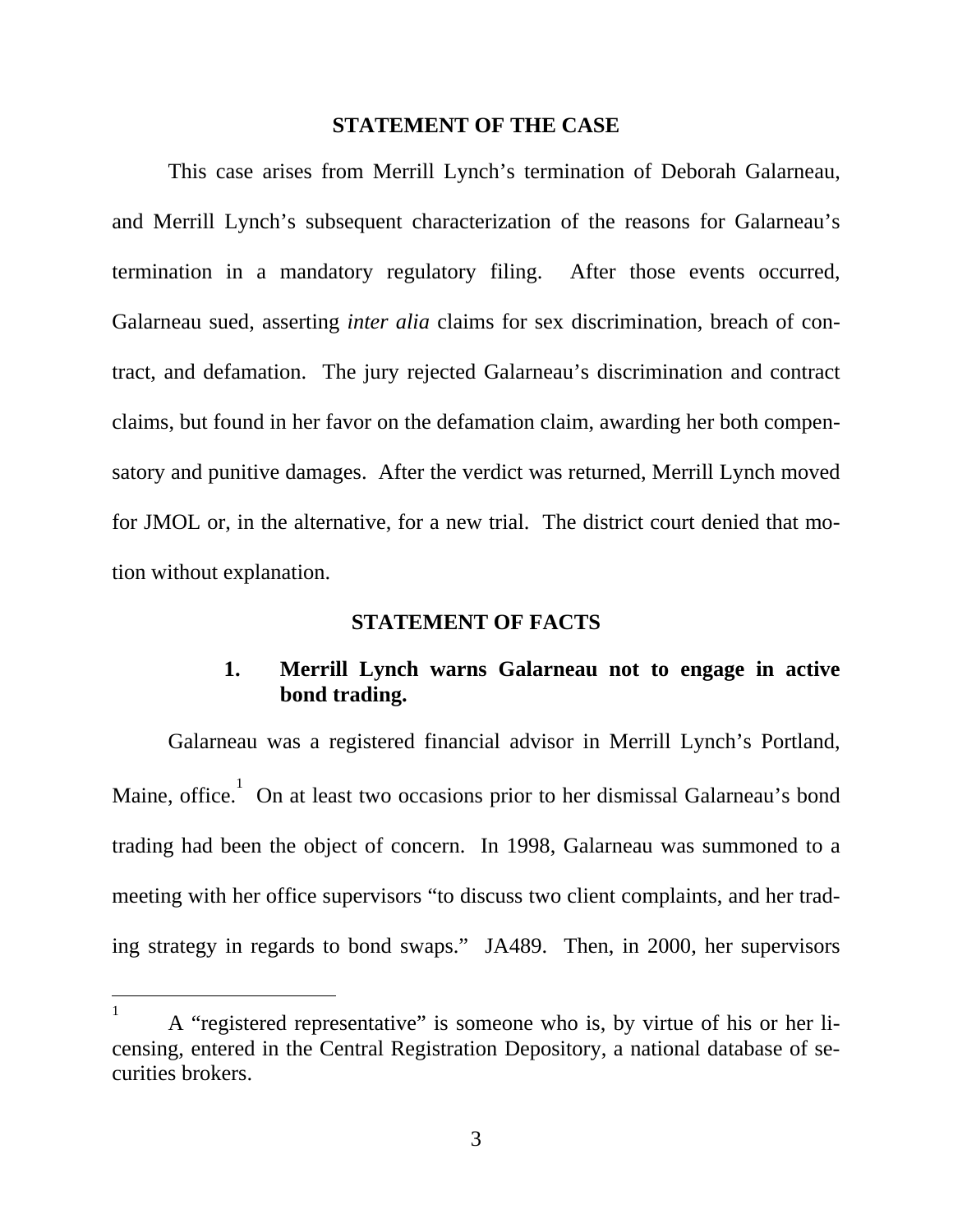<span id="page-14-0"></span>specifically warned her not to engage in active bond trading. Noting that "trading in bonds could be very expensive for the client" and that "bond trading if it was going to be done, should be done in a managed fund or a mutual fund," Galarneau's supervisors told her that her strategy of actively trading bonds was "inappropriate." JA159–JA161.<sup>[2](#page-14-1)</sup> When warned that active bond trading was inappropriate, Galarneau promised that she "would not do that anymore." JA161. Unfortunately, Galarneau did not keep her word.

### **2. A customer complaint alerts Merrill Lynch that Galarneau had again engaged in inappropriate bond trading.**

In 2003, one of Galarneau's clients, Amy Ford, lodged a complaint against Galarneau. JA493. Ford was a spiritual healer who lived off an inheritance that she had received from an uncle. JA3. As Ford explained to Galarneau, Ford "was relying on her investments for her income." JA42. Indeed, Ford entrusted Galarneau with the money that Ford depended upon "to fulfill her needs for the rest of her life." JA338.

In Galarneau's view, Ford's portfolio was overly concentrated in stocks. Consequently, Galarneau formulated a plan, "the major objective" of which purportedly was to "rebalance" Ford's portfolio by selling stock and using the pro-

-

<span id="page-14-1"></span><sup>2</sup> Mutual funds can profitably engage in bond trading because they pay a substantially lower commission than retail customers. JA321–JA323.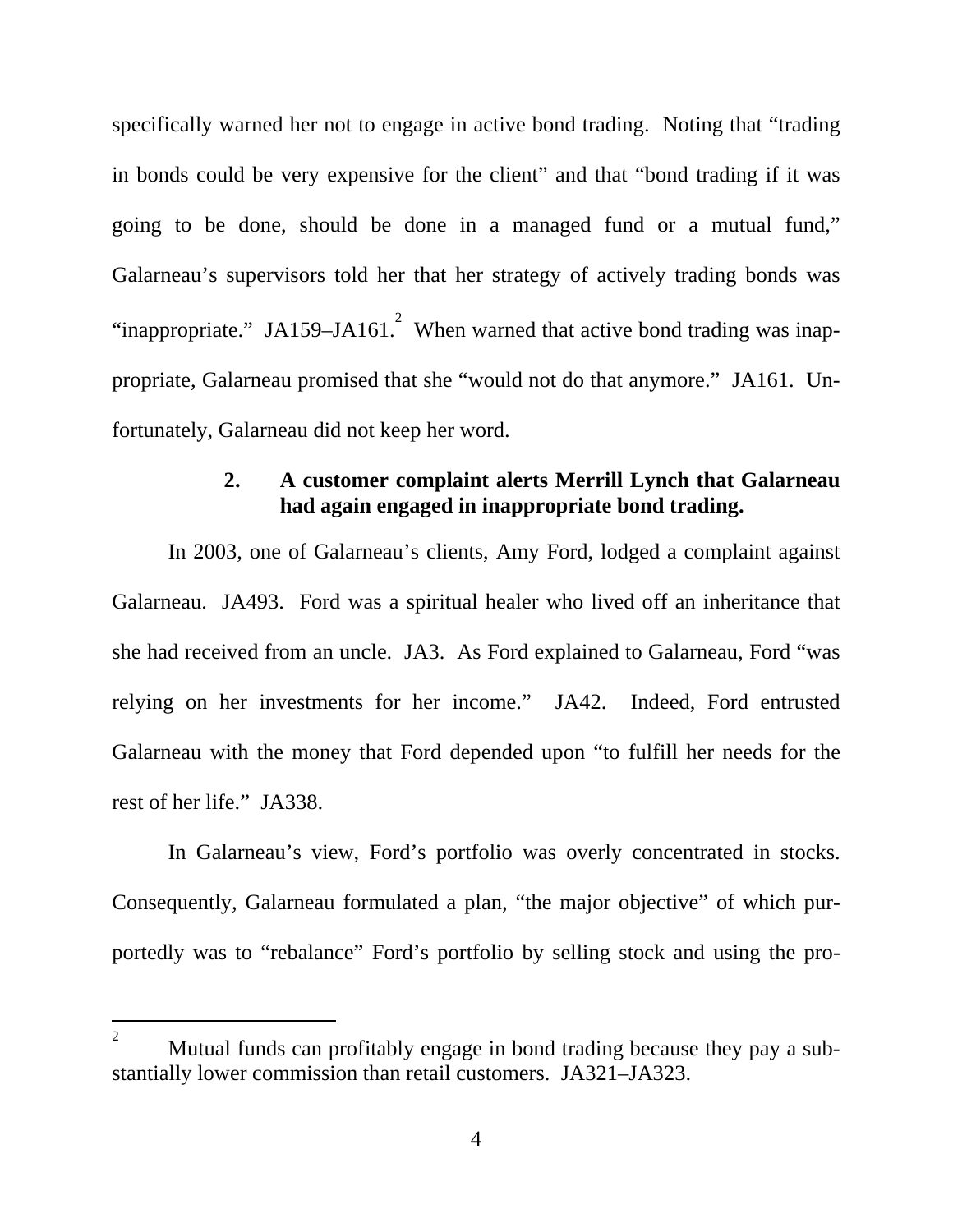ceeds to acquire fixed-income investments such as bonds. JA45. Because the stock Ford owned had appreciated over time, its sale would result in taxable capital gains. JA46. According to Galarneau, under the plan she devised for Ford, "tax advantage bond swap[s]" would be used "to counteract the gains" that Ford would make on the sale of stock. JA47.

A tax-motivated bond swap involves the sale of one depreciated bond, and the immediate purchase of another with the proceeds of that sale. A bond is an interest bearing security: In exchange for loaning a certain amount of money for a certain period of time, the owner of the bond receives periodic payments of a predetermined amount for the life of the bond and then, when the bond reaches maturity, is repaid the amount originally loaned. JA147–JA149; JA342–JA344. Every bond has a fixed face value equal to the amount for which it will be redeemed at maturity. But bond prices in the secondary market vary as interest rates change and as investors reassess risk. Thus, a \$10,000 bond that an investor purchased at face value may now trade for only \$9,000. In that case, the investor has an unrealized loss of \$1,000. In a bond swap, the investor sells the depreciated bond, realizes the \$1,000 loss (which can be used to offset gains for tax purposes), and uses

<span id="page-15-0"></span> $\frac{1}{3}$  $\overline{3}$ Because they yield predetermined dividends, preferred stocks are another form of fixed-income investment. JA155. As Galarneau acknowledges, they are "pretty much" the same as bonds. JA162. At trial, the term 'bonds' was often used to refer to both bonds and preferred stocks.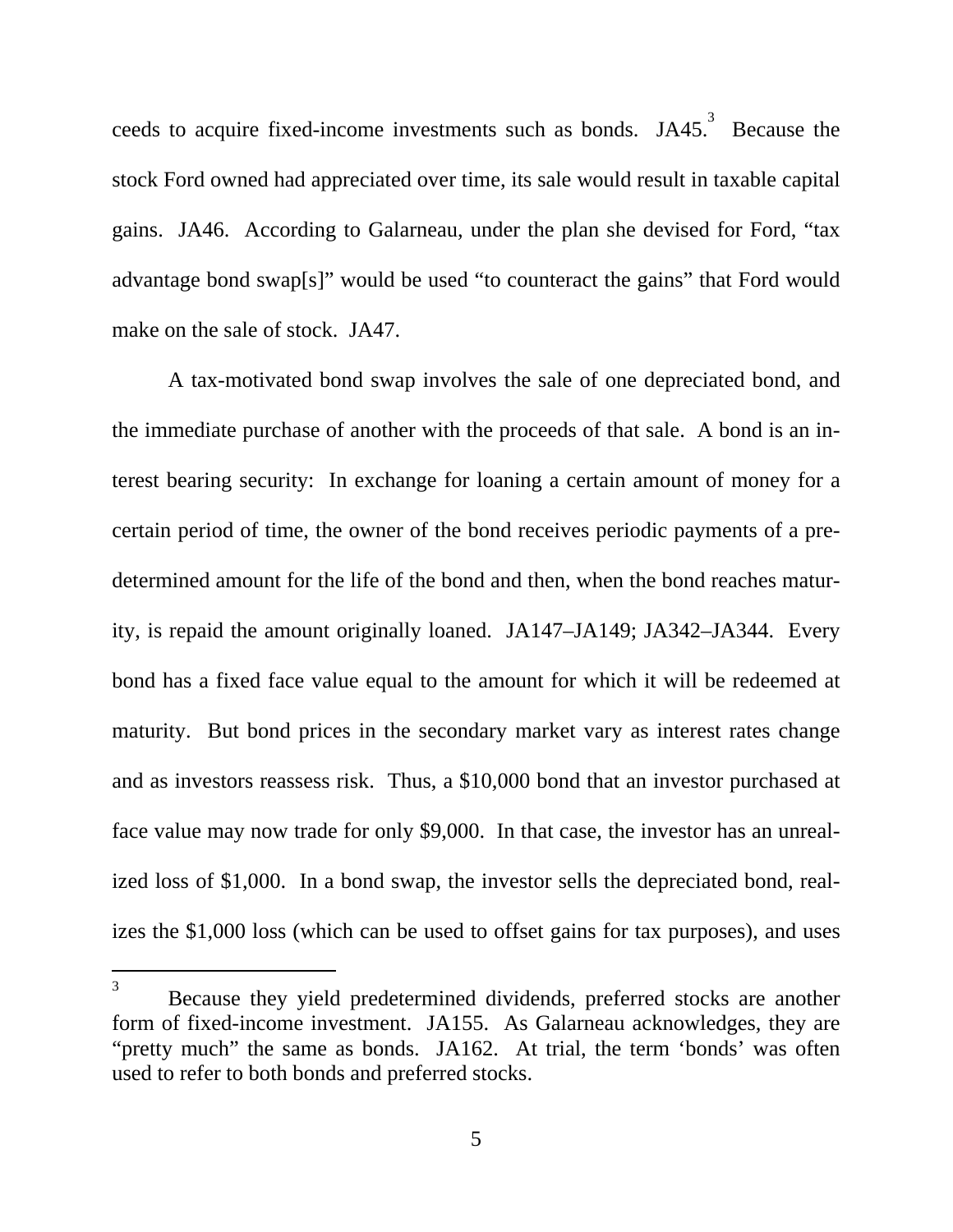the \$9,000 proceeds to purchase another, roughly equivalent \$10,000 bond that has similarly depreciated in value. The newly purchased bond will yield the same periodic payments, and when it matures the investor will receive his or her initial \$10,000 investment back. As Galarneau stated at trial, with a bond swap "the idea is that when you purchase the bond, eventually it will mature, and you will get the face value of that bond back again, and in the meantime, you receive a regular income, which is usually fixed." JA48.

A bond swap has a lengthy time horizon. As Galarneau herself explained, "*in the long run*, that bond matures, and you get the face value back again." JA48 (emphasis added). As noted by Galarneau's hired expert, a bond swap results in no actual (as opposed to tax) loss *if the bond that is purchased is held to maturity*. JA351–JA352. However, if the bond purchased in a swap is quickly sold rather than held to maturity, actual losses may result, both because the value of the purchased bond may have declined in the secondary market and because of the high commissions associated with retail bond transactions.<sup>[4](#page-16-0)</sup>

<span id="page-16-0"></span> $\frac{1}{4}$  $\overline{4}$ The commission on a bond is built into the purchase price. Thus, a bond bought in the secondary market is, immediately after purchase, worth less than its purchase price. For example, if there is a 2% commission on a bond bought for \$1,000, that bond is actually worth only \$980 immediately after its purchase. JA140–JA142.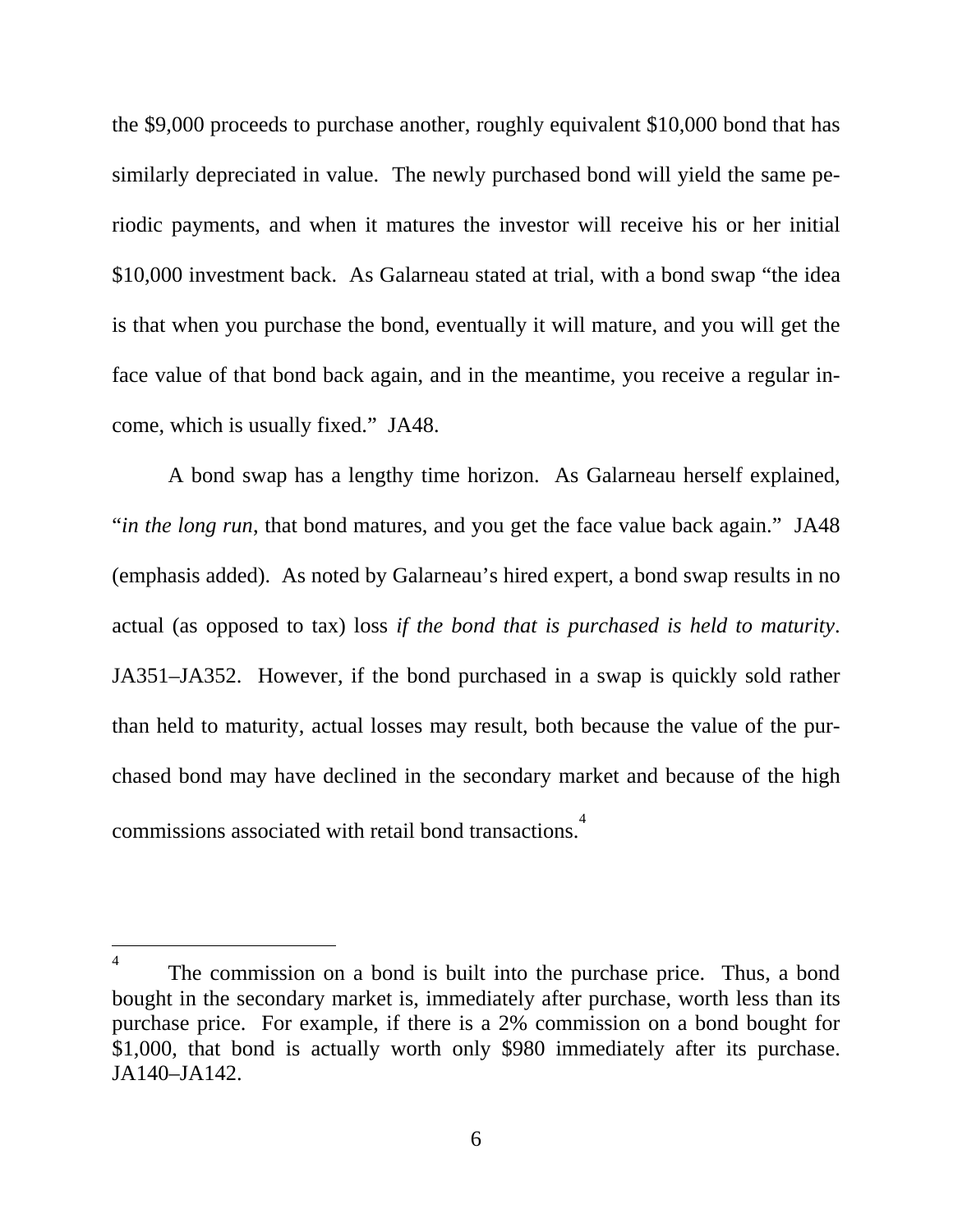<span id="page-17-0"></span>Despite Galarneau's promise to Merrill Lynch that she would not again engage in active bond trading, Ford accused Galarneau of doing exactly that. In a letter sent to Galarneau and to the State of Maine Office of Securities, Ford complained that (among other things) Galarneau had engaged in "an excessive amount of trading in the account." JA493. Ford noted that "[m]any of my fixed-income holdings have been held less than two months." *Id*. With reference to \$1.35 million of bonds that Galarneau had sold, Ford observed:

> The average time to maturity for those bonds was 21 years. The average time I held the bonds was 145 days.

*Id.* After noting that longer-term bonds typically carry higher commissions than short-term bonds, Ford pointed out that "many of the short holding period sales in my account have involved long and medium term bonds." *Id*. The turnover in her account, Ford complained, "is much higher than the experts I have worked with consider reasonable." JA494. While acknowledging the need to take tax considerations into account, Ford noted that "the goal should be taking losses that exist, not creating them." *Id*.

## **3. Merrill Lynch's internal investigation confirms that Galarneau engaged in inappropriate bond trading.**

Ford's complaint triggered an investigation by the State of Maine and an internal investigation by Merrill Lynch. During the course of the internal investigation, Merrill Lynch's Office of General Counsel ("OGC"), among other things, re-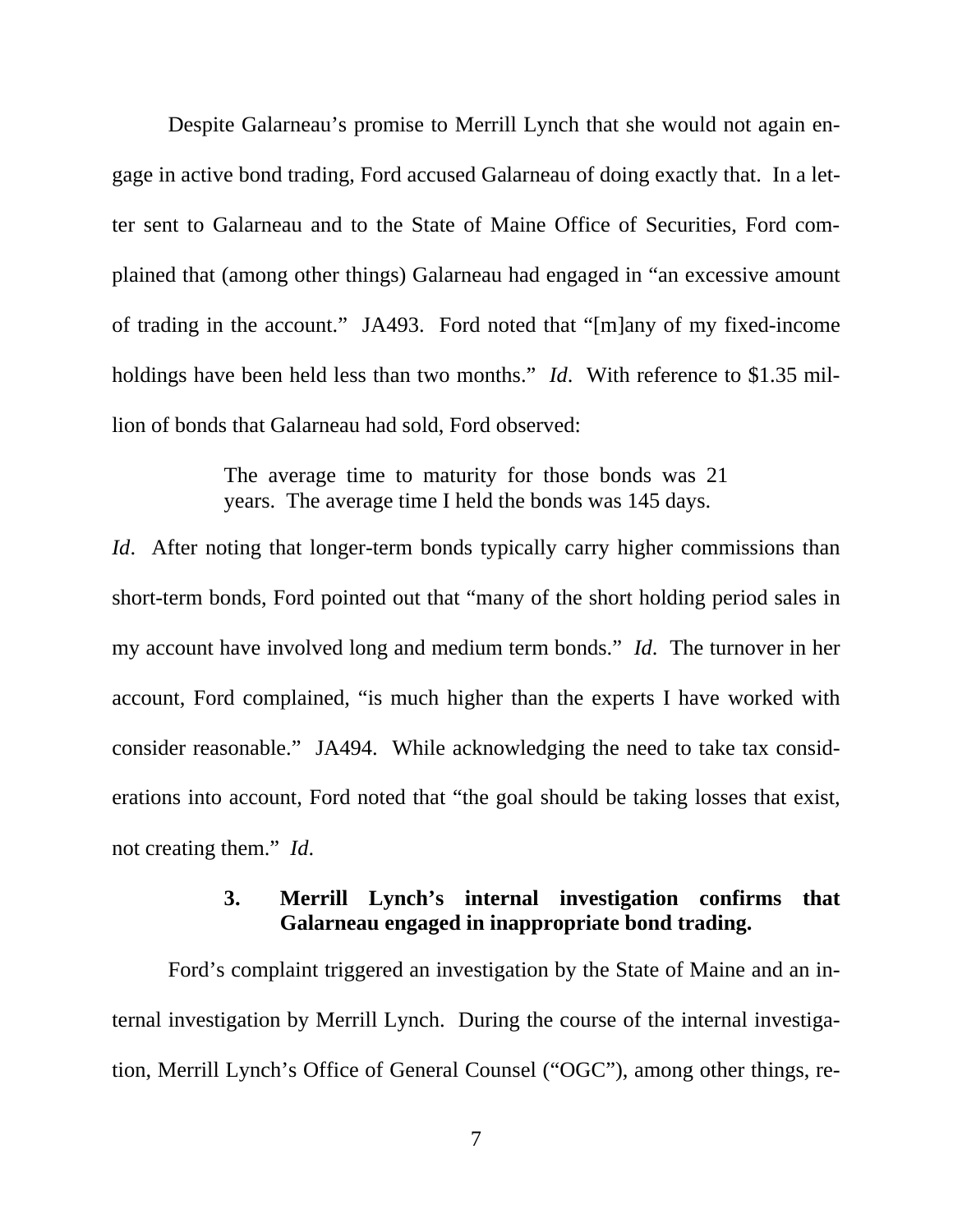viewed the trading activity in Ford's account (JA805–JA823), sought written explanations from Galarneau (JA615–JA680), interviewed Galarneau twice (JA410; JA447–JA448), reviewed Galarneau's personnel file (JA488; JA489–JA490), and interviewed several of Galarneau's other clients (JA[5](#page-18-0)13).<sup>5</sup>

As part of its investigation, the OGC asked Bates Private Capital, an outside firm, to conduct a detailed analysis of the Ford account. JA398. The Bates report presented the trading in the Ford account on a security-by-security basis. It showed when a given security was purchased, the purchase price, when the security was sold, and the sale price. Moreover, because the report was organized alphabetically, it also clearly showed whether a given security was subsequently repurchased, and if so, at what price, and whether the repurchased security was sold, and if so, at what price. Thus, for each fixed-income security that had been traded in the Ford account, the Bates report revealed how long the security had been held, whether it was sold at a profit or loss, whether it was subsequently repurchased and resold, and, if so, whether at a profit or loss. <sup>[6](#page-18-1)</sup> JA805–JA823; JA399–JA400.

<span id="page-18-0"></span> $\frac{1}{5}$  $5<sup>5</sup>$ While the internal investigation relating to the Ford account was still pending, a separate complaint was lodged against Galarneau by client Brittany Morin. Upon investigation, the OGC concluded that Morin's complaint was unfounded. JA449.

<span id="page-18-1"></span><sup>6</sup> Thus, unlike Armor alerts—monthly alerts that are triggered by certain activity in an account (*see* JA206–JA207)—the Bates report provided a comprehensive overview of the trading activity over the life of the Ford account. Armor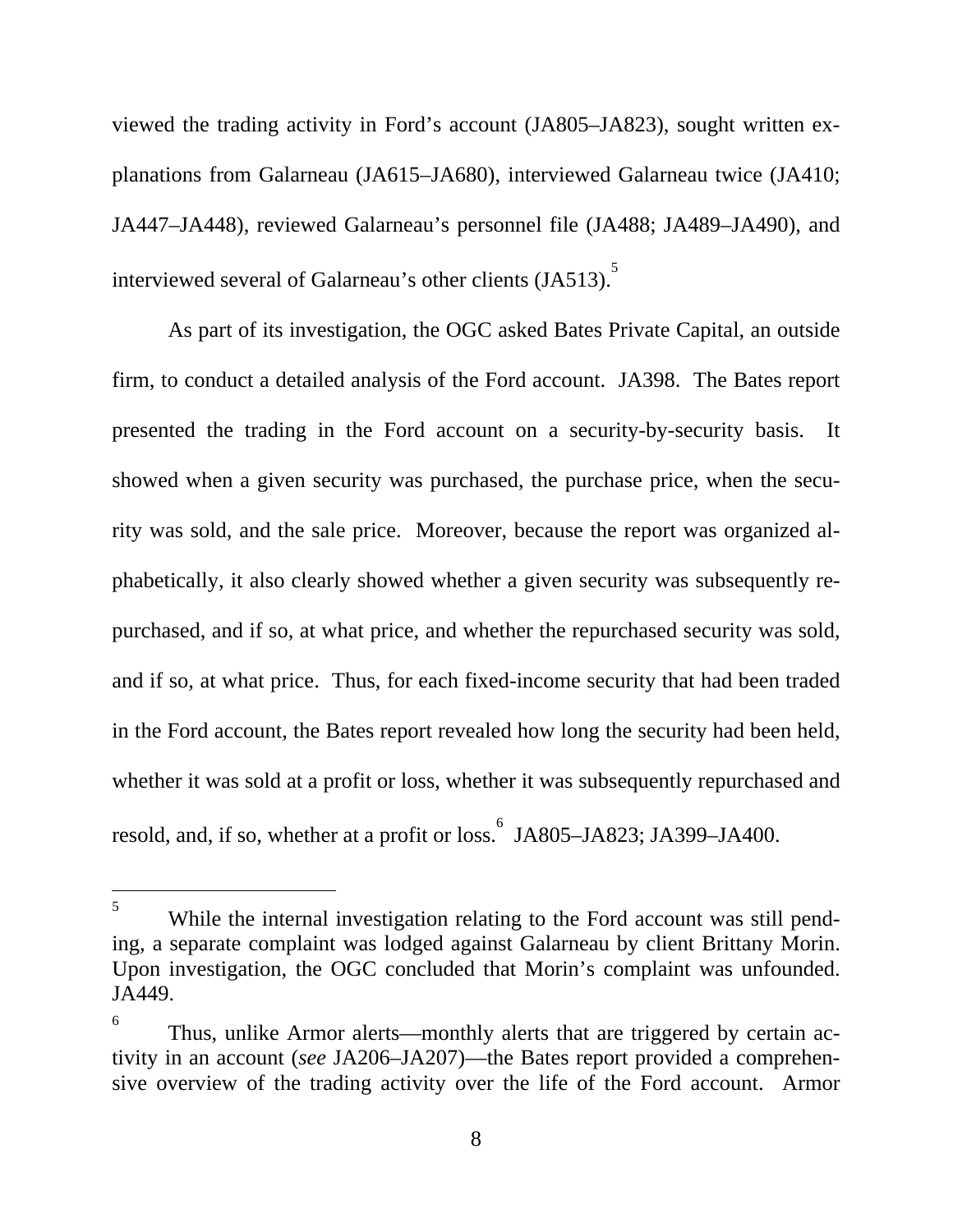The Bates report was devastating. According to Kathleen Durning, who had requested its preparation, the Bates report

> showed a lot of trading. It showed some securities held just for a couple of weeks. It showed that—it's one thing to capture a tax loss, but it showed that the activity was causing the losses.

JA400. The misconduct revealed by the Bates report was so extreme that Durning "had not seen anything like this" in the more than 100 customer complaints she had investigated. JA401.

Galarneau's bond trading cost Ford dearly. Ford lost more than \$90,000 as a result of Galarneau's trading. JA178; JA403. The trades that generated those losses cost Ford thousands more in commissions.  $JA403$ .<sup>[7](#page-19-0)</sup> Moreover, because many of the trades were done on margin, Ford was forced to pay between \$25,000 and \$30,000 in interest. JA403–JA404.

 $\overline{a}$ 

alerts, by contrast, provide "just a snapshot of the account at a certain time." JA214.

<span id="page-19-0"></span><sup>7</sup> Overall, Ford paid approximately \$90,000 in commissions. Had her account been managed on a flat-fee basis using the Merrill Lynch Unlimited Advantage ("MLUA") program, Ford would have paid "dramatically" less in commissions about \$4,500 rather than \$90,000. JA318–JA320. Galarneau claimed that she and her husband, with whom she worked, offered Ford the MLUA program. But when their supervisor requested proof, "[t]hey were not able to provide any documentation to suggest they had offered an MLUA to Ms. Ford at any point in time." JA324.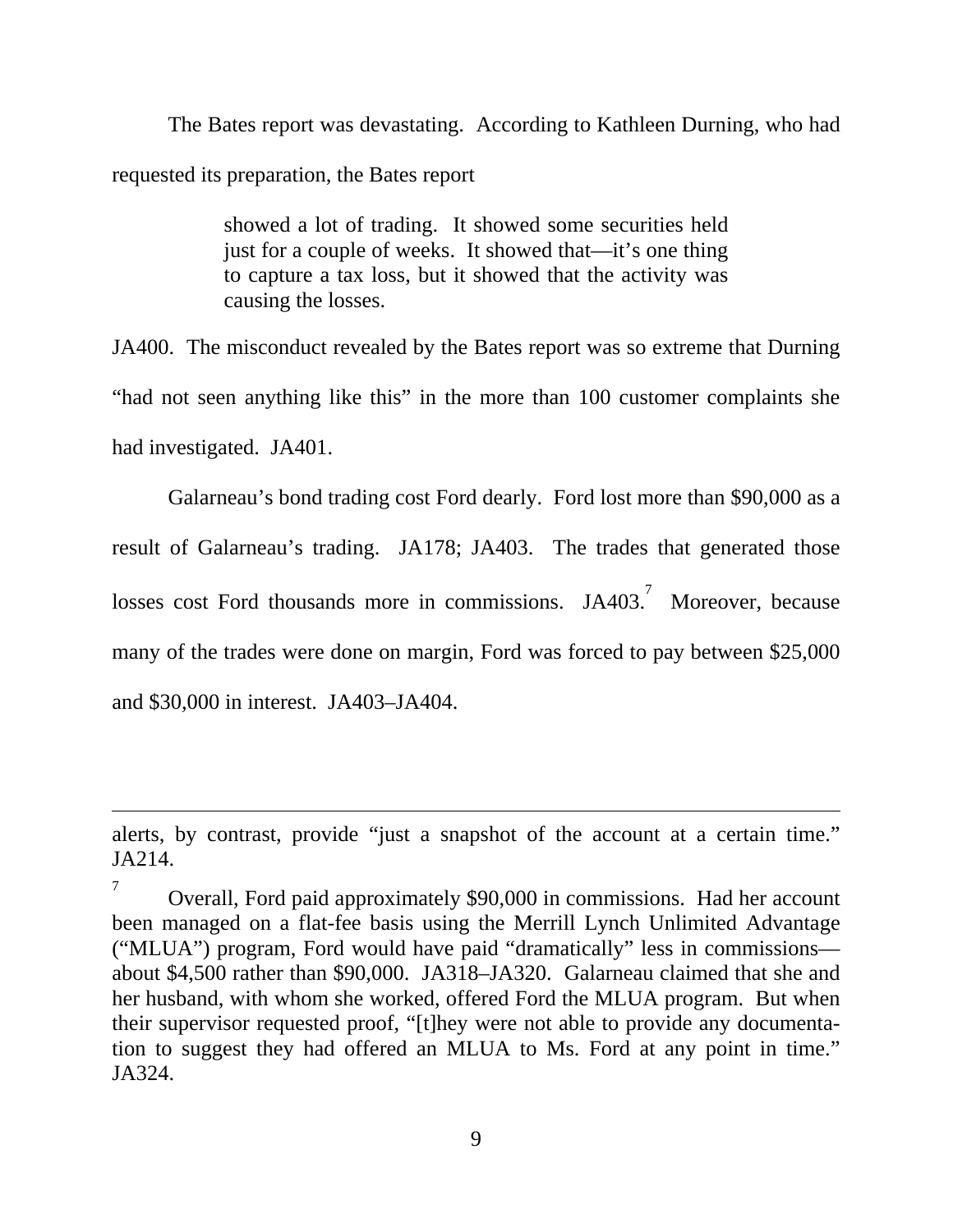Given what its internal investigation revealed, Merrill Lynch concluded that it had no hope of successfully defending itself in the arbitration that Ford threatened to bring as a result of Galarneau's trading. JA506. When asked why Merrill Lynch reached that conclusion, Durning testified:

> Well, the activity in the account, when you are looking at the frequency of trading, what the client is purchasing, the use of margin, didn't really make sense so we weren't really going to be able to defend that in arbitration.

JA402. Having concluded that Galarneau's trading was indefensible, Merrill Lynch settled Ford's complaint for \$100,000. JA406–JA407.

As for Galarneau, Merrill Lynch concluded, on the basis of its internal investigation, that she had engaged in inappropriate bond trading. Richard Heller, the Administrative Manager of the Portland office, found that Galarneau's trading in the Ford account "was excessively inappropriate for the bonds." JA277. Craig Colbath, the branch manager—who ultimately concluded that Galarneau "performed inappropriate trading in the Amy Ford account" (JA326)—was struck by "the enormity of the amounts of transactions and trading done in these long-term bonds in such a short-term ma[nn]er." JA324. Durning, who had day-to-day responsibility for conducting the internal investigation, concluded that the level of bond trading in the Ford account was "[h]ighly excessive" and that "[i]t didn't make a lot of sense." JA406; JA409. Durning's OGC colleague, Scott Gilbert, found that Galarneau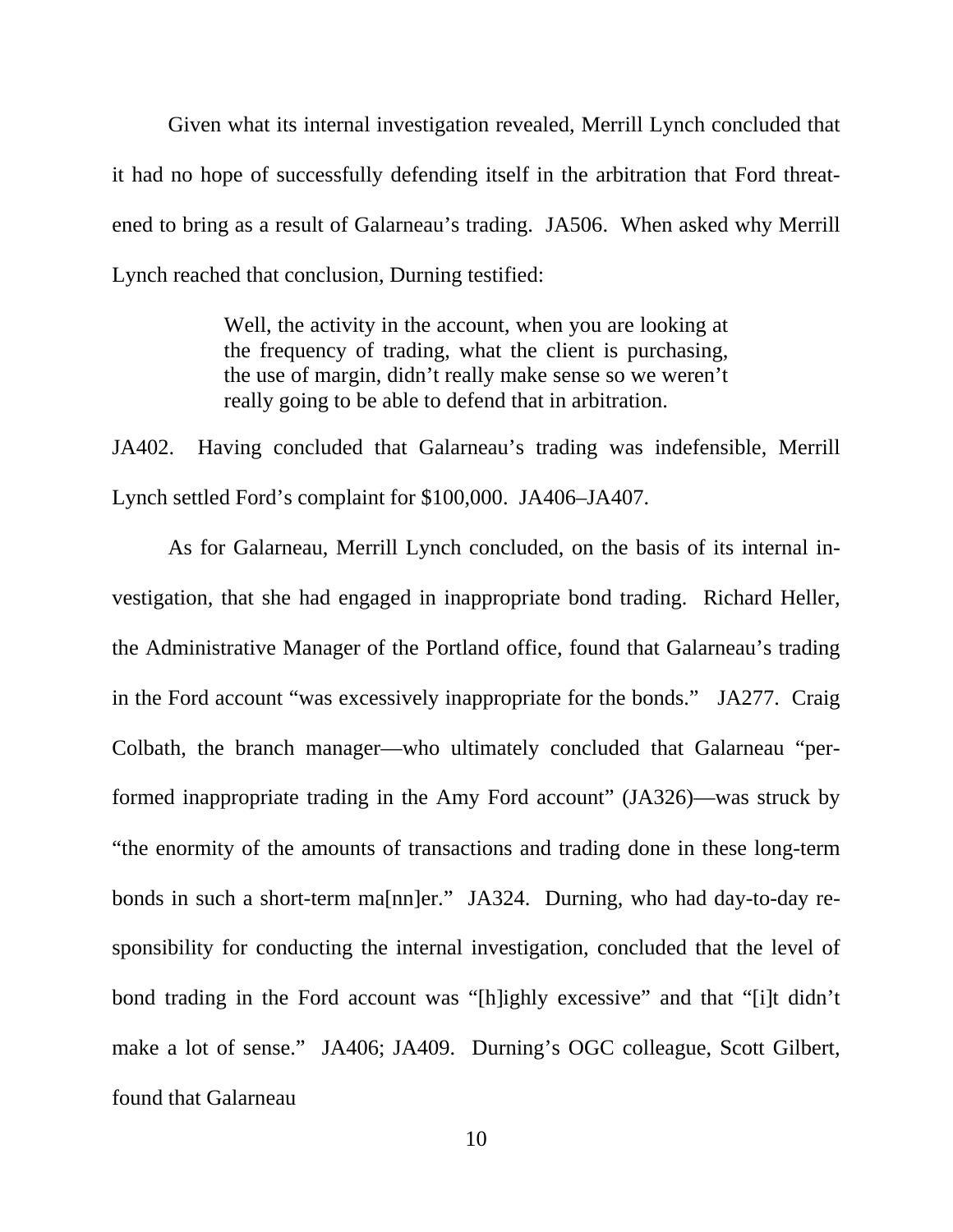<span id="page-21-0"></span>had engaged in pretty egregious misconduct. She had traded Ms. Ford's account, specifically the bond trades within the account in a manner that I thought was excessive and unsuitable for Ms. Ford. I thought on top of that, she had done so despite the fact that her managers had previously talked to her and warned her about that type of trading, specifically these bond trades with respect, I believe, to other clients. That exacerbated the situation.

JA448.

l

As a further result of its internal investigation, Merrill Lynch concluded that Galarneau had, in addition to the inappropriate bond trading, also engaged in other misconduct. In particular, the firm found—and Galarneau admitted—that she had exercised "time and price discretion" in three client accounts. JA395; JA411; JA449; JA471.<sup>8</sup>

### **4. Galarneau is terminated for inappropriate bond trading and for utilizing time and price discretion.**

After completing the internal investigation, Durning concluded that "Galarneau should be terminated." JA393. "The primary reason," according to Durning, "was the trading in the Amy Ford account," which was characterized by

<span id="page-21-1"></span><sup>8</sup> Time and price discretion, a violation of company policy, occurs when a client authorizes a particular trade (for example, buying X shares in Y company) but the broker, rather than executing the trade immediately, instead chooses when and at what price to make the trade. JA307.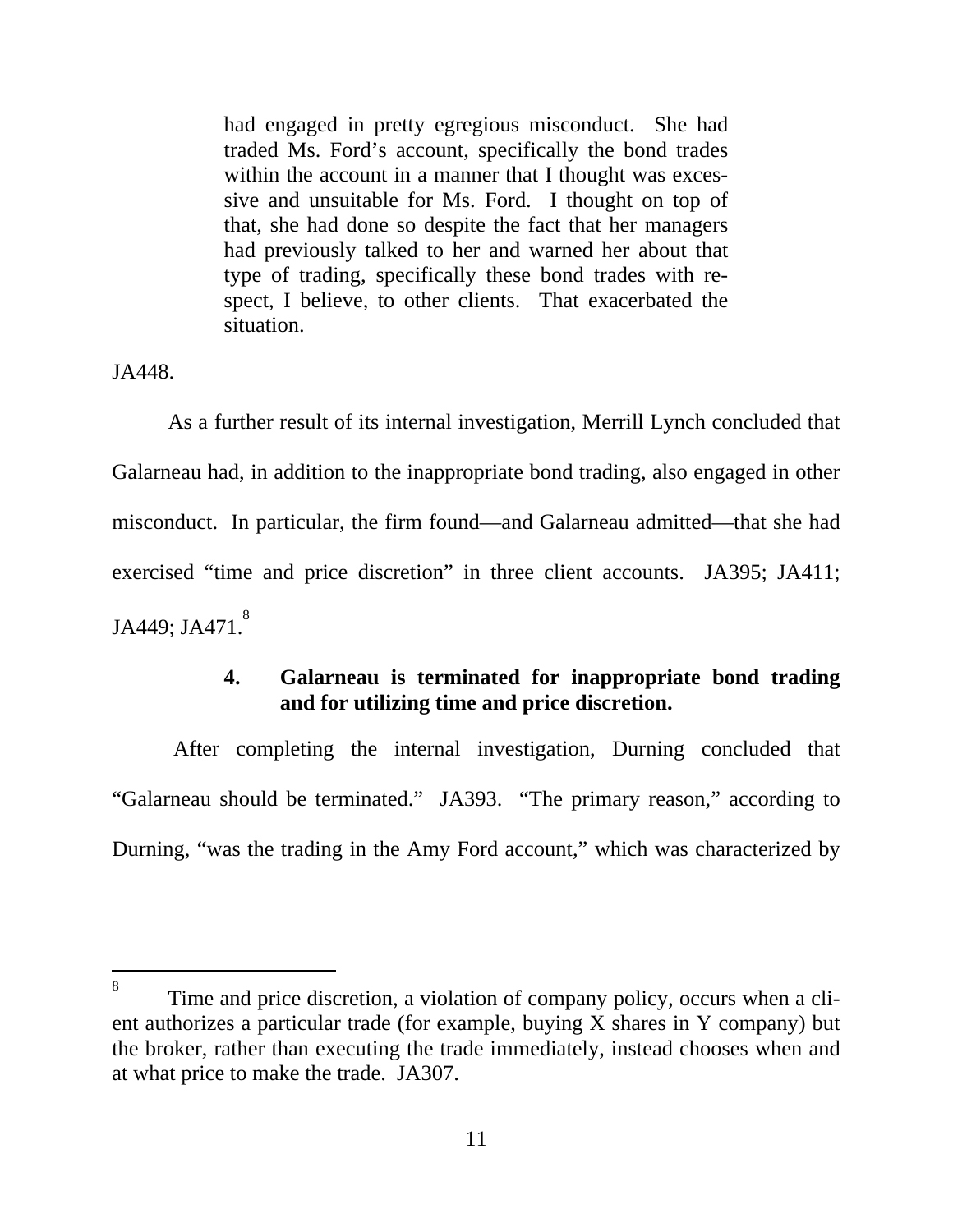<span id="page-22-0"></span>an "excessive number of trades" and "the use of margins to purchase fixed income investments." JA394.

Durning was not alone in her judgment. Indeed, all four members of the OGC staff involved in the investigation agreed that "the trading was excessive, unsuitable, [and] possibly unauthorized." JA414. The four recommended that Galarneau be terminated in part because she "had been told about this activity before" and "had been specifically warned" but nonetheless "continued to do it." JA416. The recommendation that Galarneau be terminated for inappropriate bond trading (and for utilizing time and price discretion) was unanimous. Id.

Having reached consensus as to the proper course of action, the OGC staff conveyed its recommendation to the Portland regional management in a conference call with Heller, Colbath, and senior manager Edward Hocking. Hocking accepted the OGC's recommendation. JA417. Accordingly, on January 6, 2004, Galarneau was terminated.

## **5. Merrill Lynch complies with its regulatory obligation to report the reasons for Galarneau's termination.**

Because Galarneau was a registered representative, Merrill Lynch was required, under art. V, § 3(a) of the NASD By-Laws, to report the reasons for her termination in a Form U-5 Uniform Termination Notice within 30 days of the ter-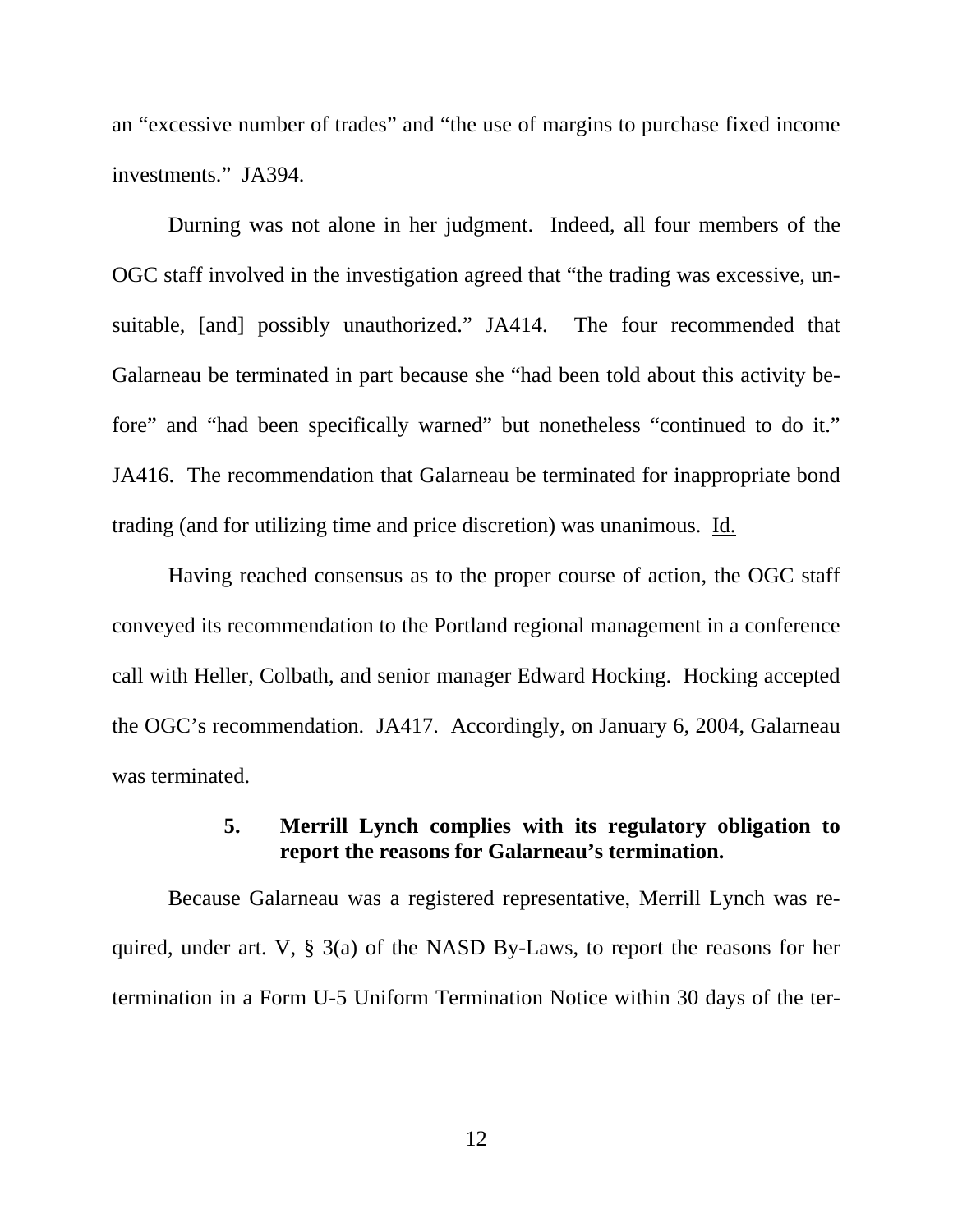mination. As a courtesy, Merrill Lynch (by letter dated January 29, 2004) afforded Galarneau an opportunity to comment on a draft of the U-5. According to that draft:

> Ms. Galarneau was terminated after the Firm concluded that she had (i) engaged in inappropriate bond trading in one client's account and (ii) utilized time and price discretion in the accounts of three clients.

A40. In response, Galarneau's attorney sent a letter on February 5, 2004, "re-

quest[ing] that the U-5 state":

Ms. Galarneau was terminated because of bond related trades in one client account that the Firm considered to be lawful but not appropriate and because of isolated violations of an internal policy of the Firm at the specific request of three clients.

A42. Galarneau also expressed her "wish<sup>[]"</sup> that the U-5 additionally state:

Ms. Galarneau claims that she was wrongfully terminated for bond related trades that were lawful, benefited the client, and were in an account whose activity was reviewed and approved by the Firm on five separate occasions and for isolated violations of an internal policy of the Firm at the specific request of three clients.

<span id="page-23-0"></span><sup>–&</sup>lt;br>9 9 NASD is a self-regulatory organization whose rules are subject to SEC approval. *See* 15 U.S.C. § 78s. As "the primary regulatory body for the brokerdealer industry," NASD "supervises the conduct of its members under the general aegis of the SEC." *Sparta Surgical Corp. v. Nat'l Ass'n of Sec. Dealers, Inc.,* 159 F.3d 1209, 1210 (9th Cir. 1998). "The mandatory filing" of the U-5 "is required in connection with a broad and complex regulatory scheme which is overseen by the SEC." *Cicconi v. McGinn, Smith & Co.*, 808 N.Y.S.2d 604, 607 (App. Div. 2005).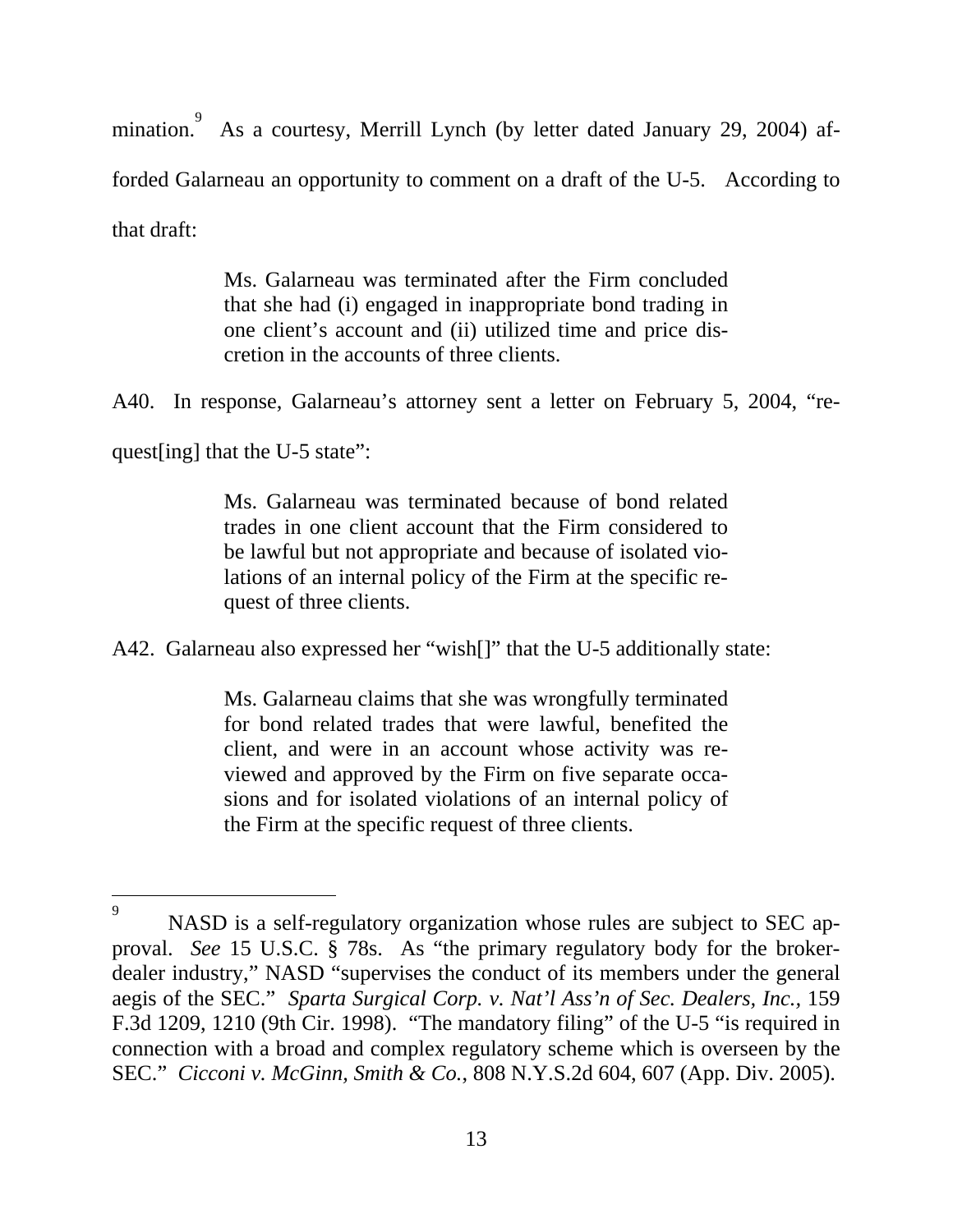<span id="page-24-0"></span>*Id*. Construing Galarneau's first suggestion as non-substantive, Merrill Lynch retained its original description of its reasons for terminating her. But in response to her "wish[]" that her point of view to be included, Merrill Lynch added:

> Ms. Galarneau disagrees with the Firm's conclusions and further maintains that the clients as to whom time and price discretion was exercised requested that she do so.

JA595.

#### **6. Proceedings below.**

Galarneau brought an eight-count complaint alleging sex discrimination, breach of contract, breach of fiduciary duty, defamation, tortious interference with economic relations, and violations of ERISA and the Equal Pay Act. Galarneau subsequently withdrew the breach-of-fiduciary-duty and Equal Pay Act claims. Dkt. No. 33, at 20 n.16. After the district court denied Merrill Lynch summary judgment, the remaining claims proceeded to trial.

> **(a) The district court excludes all evidence of Galarneau's request that the U-5 state that she had been terminated for bond trading that was "not appropriate."**

Prior to trial, Galarneau filed a motion *in limine* to exclude all evidence that she herself had requested that the U-5 state that she had been terminated for bond trading that Merrill Lynch deemed "not appropriate." Dkt. No. 62. Galarneau claimed that evidence of her proposed language was subject to exclusion under Fed. R. Evid. 408 "because it constitutes an offer of compromise and/or a commu-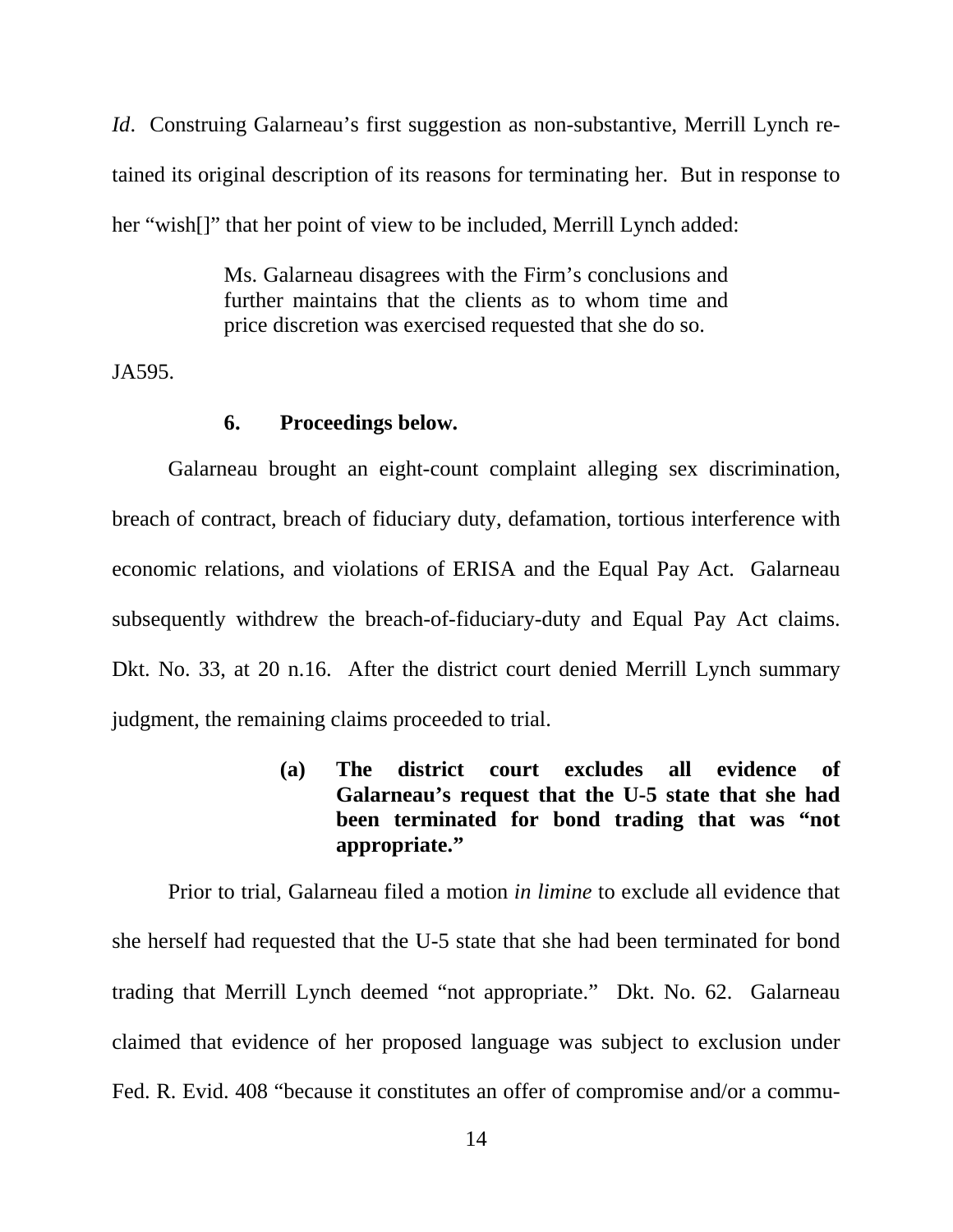<span id="page-25-0"></span>nication made during settlement negotiations," or, in the alternative, under Fed. R. Evid. 403 because it had "minimal relevance compared to its unfair prejudice." Dkt. No. 62, at  $3$ .<sup>10</sup> At a pretrial hearing, the district court, invoking Rule 408 alone, granted Galarneau's motion subject to revisiting the issue at trial. A25– A26. Immediately before opening arguments, the district court reaffirmed its prior ruling:

> I'm not going to let it in. I'm not changing my previous ruling. I think under 408, 403, and in my discretion in this matter, I think it opens doors that might well require counsel to testify. I think they are settlement discussions. Merrill Lynch is free to point to the disclaimer language and argue that language to the jury. It may be a good argument in terms of malice, but I'm not going to allow in the discussions between counsel, whether orally or in writing. $^{11}$

A36.

### **(b) The evidence introduced at trial confirms that Galarneau was fired for inappropriate bond trading.**

The evidence introduced at trial confirmed what Merrill Lynch reported in

the U-5, namely that Galarneau was fired for inappropriate bond trading (and for

<span id="page-25-1"></span> $10<sup>1</sup>$ Galarneau never attempted to articulate how she would be unfairly prejudiced if evidence of her proposed language were admitted. Her fleeting invocation of Rule 403 was clearly a makeweight; she mentioned the rule neither in her reply brief nor at oral argument.

<span id="page-25-2"></span><sup>&</sup>lt;sup>11</sup> "Disclaimer language" is an apparent reference to the final sentence of the U-5, which notes that "Ms. Galarneau disagrees with the Firm's conclusions."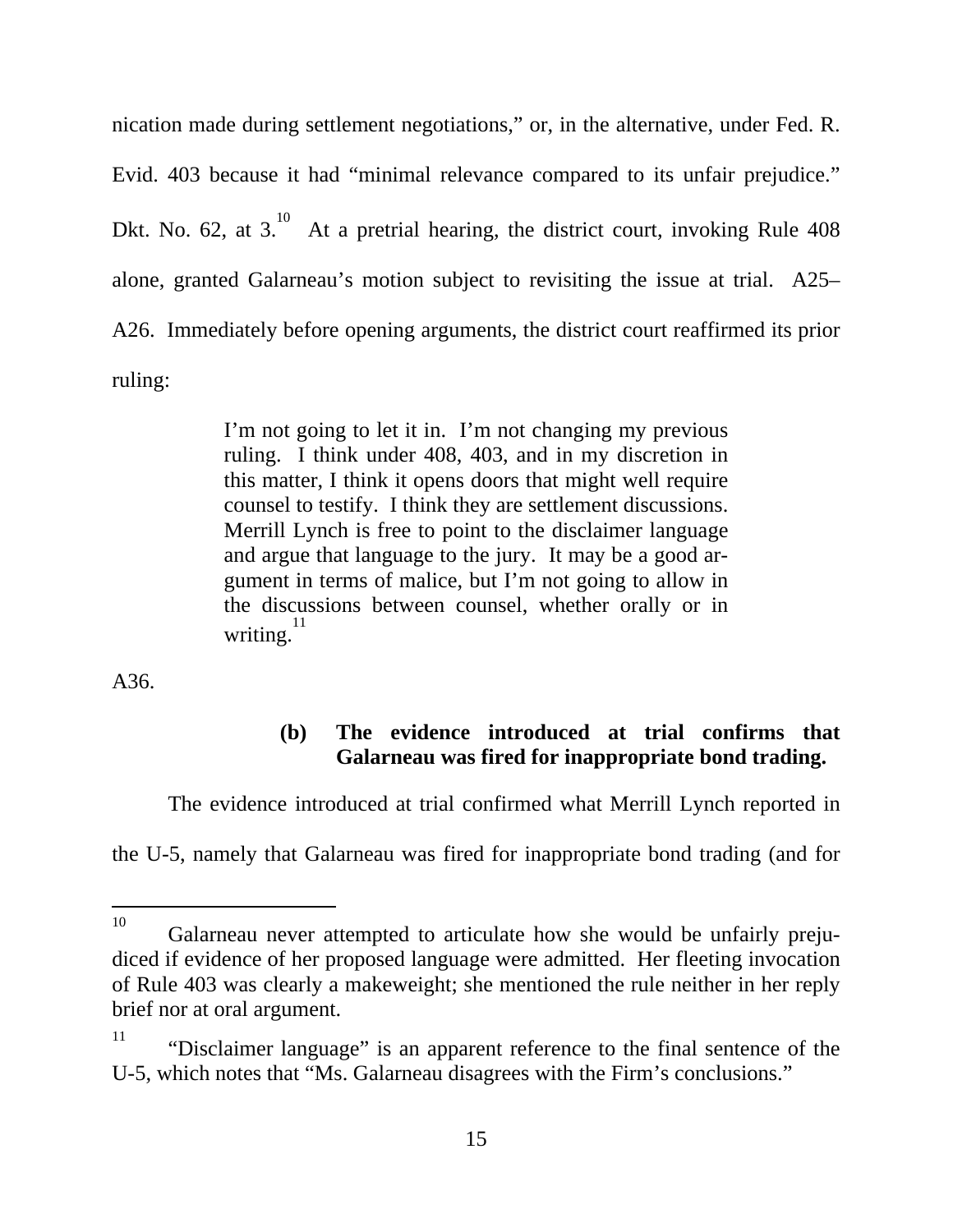exercising time and price discretion).<sup>12</sup> In addition to the evidence discussed above (at pages 7–11) both Galarneau and her hired expert, while denying the conclusion that necessarily followed, conceded underlying facts demonstrating the inappropriateness of Galarneau's bond trading.<sup>13</sup>

Galarneau admitted that her trading in the Ford account was "very active." JA138. She also conceded that, although previously warned about such conduct, "active trading and  $* * *$  bond swapping is precisely what [she] did in Amy Ford's account." JA161. In addition to acknowledging generally that the "large majority of bonds were bought and sold in short time periods" (JA144), Galarneau specifically admitted that of the 167 bonds (or preferred stocks (*see* n.3 *supra*)) she bought, 123 were held less than six months, 148 were held less than one year, and only 3 were held more than two years  $(JA163–JA164)$ .<sup>14</sup> Having further conceded that the Bates report shows "repeated instances of buying and selling bonds and

 <sup>12</sup>

<span id="page-26-0"></span>Galarneau concedes that she exercised time and price discretion. JA471.

<span id="page-26-1"></span><sup>13</sup> Although the expert opined that Galarneau's trading was "suitable" to Ford's needs and objectives (JA338), he did not calculate what Ford paid in commissions, and did not determine what Ford's account would have looked like had the bonds initially bought to balance the account been held rather than actively traded (JA360–JA361).

<span id="page-26-2"></span><sup>&</sup>lt;sup>14</sup> Galarneau also did not dispute Ford's allegation that the bonds Galarneau bought had maturity dates averaging 21 years but were sold on average after just 145 days. JA150. Nor did she dispute Ford's allegation that between February 2001 and March 2003 Galarneau bought and resold 58 medium- and long-term bonds, 36 of which were sold within 90 days of purchase. JA154–JA155.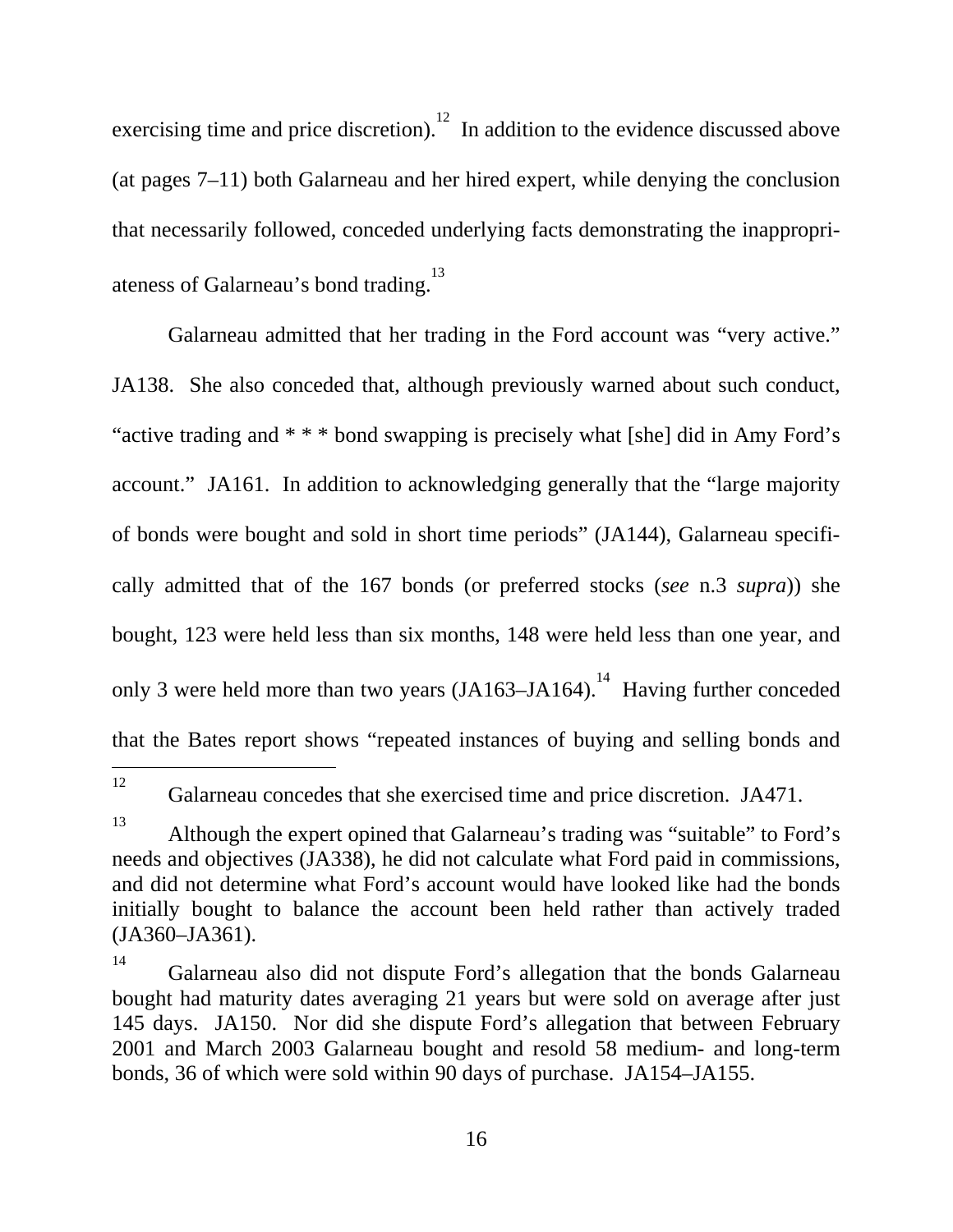preferred stocks over a short period of time with losses 95 percent of the time" (JA181), Galarneau also acknowledged that "one might look at" the Bates report "and draw the conclusion that we had done something wrong." JA468.<sup>[15](#page-27-0)</sup>

Galarneau's own expert, Gerald Guild, made similarly damning concessions. Guild admitted, for example, that, although Galarneau claimed that a major goal of her trading was to "rebalance" Ford's account, the percentage of fixed-income assets in the account remained essentially unchanged over the relevant period, increasing only one percentage point from 42% at the end of 2000 to 43% as of May 30, 2003. JA353; JA830–JA845; JA862–JA876. Similarly, after observing that most of the bonds in Ford's account were long-term bonds that "Ford could hold \* \* \* to maturity" because "her needs were very long-term," Guild admitted that "many of these long-term bonds were not held for a very long period of time." JA357; JA358. In fact, Guild admitted, although Ford's account held only \$300,000 to \$460,000 in fixed-income securities at any given point between 2000 and 2003, during that same period Galarneau sold, in the aggregate, nearly \$3.2 million of fixed-income securities—or 8 to 10 times the total amount of fixed-

<span id="page-27-0"></span><sup>&</sup>lt;sup>15</sup> Galarneau admitted, too, that "trading actively in bonds, because of that markup and spread, can be very expensive." JA159–JA160. Furthermore, after acknowledging that the commission on long-term bonds is higher than on shortterm bonds, Galarneau admitted that she generally bought intermediate- to longterm bonds for the Ford account. JA153–JA154.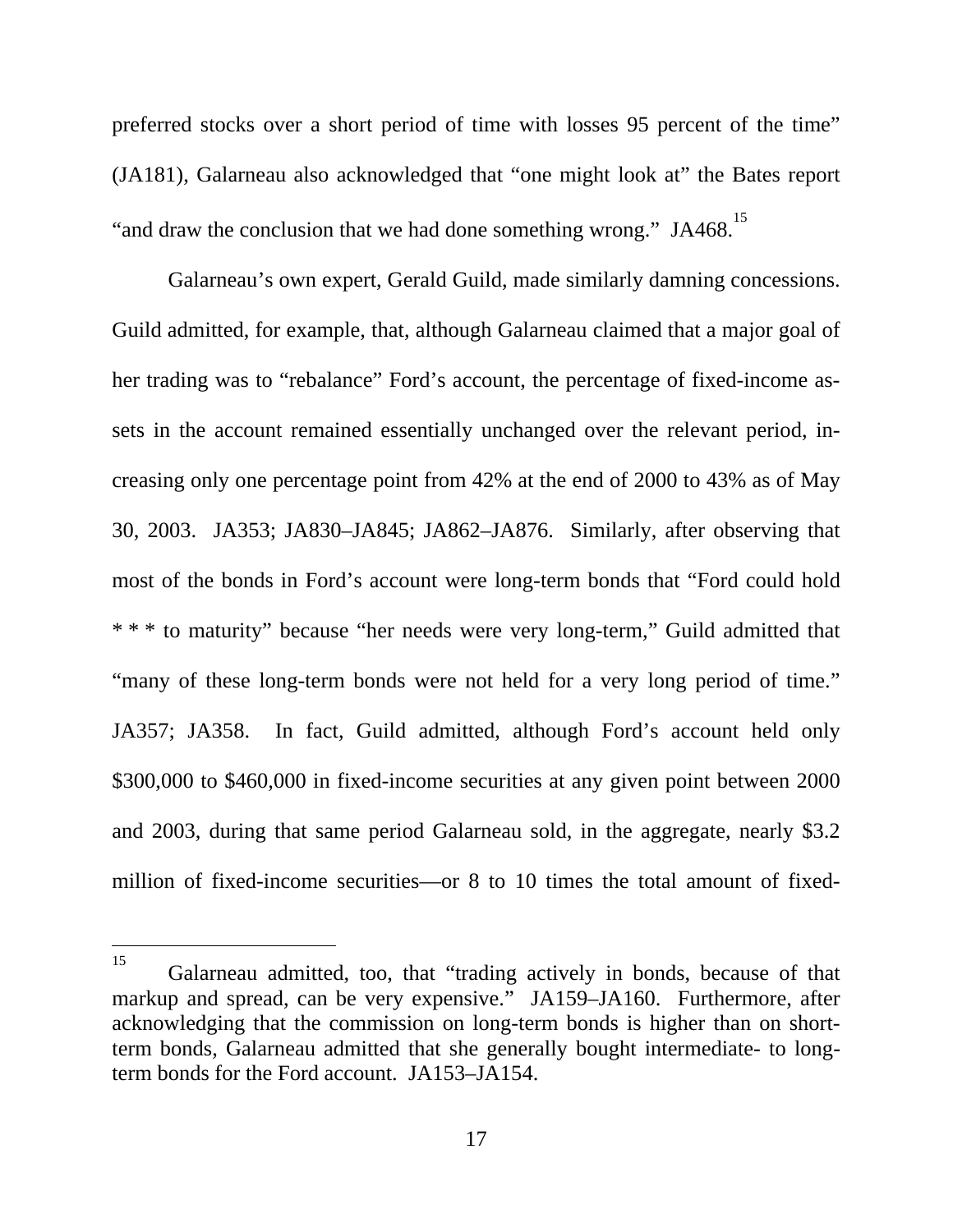income securities in the Ford account at any given moment. JA354; JA358; JA808; JA824–JA829; JA830–JA845; JA846–JA861; JA862–JA876. Given those facts, Guild was forced to concede that there was "a significant amount of trading in \* \* \* Amy Ford's account given her investment objectives and her situation." JA359–JA360.

That "significant amount of trading," Guild acknowledged, included a series of short-term transactions that cost Ford money and left her without any bonds. In particular, Guild acknowledged that Galarneau bought tax-free Maine HEFRA bonds on March 9, 2001, and swapped those bonds on March 29, 2001, for (taxable) Chrysler bonds, which she then swapped on April 14, 2001, for MCI bonds, which she in turn swapped on May 24, 2001, for WorldCom bonds, which she then sold on June 29, 2001, splitting the proceeds between the Oppenheimer Security Fund and US West bonds, before selling the Oppenheimer shares for cash on October 19, 2001, and selling the US West bonds on November 30, 2001, using the proceeds to buy shares in the Aberdeen Asia fund. Guild conceded that Galarneau's "numerous" trades—each of which was done at a loss—"resulted in a series of losses to [Ford], and also resulted in her not having any bonds in her portfolio as a result of those transactions." JA362–JA376 (relying on JA615–JA680 and JA805–JA823). Guild further conceded that on May 10, 2001—*i.e.*, in the midst of the transactions that began with the sale of Maine HEFRA bonds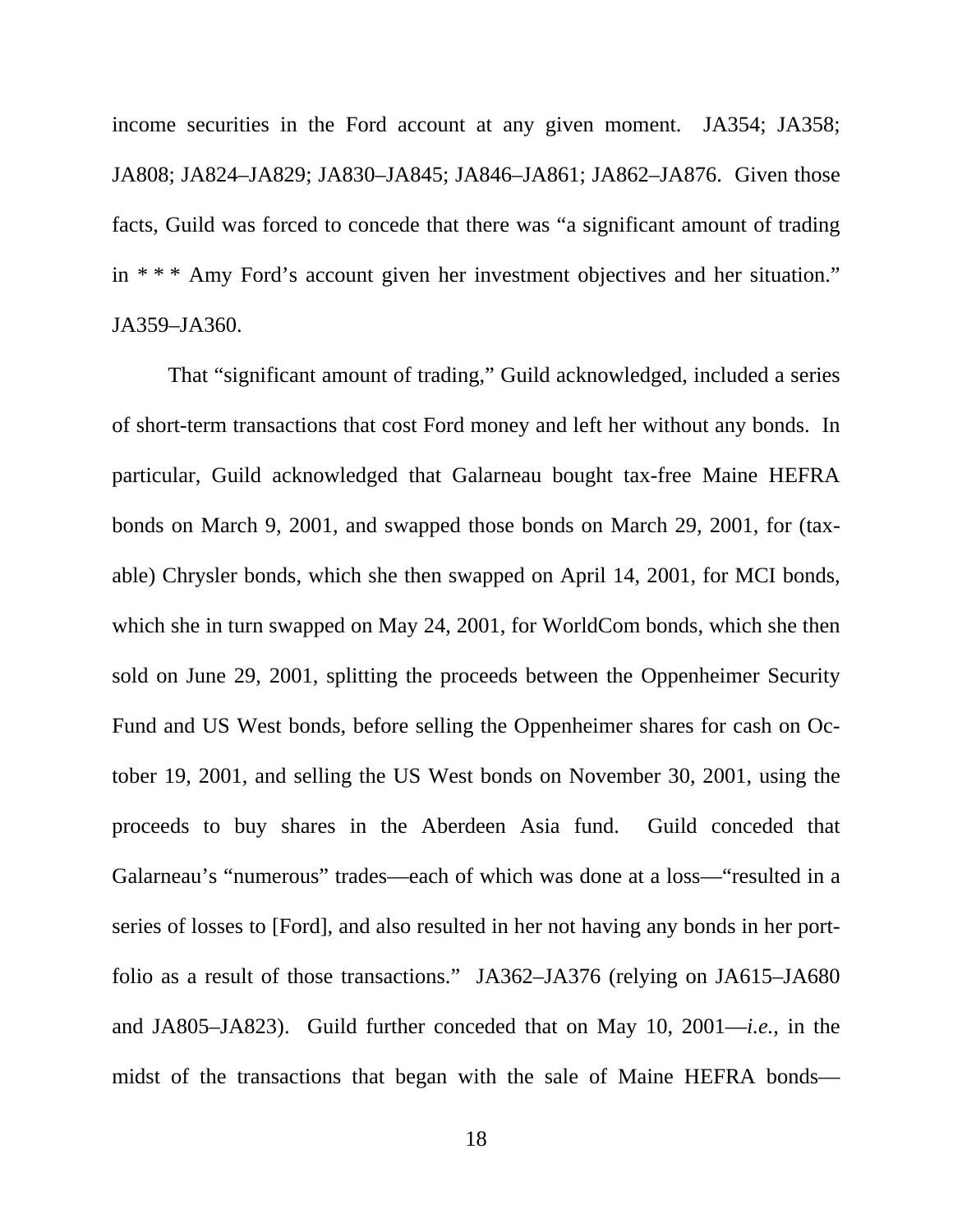<span id="page-29-0"></span>Galarneau repurchased Maine HEFRA bonds only to sell them again on December 14, 2001. Guild admitted that had Ford simply held the original Maine HEFRA bonds she would have earned tax-free income throughout the period and "she would not have incurred these losses that we have seen from these various transactions." JA377–JA378.

#### **(c) The jury verdict and post-trial motion.**

At the close of plaintiff's evidence, Merrill Lynch moved for JMOL on all counts. Dkt. No. 143. The district court granted the motion with respect to Galarneau's tortious interference claim, but otherwise denied it. JA386–JA387.<sup>16</sup> At the close of all evidence, the district court denied Merrill Lynch's renewed motion for JMOL. JA469–JA470. Accordingly, Galarneau's claims for sex discrimination, breach of contract, and defamation were sent to the jury (and her ERISA claim was submitted to the court). The jury rejected Galarneau's discrimination and contract claims, and the court rejected her ERISA claim (JA487), but the jury found in Galarneau's favor on the defamation claim, awarding Galarneau \$850,000

l

<span id="page-29-1"></span><sup>&</sup>lt;sup>16</sup> In denying the motion, the district court linked the fate of Galarneau's defamation claim to that of her discrimination claim, observing that the former would "rise and fall" with the latter because "[i]f there is not enough evidence to show that they intentionally fired her because of her sex, then  $***$  [the defamation claim] disappear[s]." JA383–JA385.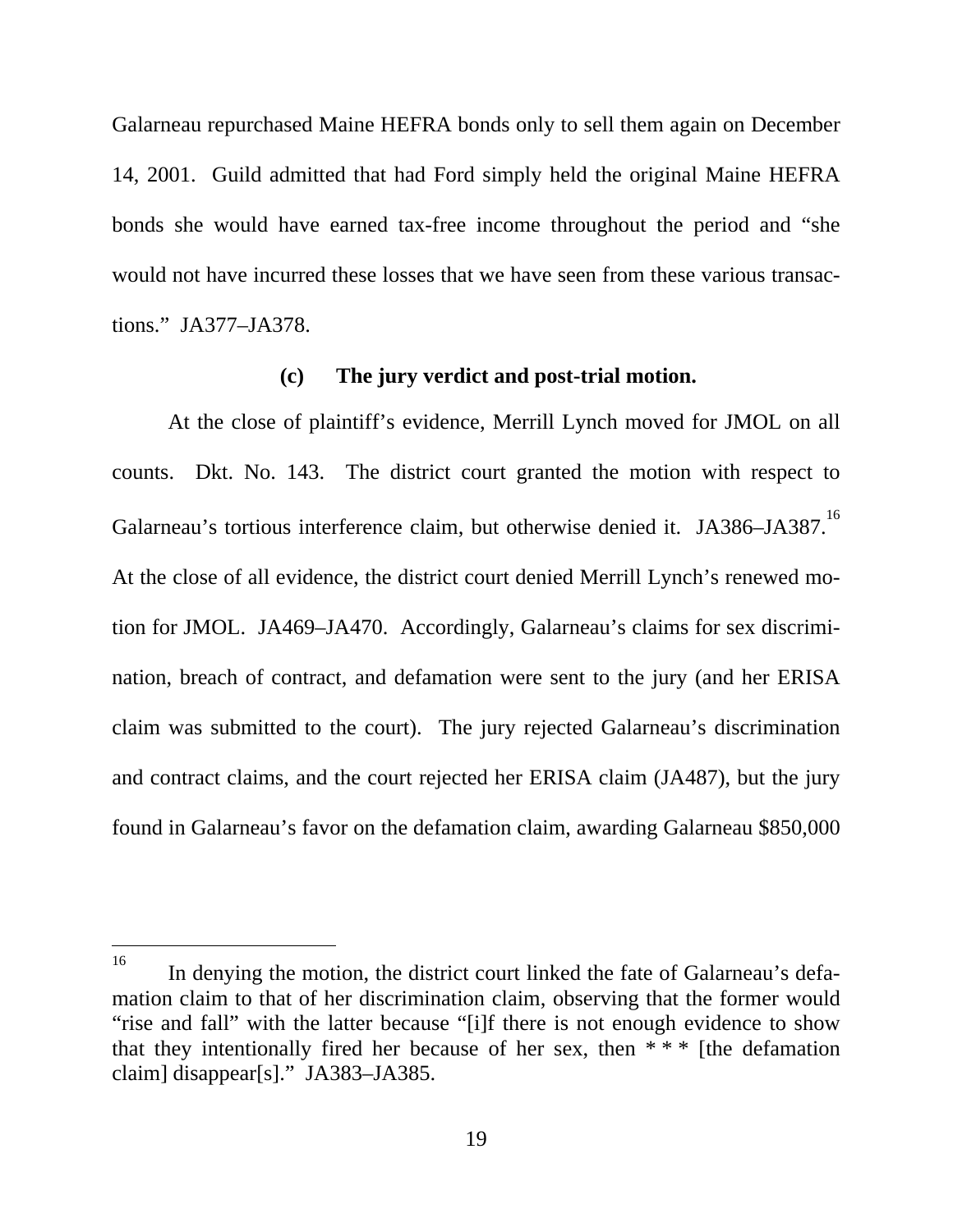<span id="page-30-0"></span>in compensatory damages (of which \$775,000 were for lost wages) and \$2,100,000 in punitive damages. A20; A22.

Merrill Lynch thereafter timely moved for JMOL or, in the alternative, for a new trial. Dkt. No. 159. Despite its earlier statement that the defamation claim would "rise and fall" with the discrimination claim (*see* n.16 *supra*), the district court summarily denied that motion.

### **SUMMARY OF ARGUMENT**

Truth used to be an absolute defense. Not anymore. Despite the demonstrable—and demonstrated—truth of the statement at issue, the jury held Merrill Lynch liable for defamation. It is a remarkable result, particularly in light of the fact that Galarneau herself had proposed language substantially similar to that which she now claims is defamatory. The significance of the verdict extends well beyond this one case. If the multimillion-dollar judgment is allowed to stand, every securities firm in the country, fearful of suffering the same fate as Merrill Lynch, will hesitate before providing regulators a full and frank explanation of why a rogue broker was terminated. Deborah Galarneau's windfall is every investor's nightmare.

The statement at the heart of this defamation case—contained in an obligatory report to securities regulators—is conditionally privileged. Galarneau therefore had to prove that the statement was not only false, but made with malice (*i.e.*,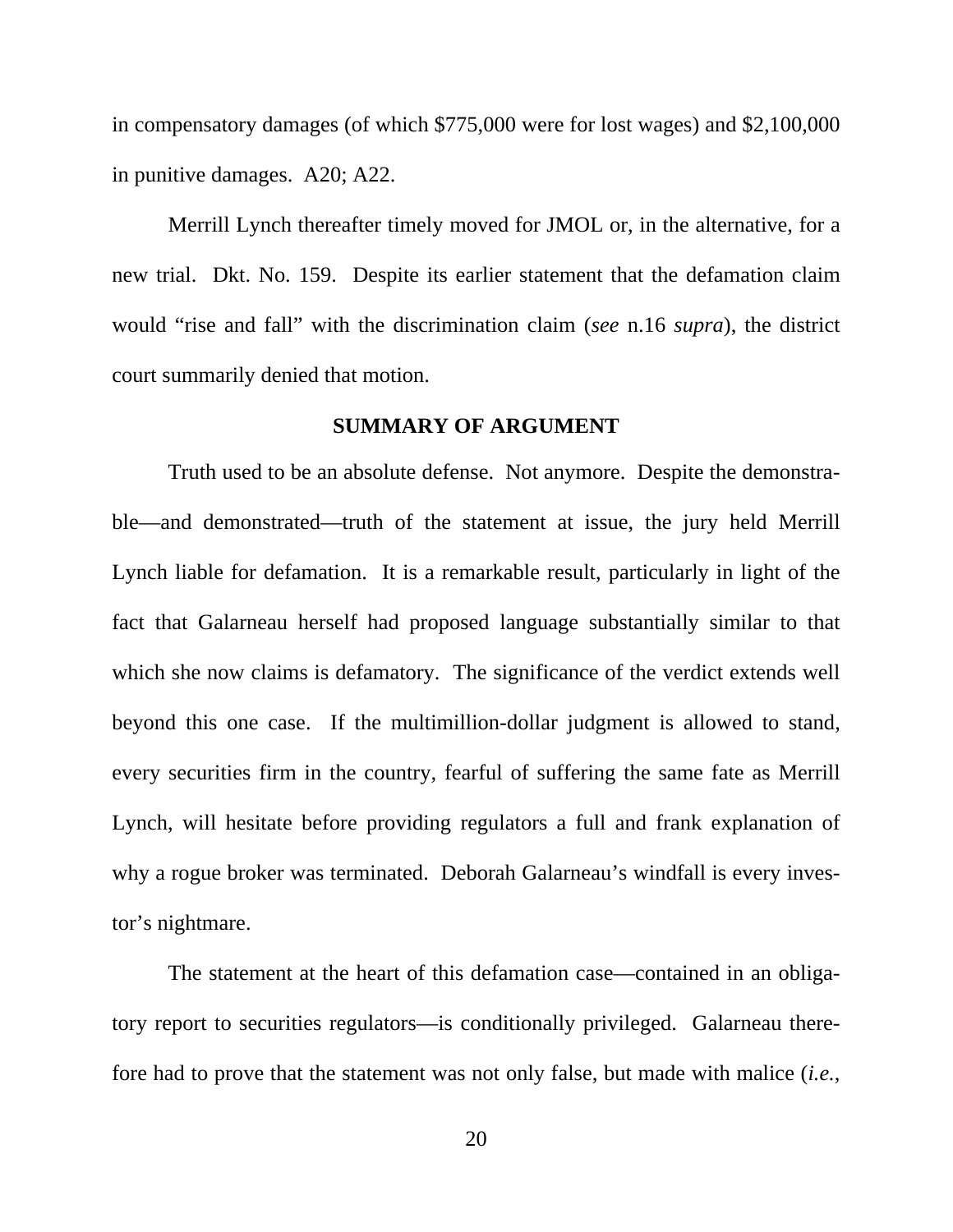with ill will or with knowledge of or reckless disregard for its falsity). Moreover, when reviewing the sufficiency of the evidence, this Court, rather than deferring to the jury's determination, has "an obligation to 'make an independent examination of the whole record' in order to make sure that 'the judgment does not constitute a forbidden intrusion on the field of free expression.'" *Bose Corp. v. Consumers Union of United States, Inc.*, 466 U.S. 485, 499 (1984) (quoting *New York Times v. Sullivan*, 376 U.S. 254, 284–86 (1964)).

The defamation verdict does not pass muster. Rather than prove the falsity of Merrill Lynch's statement, the evidence introduced at trial demonstrated that as stated in the U-5—Galarneau was terminated after Merrill Lynch concluded that she had engaged in inappropriate bond trading. Moreover, even if the statement were false, there was no evidence, let alone sufficient evidence, to prove that the statement was made with malice. Merrill Lynch is therefore entitled to JMOL.

At minimum, Merrill Lynch is entitled to a new trial because the district court, invoking Rules 403 and 408 of the Federal Rules of Evidence, erroneously excluded highly probative evidence relating to the drafting of the U-5. That evidence—letters exchanged by the parties prior to finalization of the U-5—shows among other things that Merrill Lynch had provided Galarneau with a draft and that in response Galarneau herself had proposed using substantially similar language to describe the reasons for her termination. The letters' exclusion under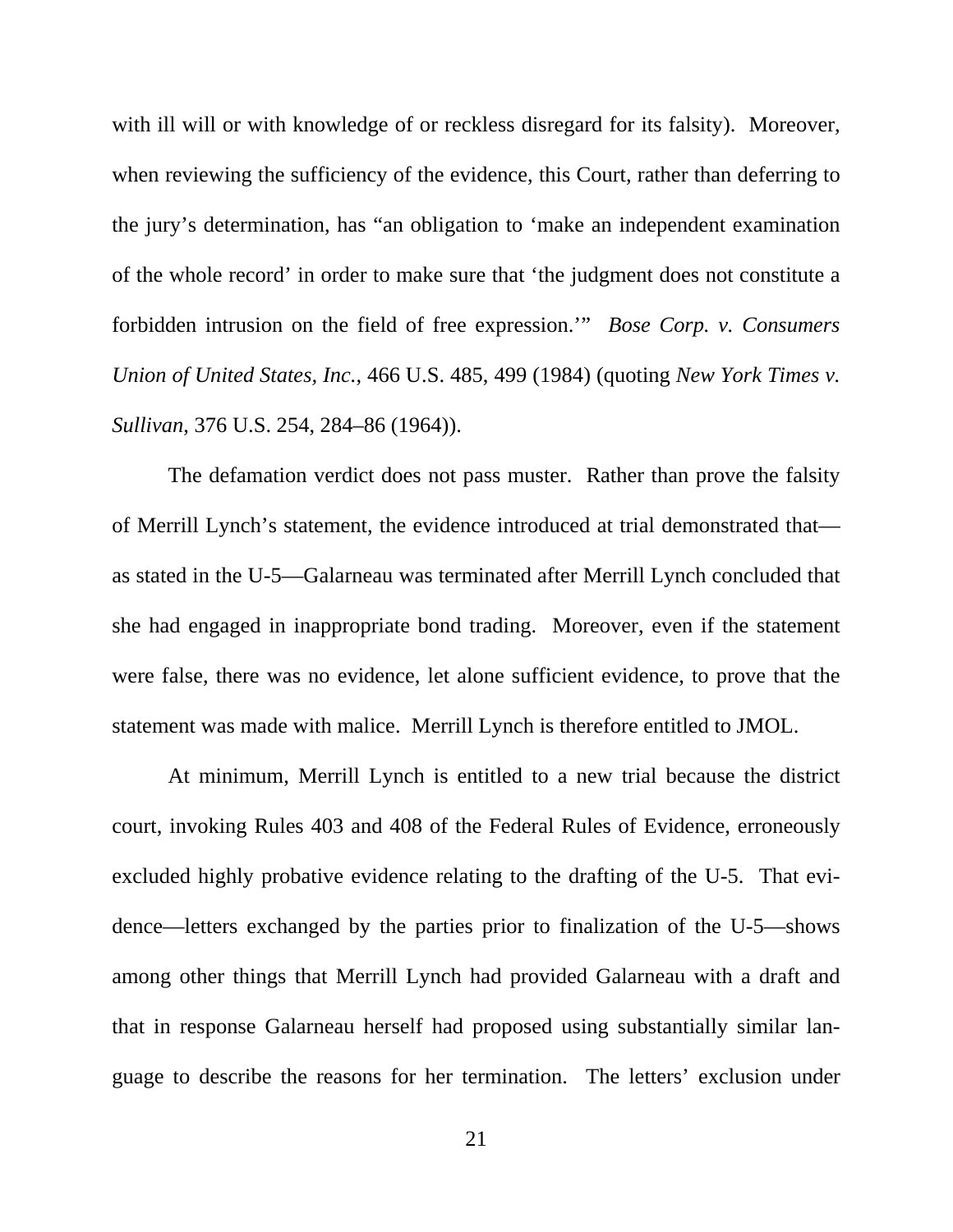Rule 408 was erroneous because they were not settlement offers, were not written during settlement discussions, and were in any event offered for purposes other than those barred by the rule. Their exclusion under Rule 403 was erroneous because *no* unfair prejudice would have resulted from their admission, much less unfair prejudice that substantially outweighed the probative value of this evidence. Because the letters eviscerate any suggestion that Merrill Lynch acted with malice, their improper exclusion constitutes reversible error.

The compensatory award of \$850,000 must, at minimum, be reduced to \$75,000 (*i.e.*, the amount awarded for non-economic harm) because Galarneau failed to prove that the purportedly defamatory statement was the proximate cause of her economic losses. She presented no competent evidence that even a single employer had refused to hire her as a result of the U-5, and she failed to rebut evidence of other causes for her unemployment. The compensatory award was, therefore, based on impermissible speculation at best.

Merrill Lynch is in all events entitled to JMOL with respect to punitive damages. To obtain punitive damages, Galarneau was required to prove by clear and convincing evidence both that Merrill Lynch acted out of ill will or in an outrageous manner and that it had knowledge of or recklessly disregarded the (purported) falsity of its statement. Even if the evidence at trial was sufficient to sustain such findings under a preponderance standard (which we dispute), it was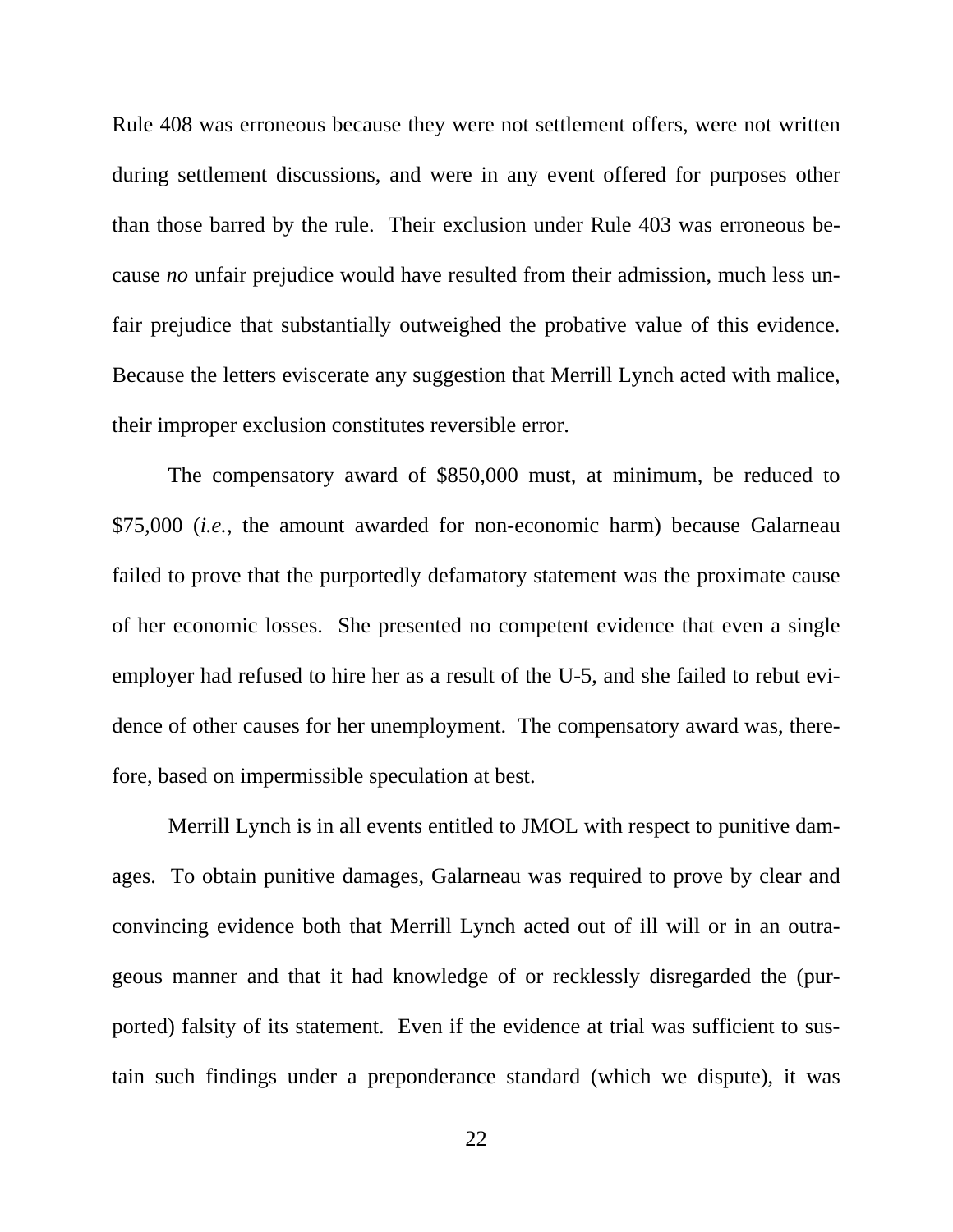<span id="page-33-0"></span>manifestly insufficient to sustain such findings under the heightened 'clear and convincing' standard. Accordingly, the imposition of punitive liability cannot stand.

Moreover, even if some amount of punitive damages were permissible, the \$2,100,000 award is unconstitutionally excessive under the circumstances of this case. The award does not withstand scrutiny under the "[e]xacting appellate review" mandated by *State Farm Mut. Auto. Ins. Co. v. Campbell*, 538 U.S. 408, 418 (2003): Merrill Lynch's conduct was not reprehensible; Galarneau received substantial compensatory damages; and the amount awarded is disproportionate when compared to comparable cases. Furthermore, because it would deter firms from providing complete and frank information to securities regulators, a large punitive award would unduly chill socially useful speech. The punitive award should therefore be reduced to, at most, a nominal sum.

### **STANDARD OF REVIEW**

In an appeal from a district court's denial of a motion for JMOL, this Court "review[s] questions of law de novo" (*Negron v. Caleb Brett U.S.A., Inc.*, 212 F.3d 666, 668 (1st Cir. 2000)), and "[i]n assessing the sufficiency of the evidence to support a jury verdict," typically "ask[s] whether, viewing the evidence in the light most favorable to the verdict, a rational jury could have found in favor of the party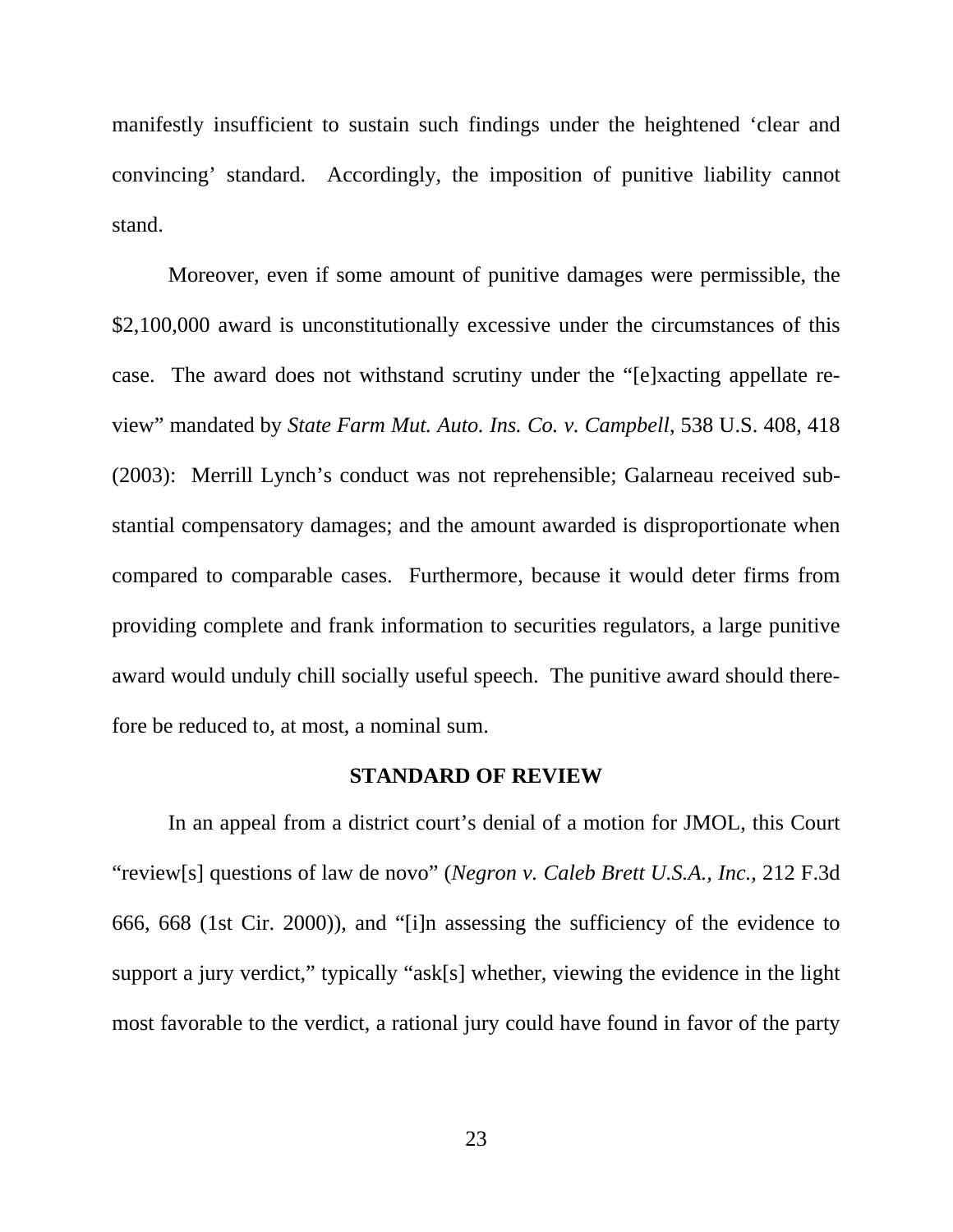that prevailed" (*Bisbal-Ramos v. City of Mayaguez*, 467 F.3d 16, 22 (1st Cir. 2006)).

But when, as here, First Amendment concerns are implicated, "the deference traditionally shown by courts toward factfinders' determinations is muted." *Levinsky's Inc. v. Wal-Mart Stores, Inc*., 127 F.3d 122, 127 (1st Cir. 1997). In such cases, "an appellate court has an obligation to 'make an independent examination of the whole record' in order to make sure that 'the judgment does not constitute a forbidden intrusion on the field of free expression.'" *Bose*, 466 U.S. at 499; *accord Mullin v. Town of Fairhaven*, 284 F.3d 31, 37 (1st Cir. 2002). "As a practical matter, this [independent review] requirement means that federal courts engage in de novo review when mulling defamation issues that are tinged with constitutional implications." *Levinsky's,* 127 F.3d at 127; *accord Kassel v. Gannett Co*., 875 F.2d 935, 937 (1st Cir. 1989).

"[T]he district court's construction of evidentiary rules is a question of law which [this Court] review[s] de novo" (*United States v. Barone*, 114 F.3d 1284, 1296 (1st Cir. 1997) (emphasis omitted)), while the district court's application of the rules to particular facts is reviewed for abuse of discretion (*see Blake v. Pellegrino*, 329 F.3d 43, 46 (1st Cir. 2003)).

Whether sufficient evidence exists to support a punitive award is a question of law that is reviewed de novo (*see Marcano-Rivera v. Pueblo Int'l, Inc.*, 232 F.3d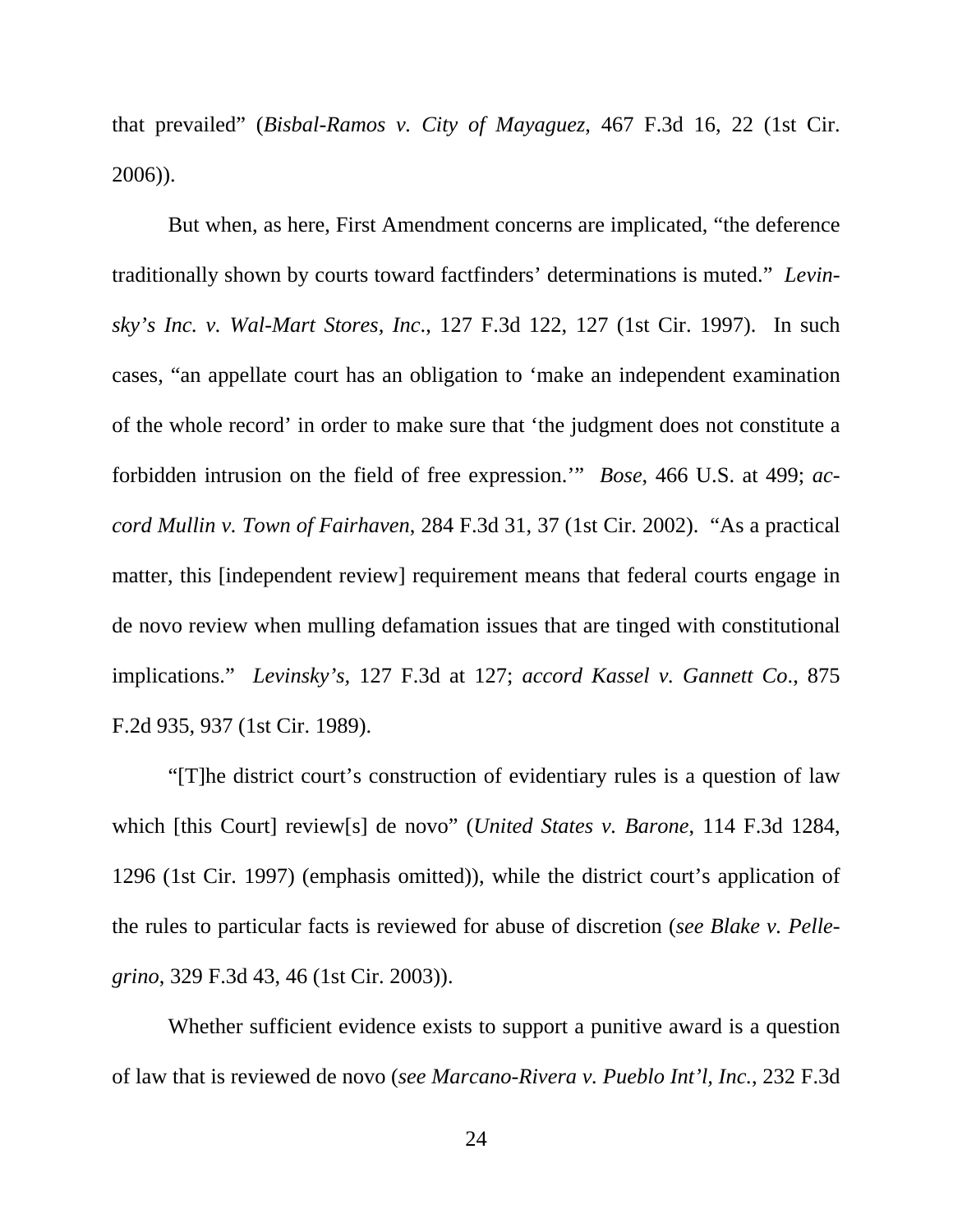<span id="page-35-0"></span>245, 254 (1st Cir. 2000)), as is the question whether a punitive award is unconstitutionally excessive (*see Bisbal-Ramos*, 467 F.3d at 27).

### **ARGUMENT**

### **I. THE EVIDENCE WAS INSUFFICIENT TO SUPPORT PLAINTIFF'S DEFAMATION CLAIM.**

To establish defamation, Galarneau was required to prove that Merrill Lynch made a false statement and did so with malice. Galarneau proved neither prong, let alone both. Under any standard, and certainly under the exacting review applicable to this case, Merrill Lynch is entitled to JMOL.

### **A. The Defamation Verdict Cannot Stand Because The U-5 Was Truthful.**

"To prove defamation," the plaintiff "must establish that \* \* \* [the defendant] made a *false* and defamatory statement." *Schoff v. York County*, 761 A.2d 869, 871 (Me. 2000) (emphasis added); *see also Lester v. Powers*, 596 A.2d 65, 69 (Me. 1991) ("The statement must be false."). Accordingly, "truth is an absolute defense to a charge of defamation." *Garrett v. Tandy Corp.*, 295 F.3d 94, 106 (1st Cir. 2002) (applying Maine law).

Here, Merrill Lynch stated that "Ms. Galarneau was terminated after the Firm concluded that she had (i) engaged in inappropriate bond trading in one client's account and (ii) utilized time and price discretion in the accounts of three cli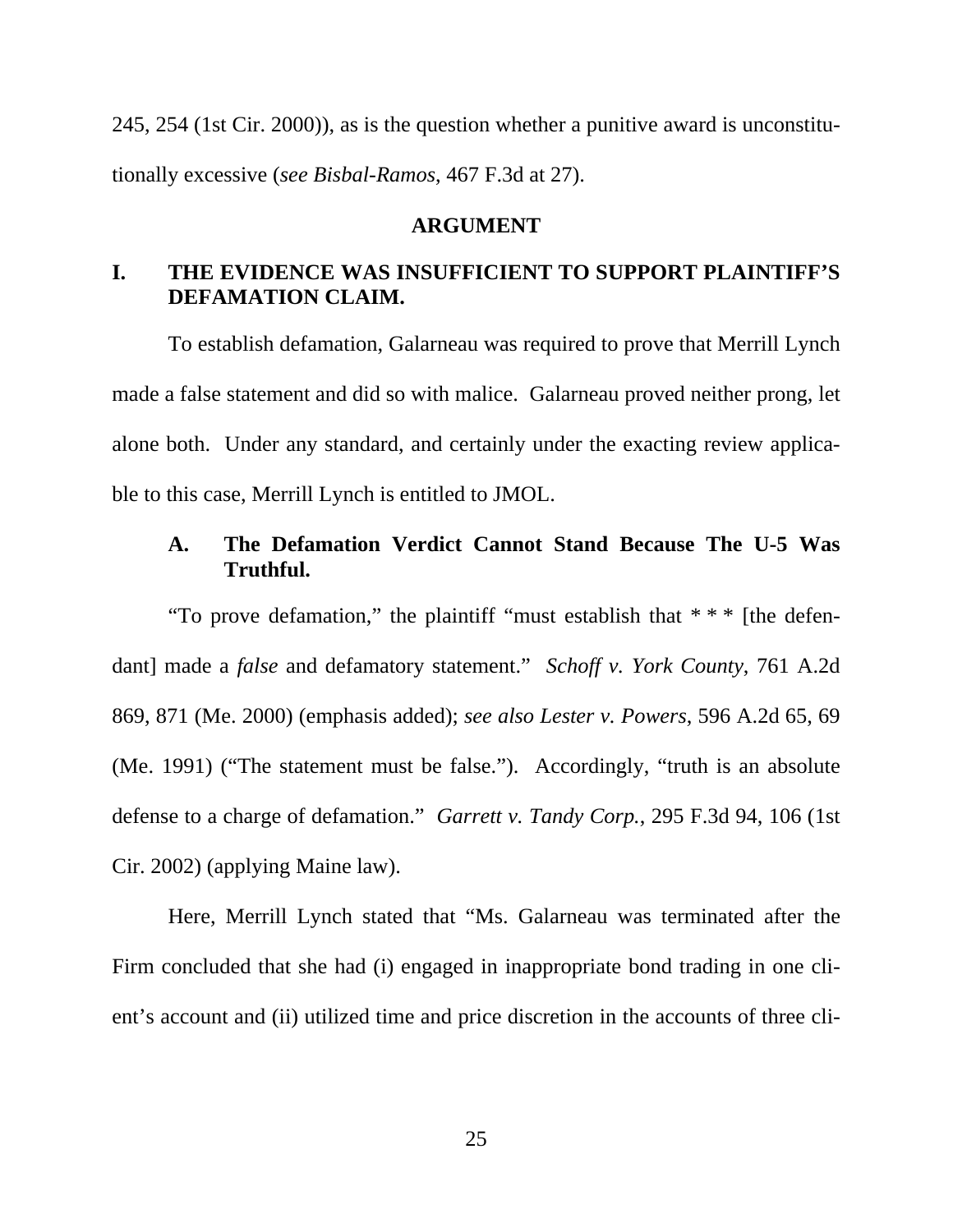ents." JA595. That is a true statement. Galarneau's defamation claim therefore fails as a matter of law.

Galarneau admitted utilizing time and price discretion in three clients' accounts. JA471. Thus, the only possible basis for her defamation claim is the statement that she "engaged in inappropriate bond trading in one client's account." Because that is a demonstrably true statement and no rational jury could have concluded otherwise, the defamation verdict is unsustainable, whether this Court conducts an "independent review of the evidence" as is required in defamation cases (*Mandel v. Boston Phoenix, Inc.*, 456 F.3d 198, 208 (1st Cir. 2006)), or applies the less searching standard that governs other cases.

The evidence at trial demonstrates that, as stated in the U-5, Galarneau engaged in inappropriate bond trading.<sup>17</sup> Despite having been previously warned that active bond trading was "inappropriate," and despite having agreed that she "would not do that anymore," Galarneau concedes that "active trading and \* \* \* bond swapping is precisely what [she] did in Amy Ford's account." JA161; *see also* JA138 (admitting that her trading in the Ford account was "very active"). Thus, although most of the bonds in Ford's account were long-term bonds that "Ford could hold \* \* \* to maturity" because "her needs were very long-term"

<span id="page-36-0"></span>17

*See* pages 7–11 and 15–19 *supra*.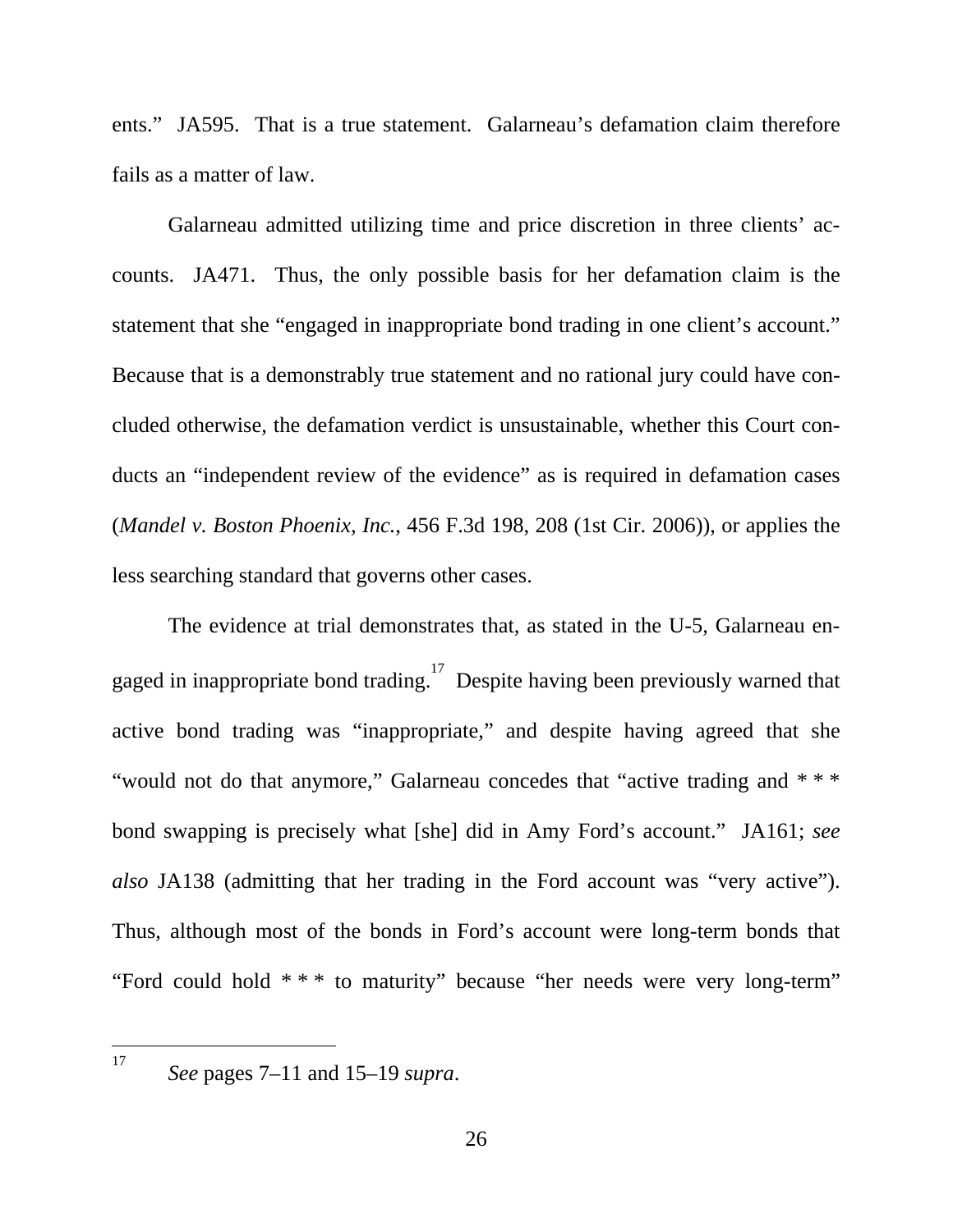(JA357), the "large majority of bonds were bought and sold in short time periods" (JA144). Rather than capturing unrealized losses that already existed, Galarneau's trading "caus[ed] the losses." JA400. As a result of that trading, which was characterized by "repeated instances of buying and selling bonds and preferred stocks over a short period of time with losses 95 percent of the time" (JA181), Ford incurred losses exceeding \$90,000 and, in addition, paid tens of thousands of dollars in commissions and interest (JA403–JA404). In light of this uncontroverted evidence—which shows that Galarneau's "[h]ighly excessive" bond trading was not merely inappropriate, but "egregious misconduct" (JA406; JA448)—Galarneau plainly failed to satisfy her "constitutionally imposed burden of showing the falsity" of the U-5 statement (*Mandel*, 456 F.3d at 208).<sup>[18](#page-37-0)</sup>

Accordingly, because Galarneau had in fact "engaged in inappropriate bond trading," the U-5 was not false, and the defamation verdict cannot stand.<sup>[19](#page-37-1)</sup>

<span id="page-37-0"></span> <sup>18</sup> Because "misconduct" was cause for forfeiture under the incentivecompensation agreements (JA696; JA714) and Galarneau was denied incentive compensation for "sales practice (bond trading) misconduct" (JA600; JA602), Galarneau had a valid breach-of-contract claim if but only if she could prove that she had not engaged in such misconduct. Thus, in rejecting Galarneau's contract claim (A21), the jury implicitly found that Galarneau had committed bond trading misconduct, a finding that raises serious doubt as to the sufficiency of the evidence with respect to Galarneau's defamation claim.

<span id="page-37-1"></span><sup>&</sup>lt;sup>19</sup> In opposing Merrill Lynch's Rule 50(b) motion, Galarneau relied primarily on four pieces of evidence to support her contention that the U-5 contained a false statement. In particular, Galarneau pointed to evidence that (i) Guild, her hired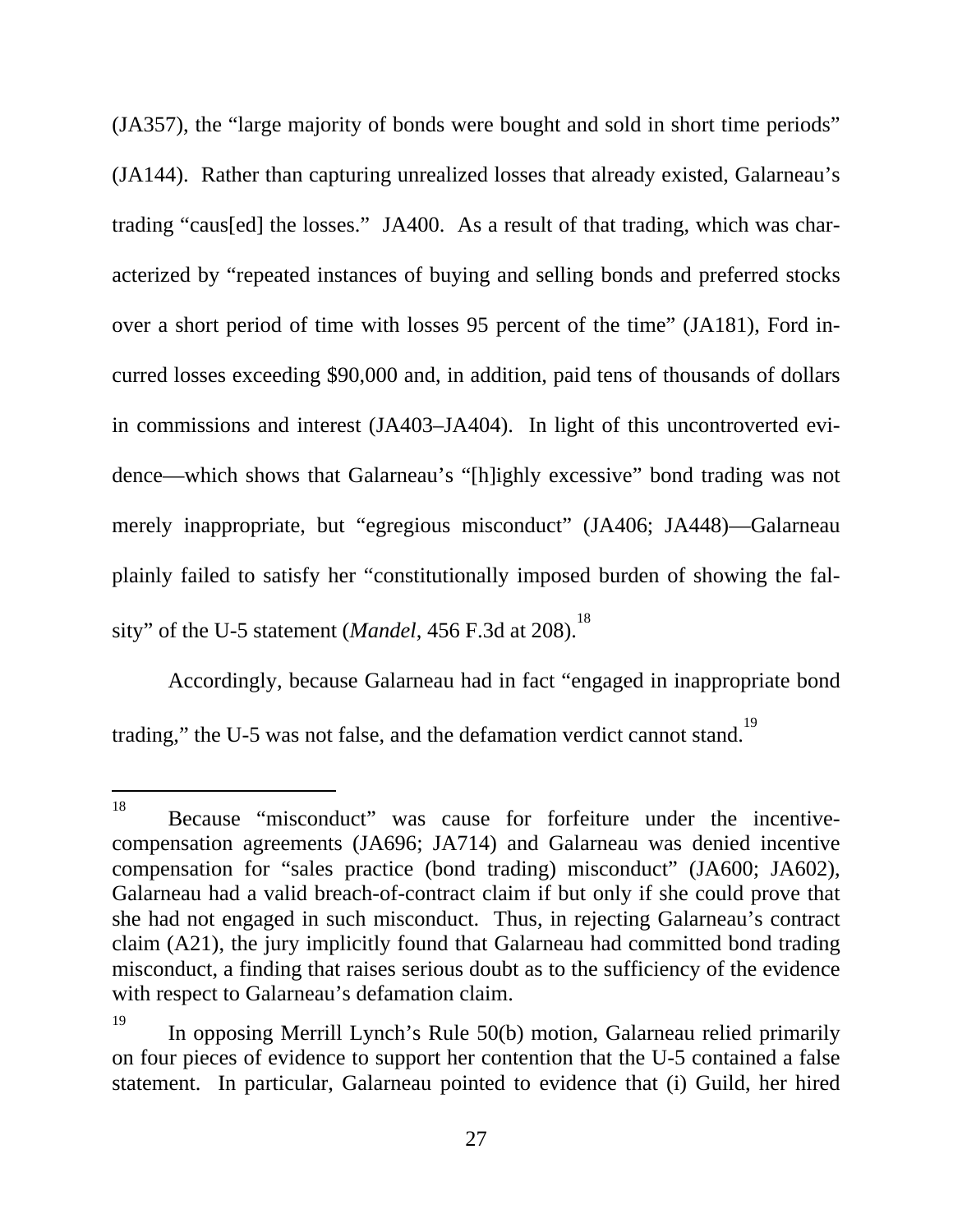### <span id="page-38-0"></span>**B. The Defamation Verdict Cannot Stand Because Merrill Lynch Did Not Act With Malice.**

Even if the U-5 were false, Merrill Lynch would still be entitled to JMOL because Galarneau adduced no evidence, let alone sufficient evidence, to prove that Merrill Lynch acted with malice.

#### **1. The U-5 was conditionally privileged.**

 $\overline{a}$ 

There is no dispute that under Maine law, which applies here, the U-5 was

conditionally privileged. A30. The purpose of the conditional privilege is to en-

expert, considered the trading in Ford's account to be appropriate and not excessive (JA361; JA382); (ii) prior to Ford's complaint, the Portland branch management had reviewed and purportedly "approved" Galarneau's trading after activity in Ford's account triggered Armor alerts (JA787–JA798); (iii) Hocking, the senior regional manager, never specifically told Galarneau that she was being terminated for inappropriate bond trading (JA119–JA120; JA267–JA270); and (iv) in a letter to Maine regulators Merrill Lynch described the trading in Ford's account as "somewhat active" (JA559). Galarneau also argued that the U-5 was defamatory because it purportedly accused her of having churned Ford's account. *See* Dkt. 164, at 4. The evidence relied upon by Galarneau, however, is not sufficient to support a finding of falsity: Guild's conclusory opinion is belied by Galarneau's frequent short-term trading in long-term bonds (*see* pages 7–10, 16–17 *supra*); the purported "approval" of Galarneau's trading was based largely on Galarneau's own reports and was given before the Bates report revealed the inappropriateness of her trading (Tr. 866–67); although Hocking did not use the term "inappropriate trading," he did tell Galarneau that she was terminated for exercising "very poor judgment in the Ford account by pursuing the complicated strategy" after having been "warned" of "similar conduct in [the] past" (JA120; JA549); and Merrill Lynch's letter to Maine regulators specifically noted that Galarneau had been terminated, *inter alia*, as a result of "management's ongoing concerns regarding [t]he activity in Ms. Ford's account" (JA560). Moreover, contrary to Galarneau's contention, the U-5 did not accuse her of churning. JA595.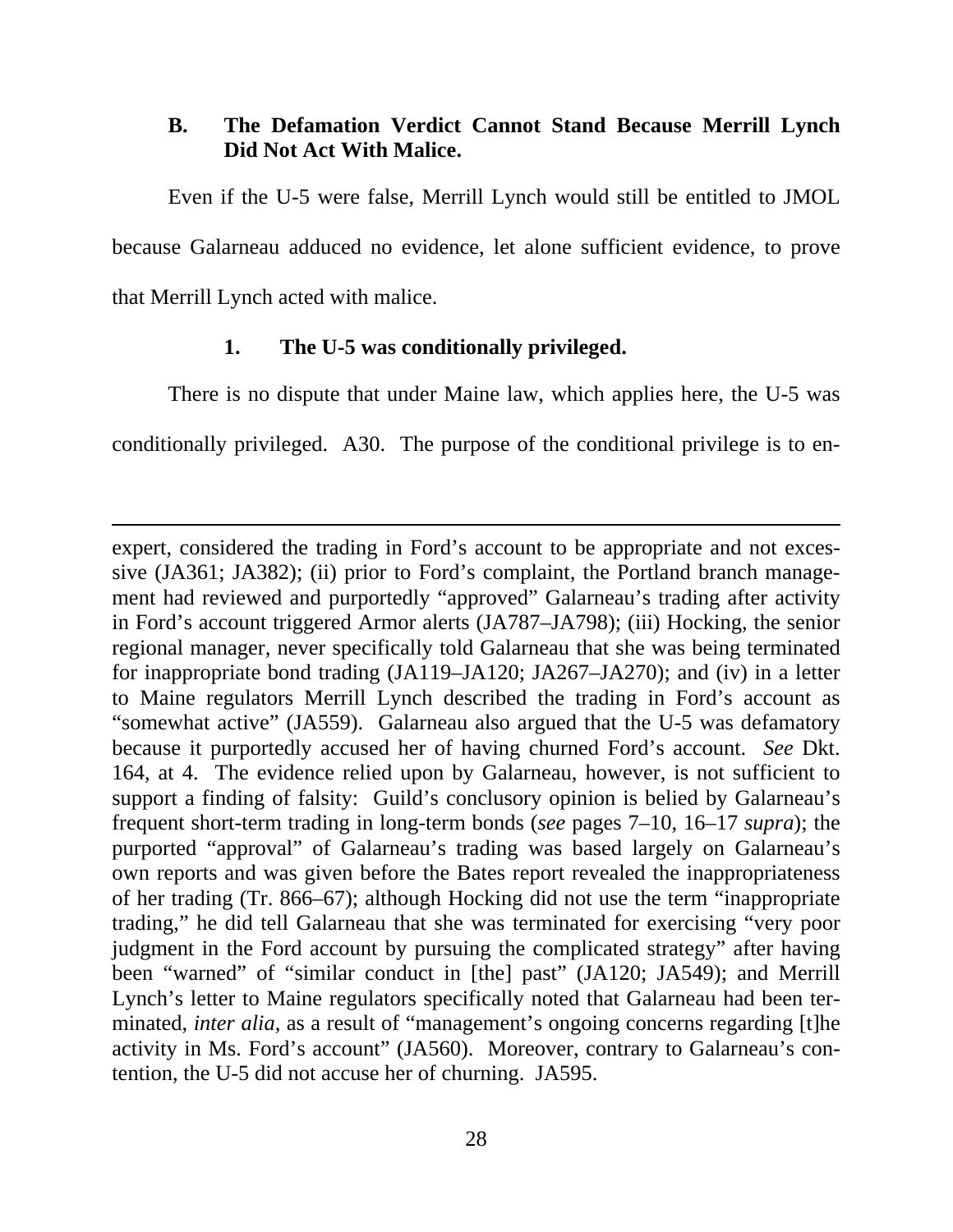courage communications made for "the common protection and welfare of soci-

ety." *Bearce v. Bass*, 34 A. 411, 413 (Me. 1896).

The U-5 plainly serves that important public purpose. As an SEC commissioner once explained:

> The importance of candor on the Form can't be understated [sic]. It is a critical warning mechanism, alerting prospective (hiring) firms. Accurate reports help rid the industry of problem sales reps, or at least ensure that firms have adequate notice of the potential risks and accompanying supervisory responsibilities if they hire those with suspect histories.

Isaac Hunt, Commissioner, SEC, Remarks at 1997 National Society of Compliance

Professionals National Membership Meeting (Oct. 9, 1997), *available at*  http://www.sec.gov/news/speech/speecharchive/1997/spch180.txt.<sup>20</sup> A conditional privilege for U-5 statements is necessary because "absent some kind of protection from liability, firms have an incentive to be less than frank." *Id*. When that occurs, "regulators do not receive accurate information about the reasons for terminations, prospective employers are not alerted to potential problems, and investors continue

<span id="page-39-0"></span><sup>&</sup>lt;sup>20</sup> Galarneau acknowledges that the purpose of the U-5 is "to protect the public and the industry." JA194; *see also Acciardo v. Millennium Sec. Corp.*, 83 F. Supp. 2d 413, 419 (S.D.N.Y. 2000) ("The form is designed to protect a new firm and its customers from hiring a person who has exhibited a disregard for industry regulations or policies at the former firm."); *Cicconi*, 808 N.Y.S.2d at 607 ("Only by clear descriptions of questionable conduct by brokers [on the U-5] can we best ensure that any future employers and customers have notice of any such conduct in their interactions with those brokers.").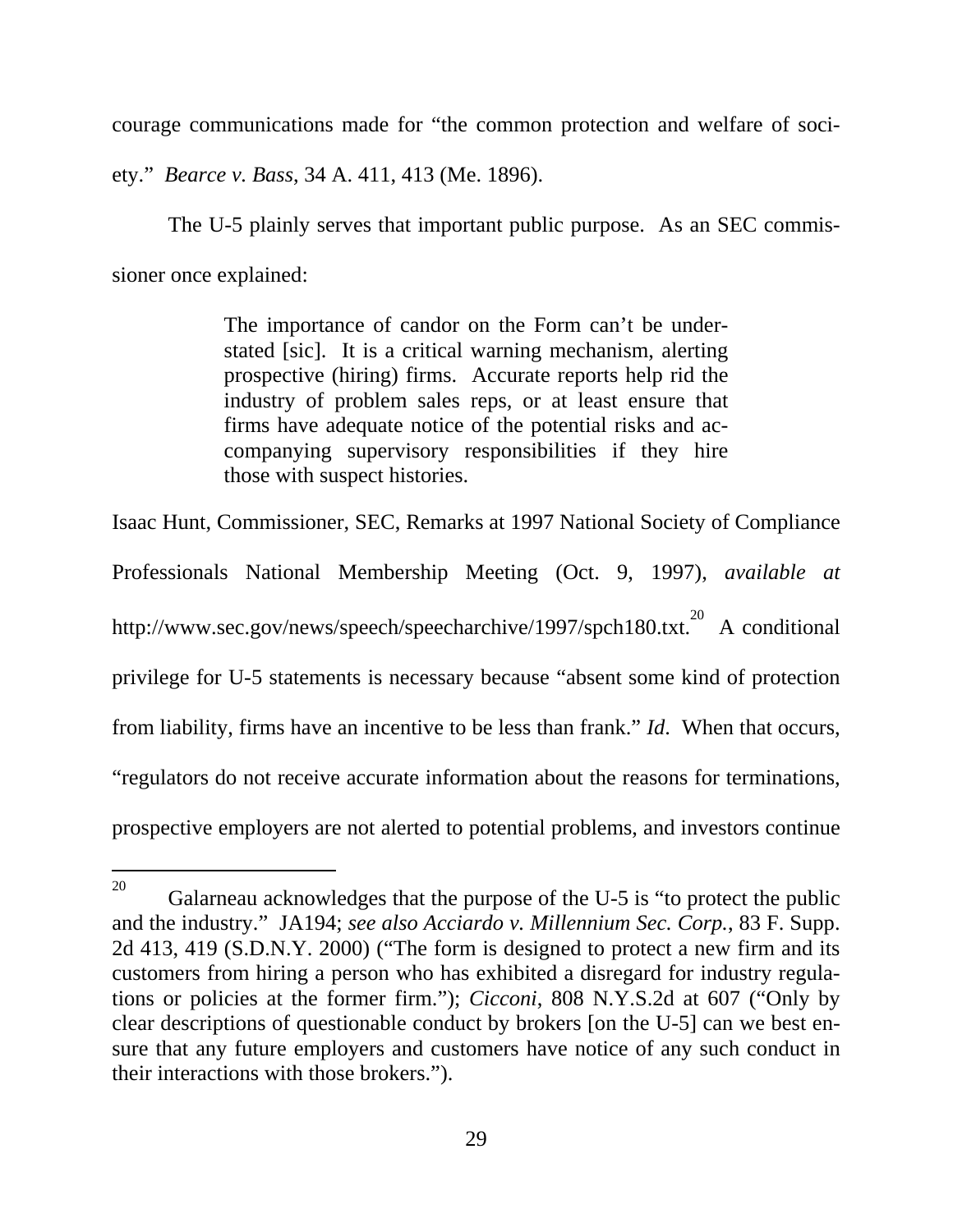<span id="page-40-0"></span>to be exposed to problem representatives." Anne H. Wright, *Form U-5 Defamation*, 52 WASH. & LEE L. REV. 1299, 1301 (1995).

When, as here, "a conditional privilege exists, liability for defamation attaches only if the person who made the defamatory statements loses the privilege through abusing it." *Lester*, 596 A.2d at 69. The plaintiff bears the burden of proving such abuse. *See Cole v. Chandler*, 752 A.2d 1189, 1194 (Me. 2000). Abuse of the privilege occurs when the speaker acts with "express or implied malice." *Onat v. Penobscot Bay Med. Ctr.*, 574 A.2d 872, 874 (Me. 1990). Thus, to succeed on her defamation claim, Galarneau was required to prove that Merrill Lynch acted either with ill will or with knowledge of or reckless disregard for the (purported) falsity of its statement. *See id; see also Baker v. Charles*, 919 F. Supp. 41, 45 (D. Me. 1996). Galarneau, however, proved none of these things.

## **2. Merrill Lynch did not act with ill will, and neither knew of nor recklessly disregarded the statement's purported falsity.**

Under Maine law, ill will is defined as "an actual purpose or design to cause injury to the plaintiff." *Cohen v. Bowdoin*, 288 A.2d 106, 112 (Me. 1972). Galarneau presented no evidence of such a purpose or design. There is, for example, no evidence that Merrill Lynch was motivated by "vindictiveness or retaliation" when it filed the U-5 as required by law. *Cf. Baker*, 919 F. Supp. at 45. Nor is there any evidence that any of the Merrill Lynch employees involved in the deci-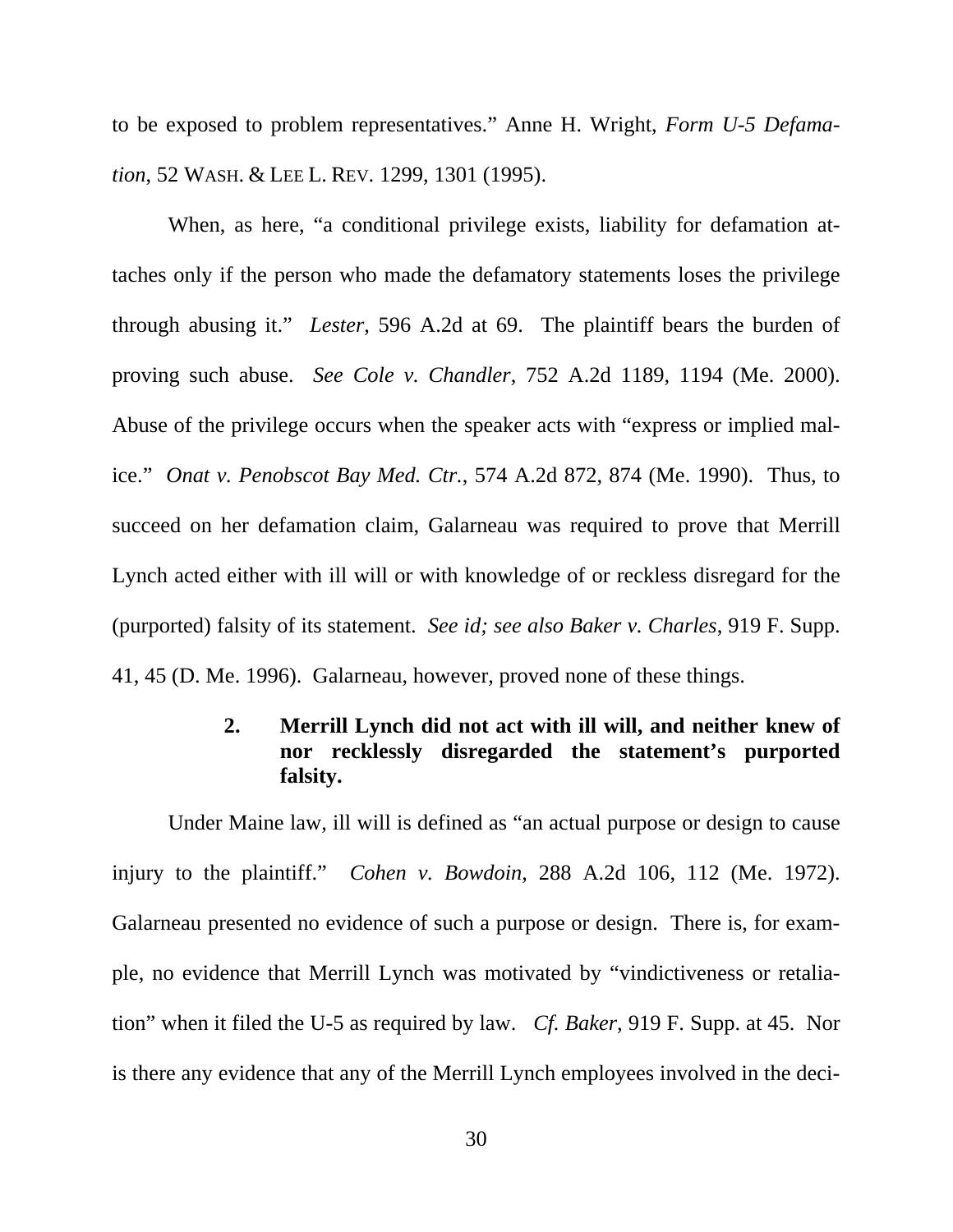sion to terminate Galarneau bore her any "personal animosity." *Cf. Lavin v. Caleb Brett USA, Inc.*, 1991 WL 338550, at \*3 (D. Me. Oct. 28, 1991). Indeed, all evidence is to the contrary. Galarneau herself, for example, expressed her "appreciat[ion]" to Colbath for his "concern and guidance" during the "difficult process" of the State's investigation of Ford's complaint. JA804. Gilbert, the person who oversaw Merrill Lynch's internal investigation, had no knowledge of Galarneau prior to the investigation. JA447. Indeed, far from displaying personal animosity toward Galarneau, Gilbert, at the same time he was investigating the Ford complaint, exonerated Galarneau of any wrongdoing in connection with the Morin complaint. JA449. In short, there was no evidence from which a rational jury could conclude that Merrill Lynch acted with ill will toward Galarneau.<sup>[21](#page-41-0)</sup>

Nor was there any evidence, much less sufficient evidence, that Merrill Lynch's statements "were made with knowledge of their falsity or with reckless disregard for their truth or falsity." *Ballard v. Wagner*, 877 A.2d 1083, 1088 (Me. 2005). "Knowledge or disregard of falsity is a purely subjective state of mind." *Lester*, 596 A.2d at 71. Insofar as Merrill Lynch's U-5 statement was true (*see*  pages 7–12 *supra*), Merrill Lynch could not possibly have known of or recklessly disregarded its falsity. But even if the statement were false, Galarneau did not

<span id="page-41-0"></span><sup>&</sup>lt;sup>21</sup> To have succeeded on an ill-will theory, Galarneau would have had to prove that Merrill Lynch acted "*solely* out of spite or ill will." *Lester*, 596 A.2d at 70.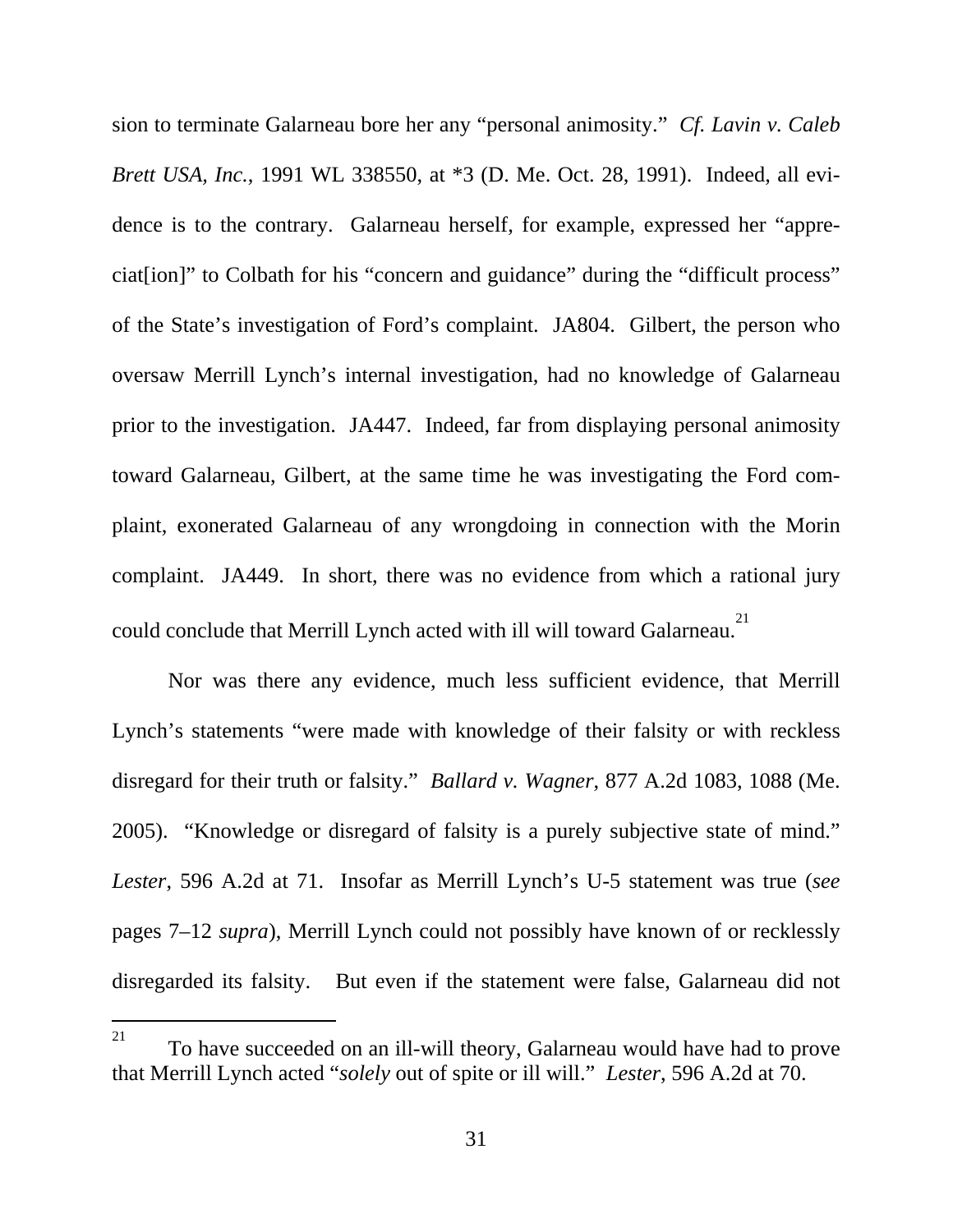present sufficient evidence to prove that Merrill Lynch acted with reckless disregard for—let alone had actual knowledge of—its falsity.

"Evidence is sufficient to support a finding of reckless disregard for the truth if it establishes that the maker of a statement had 'a high degree of awareness of probable falsity or serious doubt as to the truth of the statement.'" *Rippett v. Bemis*, 672 A.2d 82, 87 (Me. 1996) (quoting *Onat*, 574 A.2d at 874). Here, however, the evidence demonstrates that Merrill Lynch genuinely (and reasonably) believed that Galarneau had engaged in inappropriate bond trading.

Prompted by Ford's detailed complaint, Merrill Lynch conducted a thorough investigation of Galarneau's trading. *See* pages 7–11 *supra*. That investigation revealed a pattern of trading that was "[h]ighly excessive" and "didn't make a lot of sense." JA406; JA409. In particular, the investigation revealed a series of shortterm trades in long-term bonds that cost Ford \$90,000 in losses, and tens of thousands more in commissions and interest. JA403–JA404. Based on those findings, the Merrill Lynch employees charged with investigating the complaint concluded—rightly or wrongly, but in any event sincerely—that Galarneau had, as stated in the U-5, engaged in inappropriate bond trading. *See* pages 11–12 *supra*. Merrill Lynch was entitled to rely on the results of its internal investigation, and did not abuse the conditional privilege in so doing. *See Rice v. Alley*, 791 A.2d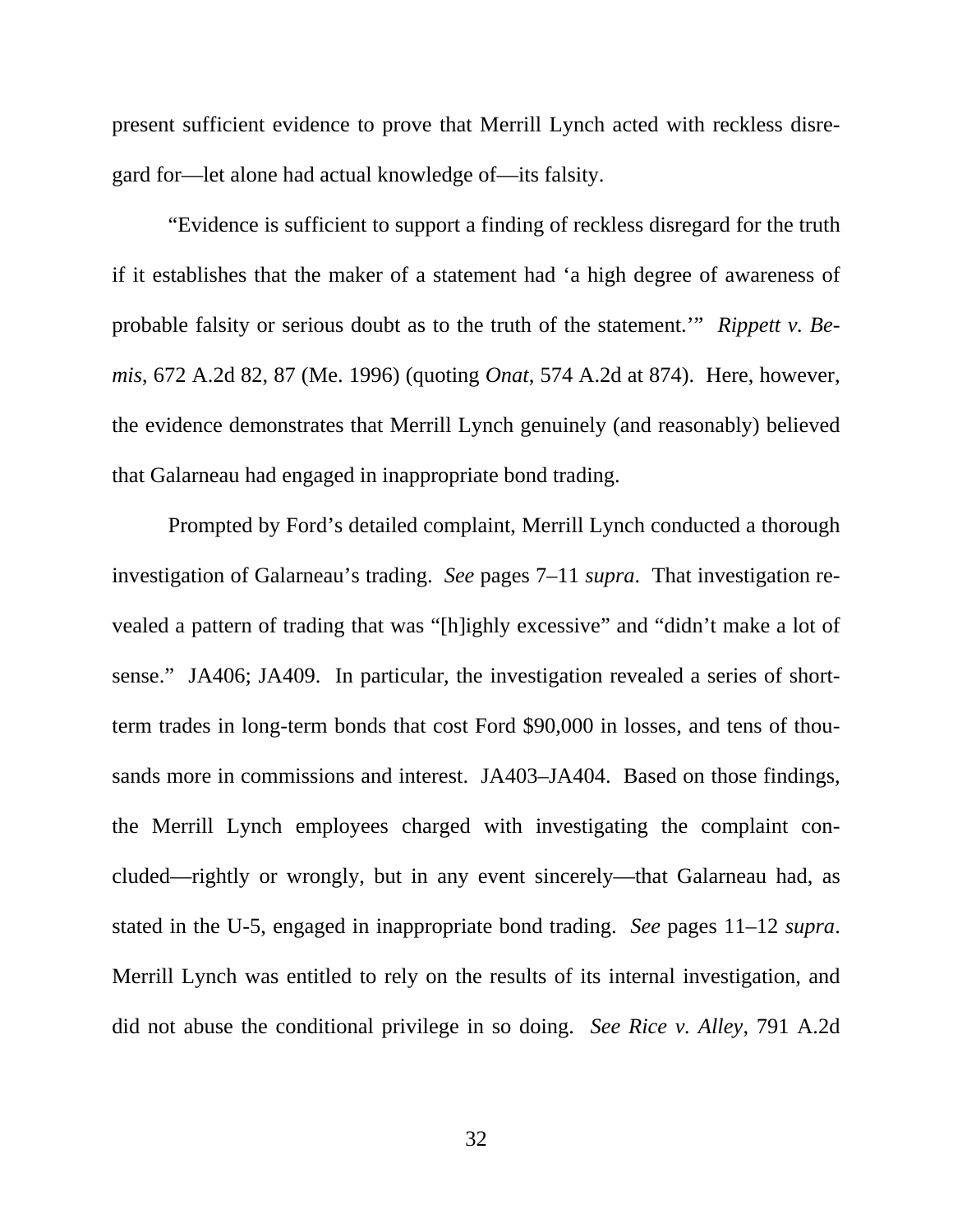<span id="page-43-0"></span>932, 937 (Me. 2002) (finding no abuse of the privilege where maker of allegedly defamatory statement relied on results of investigation by responsible person).<sup>[22](#page-43-1)</sup>

Indeed, Galarneau herself admits that a person looking at the Bates report might "draw the conclusion that we had done something wrong." JA468. That admission precludes any finding that Merrill Lynch recklessly disregarded the purported falsity of its U-5 statement.

Because Galarneau proved neither falsity nor malice, Merrill Lynch is entitled to JMOL on the defamation claim.

### **II. THE DISTRICT COURT ERRED IN EXCLUDING EVIDENCE RELATING TO THE DRAFTING OF THE U-5.**

If, based on the evidence presented, the jury was entitled to find Merrill Lynch liable for defamation, it is only because that evidence was incomplete. By erroneously excluding Merrill Lynch's January 29, 2004, letter and Galarneau's February 5, 2004, letter (*see* pages 13–14 *supra*), the district court prevented the jury from learning that:

> • Merrill Lynch, although not required to do so, had allowed Galarneau to comment on a draft of the U-5 before it was filed;

-

<span id="page-43-1"></span><sup>&</sup>lt;sup>22</sup> Even if the investigation had been inadequate, that "by itself is clearly not sufficient to show actual malice." *Duffy v. Leading Edge Prods., Inc.*, 44 F.3d 308, 315 (5th Cir. 1995), *cited with approval in Cole,* 752 A.2d at 1194.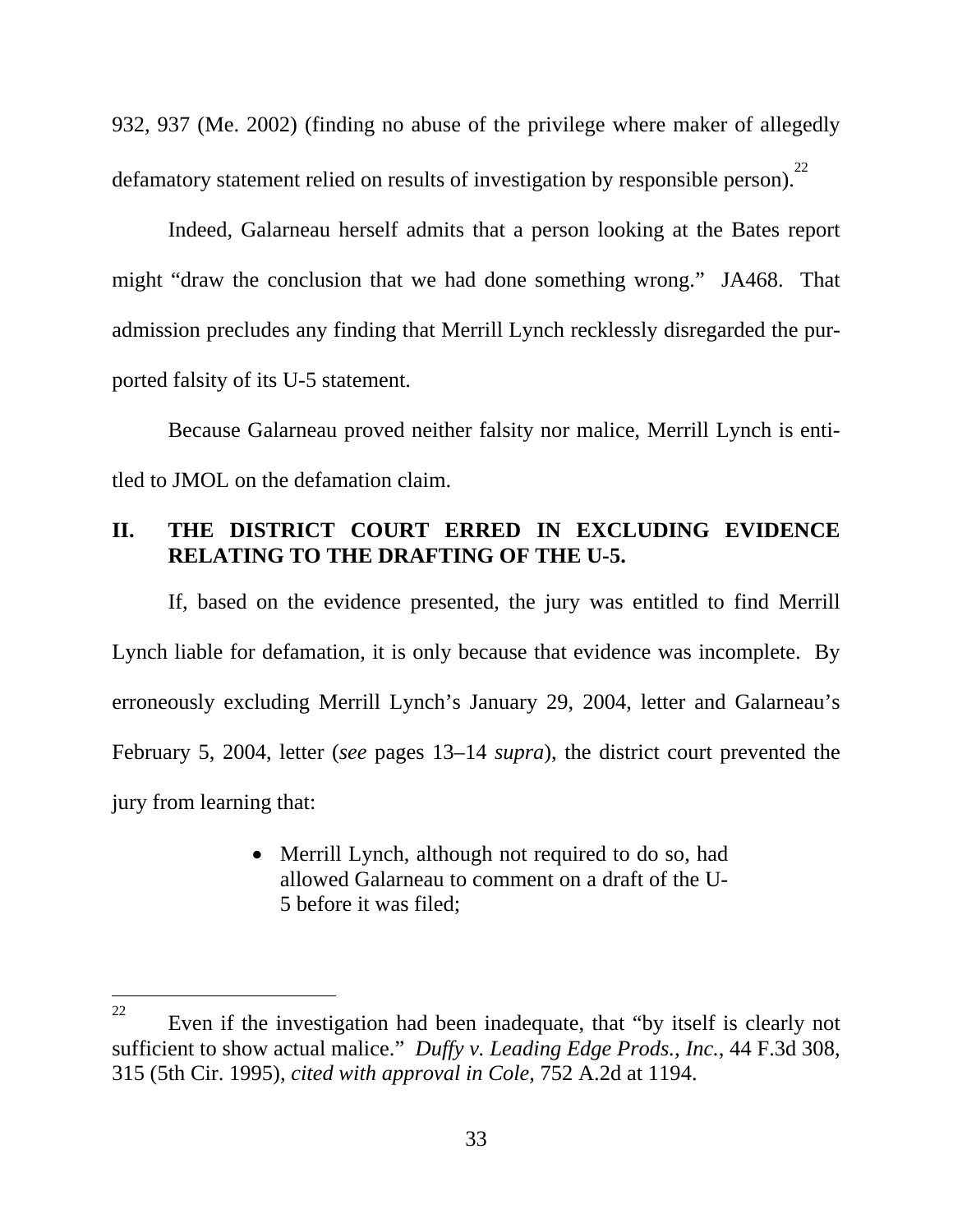- <span id="page-44-0"></span>• In response to Merrill Lynch's draft, Galarneau had proposed using substantially similar language to describe the reasons for her termination; and,
- At Galarneau's behest, Merrill Lynch included a statement in the U-5 noting Galarneau's disagreement with the company's substantive conclusions.

Had the jury been allowed to consider these facts, it could not possibly have found that Merrill Lynch acted with malice, let alone with the degree or type of malice necessary to impose punitive damages. Exclusion of the evidence was prejudicial error, and Merrill Lynch is therefore, at minimum, entitled to a new trial.

### **A. Evidence Relating To The Drafting Of The U-5 Was Not Excludable Under Rule 408.**

The trial court excluded the parties' respective letters under Rule 408. But Rule 408 is inapplicable for several reasons.

### **1. The communications were not offers to settle a disputed claim.**

At the time of trial, Rule 408 provided that "[e]vidence of  $***$  offering \* \* \* a valuable consideration in \* \* \* attempting to compromise a claim which was disputed as to either its validity or amount, is not admissible to prove liability for or invalidity of the claim."<sup>23</sup> Thus, to be excludable under that provision, a communication must have been (i) an offer of "valuable consideration" (ii) to settle

<span id="page-44-1"></span> $\overline{a}$ 23

Rule 408 was amended effective December 1, 2006.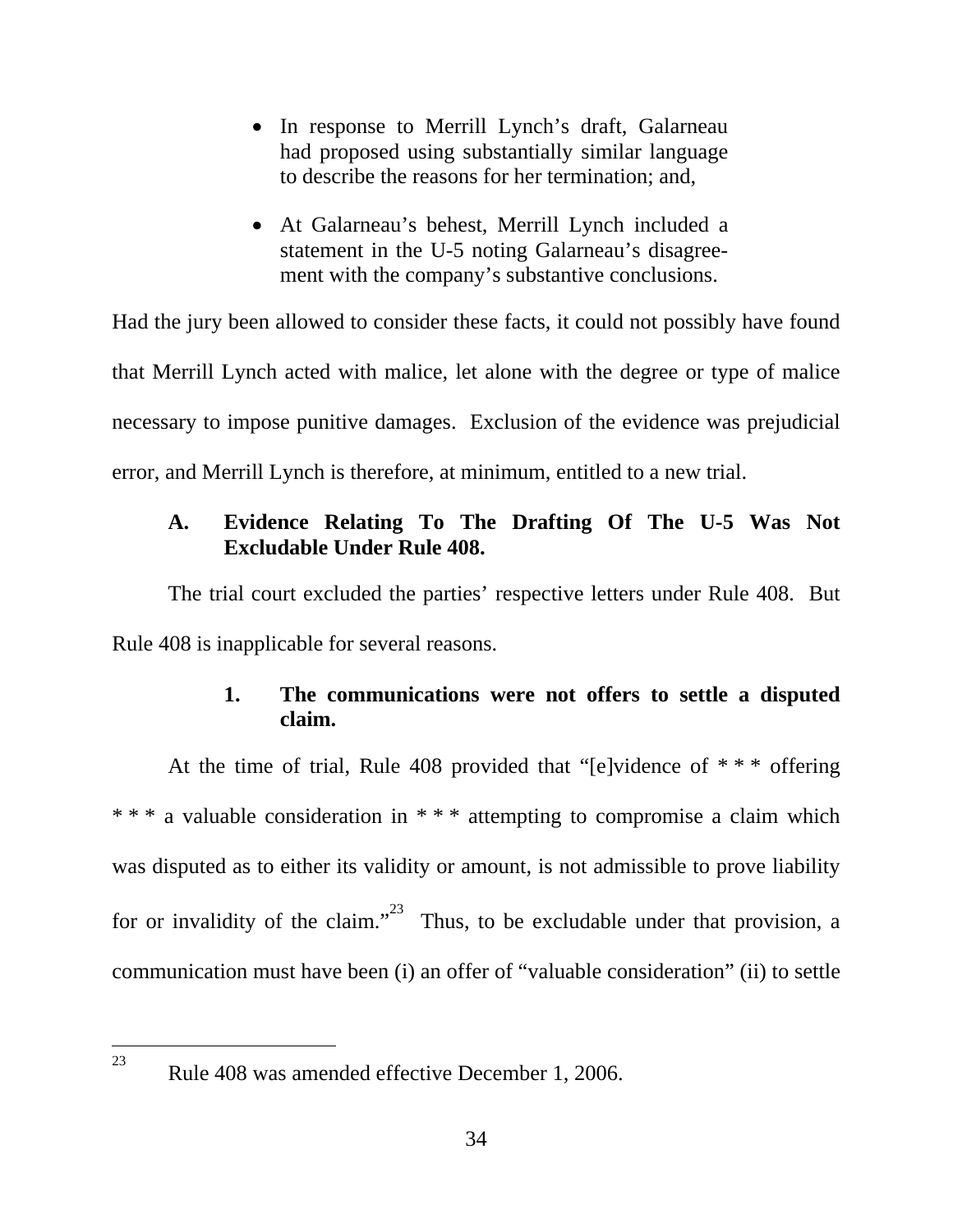<span id="page-45-0"></span>"a claim which was disputed" at the time of the offer. Neither requirement is satisfied here.

## **(a) There was no offer of valuable consideration.**

Neither Merrill Lynch's letter to Galarneau nor Galarneau's letter to Merrill Lynch contained an offer of valuable consideration. Merrill Lynch's letter did nothing more than transmit the U-5 language then under consideration. *Cf*. A42– A43. Galarneau's letter in response proposed alternative language, but contained no offer of valuable consideration in the event Merrill Lynch accepted Galarneau's proposal. *Cf.* A45–A46. Galarneau did not, for example, offer to release Merrill Lynch from any claim in exchange for its adoption of her preferred language.

It is well established that communications that simply assert a party's position or that convey an unconditional request or offer do not fall within the ambit of Rule 408. *See, e.g.*, *Lightfoot v. Union Carbide Corp.*, 110 F.3d 898, 909 (2d Cir. 1997) (unconditional offer was not a settlement offer because "an unconditional offer may not require the [offeree] to abandon or modify his suit"); *Winchester Packaging, Inc. v. Mobil Chem. Co.*, 14 F.3d 316, 319 (7th Cir. 1994) (statement that "itemizes what the sender thinks the recipient owes him and demands—even under threat of legal action—payment is not an offer in settlement or a document in settlement negotiations and hence is not excludable by force of Rule 408"); *Dimino v. New York City Transit Auth.*, 64 F. Supp. 2d 136, 163 (E.D.N.Y. 1999)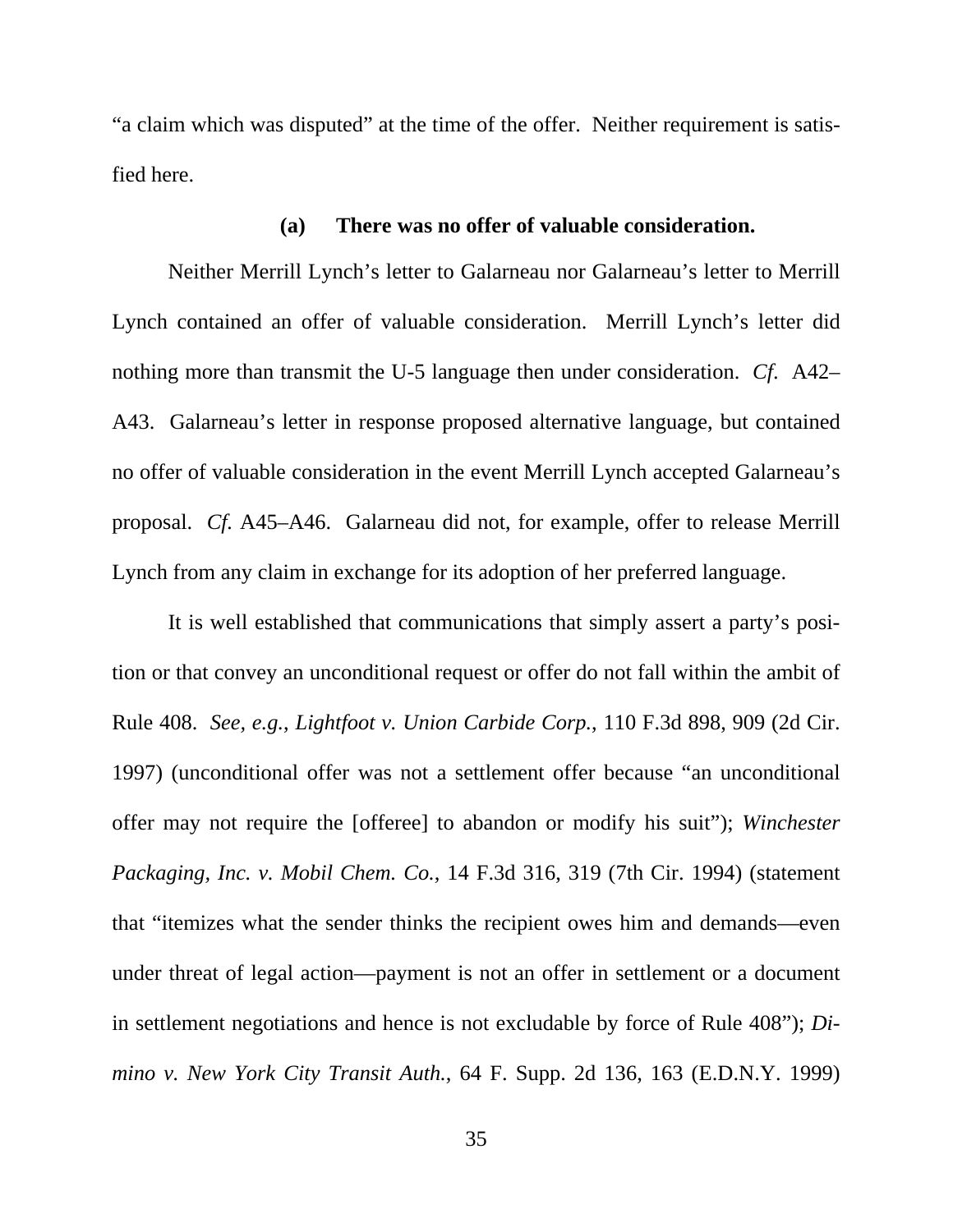<span id="page-46-0"></span>(defendant's statements were not settlement offers under Rule 408 because they "did not require that [the plaintiff] release any claims" and did not offer "to trade any valuable consideration for any compromise of a claim"); *Kraemer v. Franklin & Marshall Coll.*, 909 F. Supp. 267, 268 (E.D. Pa. 1995) (letter was merely "a demand \* \* \* accompanied by a threat of legal action" and therefore "not an offer to settle a claim" under Rule 408). Under this settled law, neither of the letters was subject to exclusion under Rule 408.

### **(b) There was no disputed claim.**

Because defamation requires "an unprivileged publication to a third party" (*Lester*, 596 A.2d at 69), Galarneau's defamation claim did not accrue until the U-5 was filed on February 6, 2004. Therefore, at the time the excluded letters were exchanged—on January 29 and February 5—there was, with respect to the U-5, no "claim which was disputed as to either its validity or amount." *Cf*. BLACK'S LAW DICTIONARY 240 (7th ed. 1999) (defining "claim," in part, as "[t]he assertion of an *existing* right") (emphasis added).

Accordingly, even if the letters did constitute settlement offers, they were not subject to exclusion under Rule 408 because the rule excludes only those offers made to compromise "actual disputes over *existing* claims." *Deere & Co. v. Int'l Harvester Co.*, 710 F.2d 1551, 1557 (Fed. Cir. 1983) (emphasis added); *accord Johnson v. Land O'Lakes, Inc.*, 181 F.R.D. 388, 392 (N.D. Iowa 1998) ("the 'trig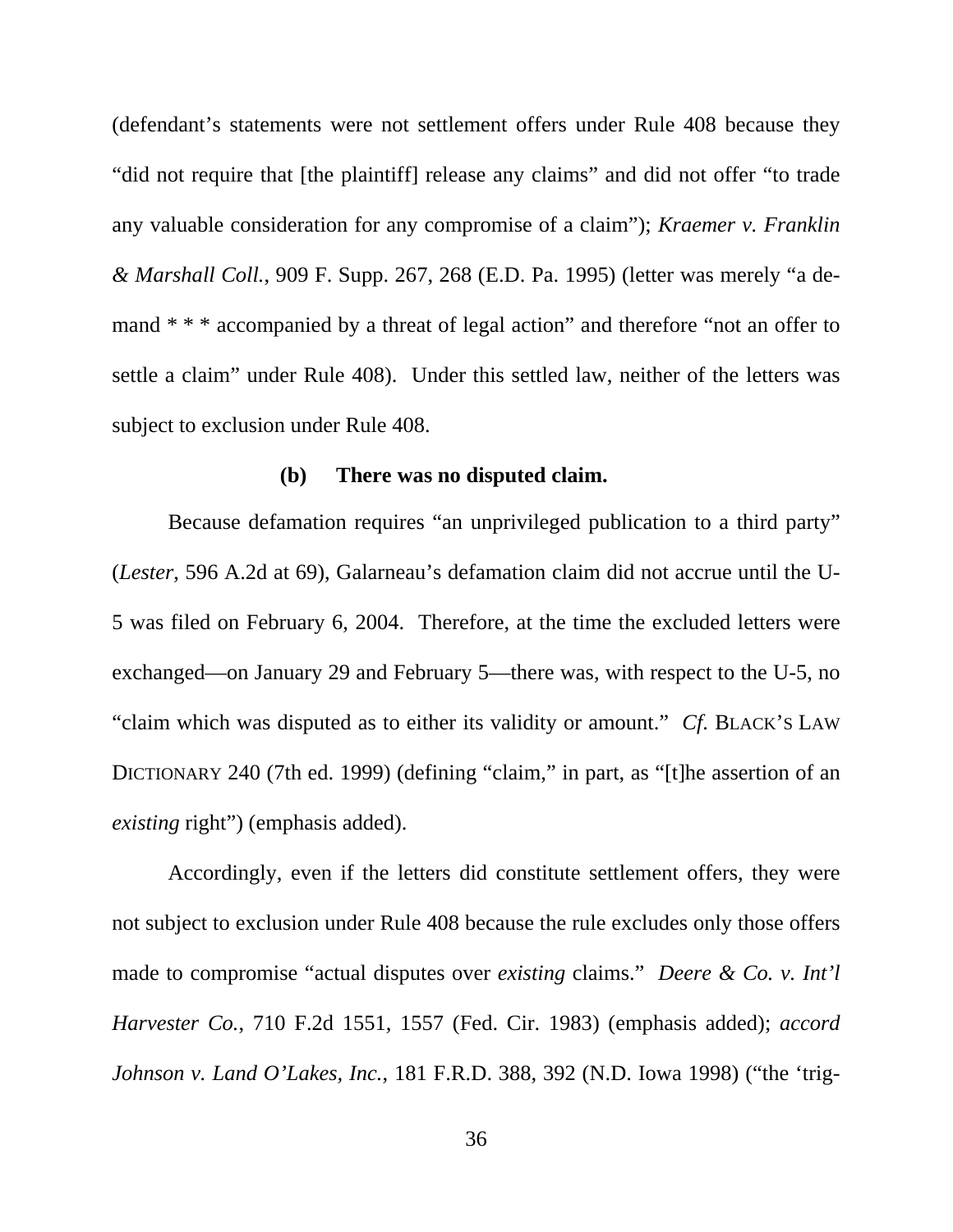<span id="page-47-0"></span>ger' for application of Rule 408" is "the existence of an actual dispute as to existing claims"); *see also Crues v. KFC Corp.*, 768 F.2d 230, 233 (8th Cir. 1985) (statements not excludable because "Rule 408 applies only to an offer to compromise a 'claim,' and it is not clear that [plaintiff] had a claim" at the time the state-ments were made).<sup>[24](#page-47-1)</sup>

### **2. The evidence was in any event admissible because it was offered to prove Merrill Lynch's state of mind.**

"Rule 408 is not an absolute ban on all evidence regarding settlement negotiations." *Bankcard Am., Inc. v. Universal Bancard Sys.*, 203 F.3d 477, 484 (7th

l

<span id="page-47-1"></span> $24$  Just as Rule 408 bars evidence of settlement offers only when such evidence is introduced "to prove liability for or invalidity of the claim" that was the subject of the offer, the rule "likewise" requires exclusion of evidence of statements made during compromise negotiations only when those negotiations concerned the claim currently in dispute. Fed. R. Evid. 408. Accordingly, the rule does *not* bar evidence of statements made during compromise negotiations that "involved a different claim than the one at issue in the current trial." *Broadcort Capital Corp. v. Summa Med. Corp.*, 972 F.2d 1183, 1194 (10th Cir. 1992). Here, even if there had been compromise negotiations relating to Galarneau's termination at the time the letters were exchanged, those negotiations could not have related to Galarneau's as-of-then nonexistent defamation claim. Accordingly, the letters were not excludable as statements made during compromise negotiations. *See Deluca v. Allied Domecq Quick Serv. Rests.*, 2006 WL 2713944, at \*2 (E.D.N.Y. Sept. 22, 2006) (statement made during settlement discussions held prior to accrual of the claim at issue in trial was not inadmissible under Rule 408 because those discussions related to other claims); *see also Uforma/Shelby Bus. Forms, Inc. v. NLRB*, 111 F.3d 1284, 1293–94 (6th Cir. 1997) ("'Rule 408 only bars the use of compromise evidence to prove the validity or invalidity of the claim that was the subject of the compromise, not some other claim.'") (quoting 23 Charles Alan Wright & Kenneth W. Graham, Jr., FEDERAL PRACTICE & PROCEDURE § 5314 n.25 (1st ed. 1980)).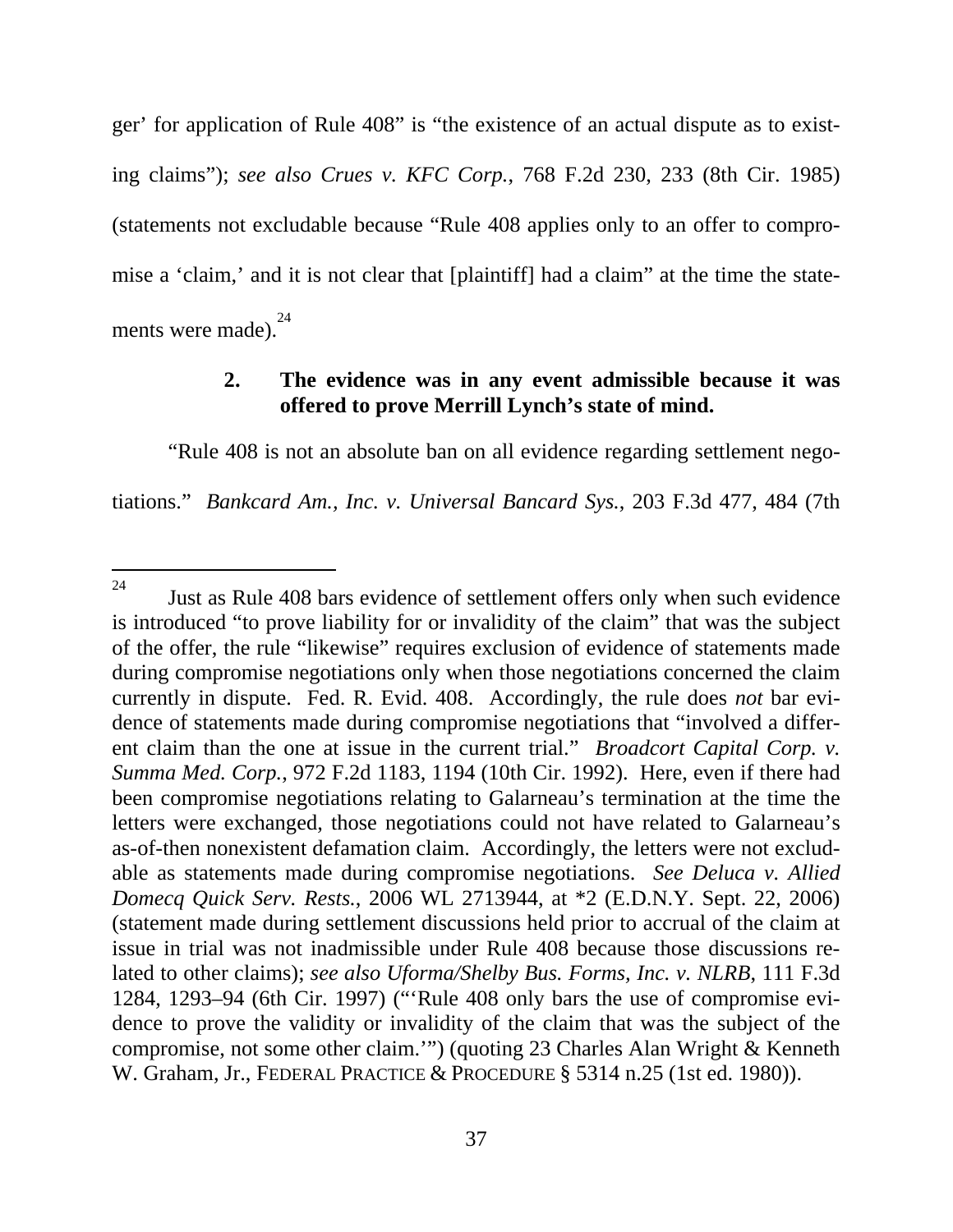Cir. 2000). Only evidence that is offered "to prove liability for or invalidity of the claim or its amount" is excludable under the rule. By its terms, the rule "does not require exclusion when the evidence is offered for another purpose." Fed. R. Evid. 408. Accordingly, this Court, like others, has recognized that Rule 408 does not bar evidence of settlement discussions when that evidence is offered to prove a party's motive or state of mind.<sup>25</sup> For example, recognizing the "flexibility" of the rule, this Court has approved the admission of settlement evidence that went to the defendant's bad faith and helped explain the plaintiff's failure to mitigate damages. *Urico v. Parnell Oil Co*., 708 F.2d 852, 853–54 (1st Cir. 1983). That holding is dispositive here because the letters were offered for "another purpose"—namely, to prove Merrill Lynch's state of mind.

The excluded letters are crucial evidence that Merrill Lynch did not act with malice. First, the fact that Merrill Lynch voluntarily provided Galarneau an oppor-

<span id="page-48-0"></span><sup>&</sup>lt;sup>25</sup> Courts routinely admit evidence of settlement negotiations when such evidence is relevant to a party's state of mind, even when state of mind is an element of a claim or defense. *See, e.g.*, *Towerridge, Inc. v. T.A.O., Inc.*, 111 F.3d 758, 770 (10th Cir. 1997) (approving admission of compromise evidence to show defendant's bad faith); *United States v. Hauert*, 40 F.3d 197, 199–200 (7th Cir. 1994) (approving admission of settlement statements to show defendant's knowledge and intent); *Johnson v. Hugo's Skateway*, 974 F.2d 1408, 1412–13 (4th Cir. 1992) (en banc) (approving admission of prior settlement to show defendant's racial animus); *Wegerer v. First Commodity Corp.*, 744 F.2d 719, 723–24 (10th Cir. 1984) (approving admission of prior settlement "for the limited purpose of showing intent and knowledge" where evidence was "crucial" to punitive damages claim).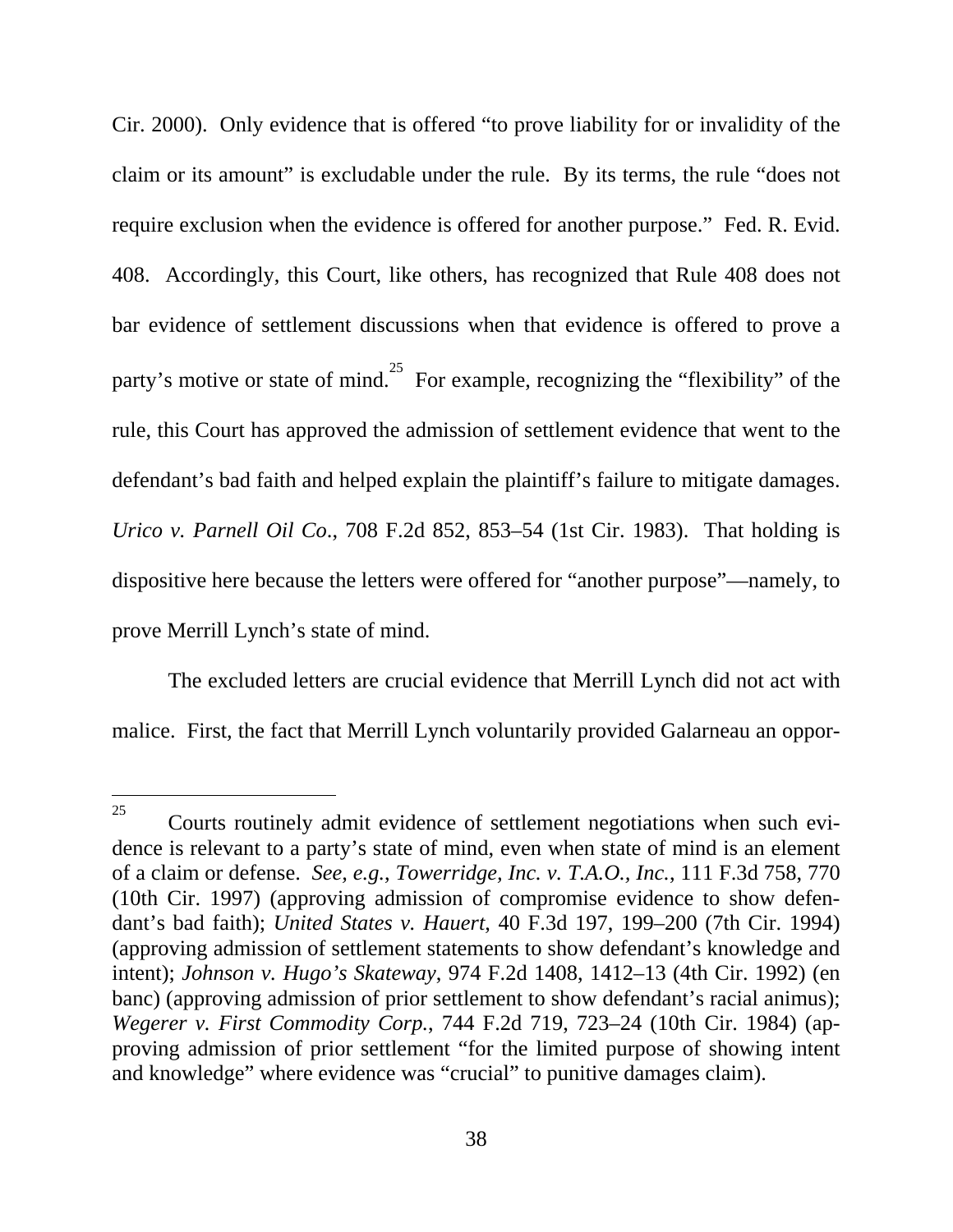<span id="page-49-0"></span>tunity to comment on a draft of the U-5 before it was filed is powerful evidence that Merrill Lynch did not act out of ill will or with reckless disregard for the truth.<sup>26</sup> Second, the fact that, in response to Merrill Lynch's draft, Galarneau herself proposed language that was substantially similar to the description Merrill Lynch employed strongly undermines her later allegation that Merrill Lynch knew or recklessly disregarded the (purported) falsity of that description. Third, Merrill Lynch's inclusion of the statement that "Galarneau disagrees with the Firm's conclusions" in response to Galarneau's request was further evidence that Merrill Lynch harbored no ill will toward Galarneau.<sup>[27](#page-49-2)</sup>

### **3. Excluding evidence of Galarneau's proposed U-5 language gave her an unfair litigation advantage in contravention of the rule's purposes.**

Consistent with the limited scope of the rule, courts have recognized that Rule 408 should not be employed in a way that would give an unfair advantage to the party invoking it. In *Bankcard*, for example, the plaintiff had, in the course of settlement negotiations, led the defendant to believe that the plaintiff would not ob-

<span id="page-49-1"></span><sup>26</sup> Merrill Lynch's only obligation under art. V,  $\S$  3(a) of the NASD By-Laws was to provide Galarneau a copy of the U-5 "as filed with the NASD."

<span id="page-49-2"></span><sup>&</sup>lt;sup>27</sup> The trial court recognized that inclusion of "the disclaimer language  $**$ may be a good argument in terms of malice" (A36), but precluded Merrill Lynch from explaining to the jury that its inclusion was the result of Merrill Lynch's effort to accommodate Galarneau's wishes.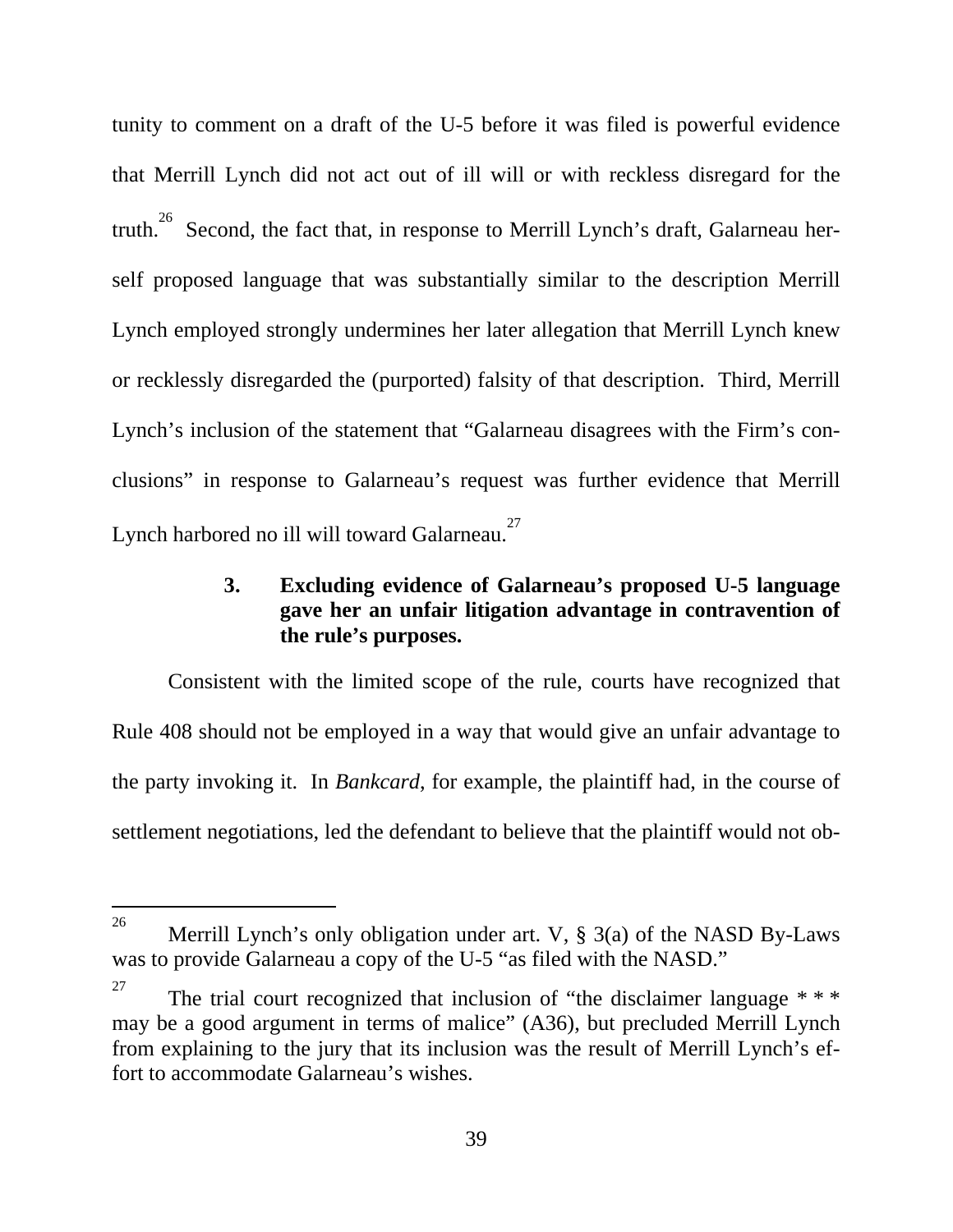ject if the defendant took certain actions that violated the parties' contract. In words that resonate here, the Seventh Circuit held that "it would be an abuse of Rule 408 to let [the plaintiff] lull [the defendant] into breaching the contract and then prevent [the defendant] from explaining its actions because the lulling took place around the settlement table." *Bankcard*, 203 F.3d at 484. Noting that the evidence "was admitted to show [the defendant's] state of mind and to explain" the defendant's actions, the Seventh Circuit recognized that "[t]o use Rule 408 to block evidence that the violation of the contract was invited would be unfair." *Id*.

So, too, here. In her letter to Merrill Lynch, Galarneau responded to the U-5 draft by "request[ing]" that Merrill Lynch state that she had been terminated, *inter alia*, for "bond related trades" that the firm considered "not appropriate." A45– A46. That request surely invited Merrill Lynch to believe that Galarneau would not later claim that a substantially similar phrase—"inappropriate bond trading" was in fact defamatory. It was "an abuse of Rule 408" to allow Galarneau to "lull" Merrill Lynch into believing that she had no substantive disagreement with the company's description of its reasons for terminating her and then exclude evidence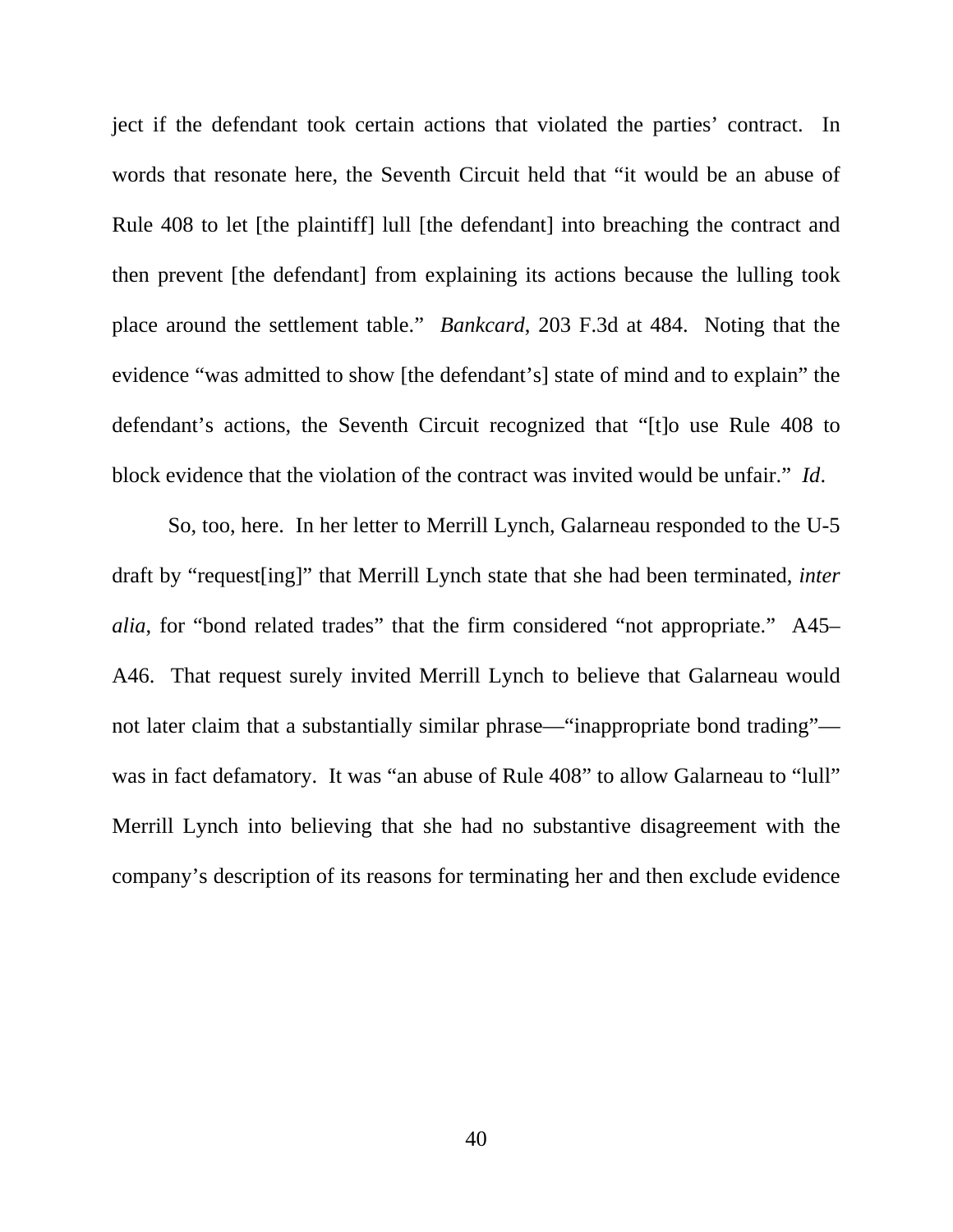<span id="page-51-0"></span>of "the lulling" because it (allegedly) "took place around the settlement table." *Bankcard*, 203 F.3d at 484.<sup>[28](#page-51-1)</sup>

### **B. Evidence Relating To The Drafting Of The U-5 Was Not Excludable Under Rule 403.**

It was also reversible error to exclude the letters under Rule 403. Rule 403 provides that a trial court may exclude relevant evidence "if its probative value is substantially outweighed by the danger of unfair prejudice." As this Court has repeatedly emphasized, the issue under Rule 403 "is one of *unfair* prejudice." *Faigin v. Kelly*, 184 F.3d 67, 82 (1st Cir. 1999) (emphasis in original); *see also Onujiogu v. United States*, 817 F.2d 3, 6 (1st Cir. 1987). All evidence is prejudicial in the sense that it helps one litigant and hurts the other. Thus, the mere fact that admission of certain evidence would harm one side's chance of prevailing at trial "is not a basis for judicial exclusion of probative evidence." *Faigin*, 184 F.3d at 82.

<span id="page-51-1"></span><sup>28</sup> The purpose of Rule 408 "is to facilitate the settlement of disputes by encouraging the making of offers to compromise" (*S.A. Healy Co. v. Milwaukee Metro. Sewerage Dist.*, 50 F.3d 476, 480 (7th Cir. 1995)), and its "spirit and purpose must be considered in its application." *Bankcard*, 203 F.3d at 484. Here, admission of the letters would not thwart the rule's purpose. On the contrary, "if parties know they cannot be seduced into action only to be blind-sided later," they will be "encourage<sup>[d]"</sup> to enter "negotiations and settlements." *Savoy IBP 8, Ltd. v. Nucentrix Broadband Networks, Inc.*, 333 B.R. 114, 123 n.9 (N.D. Tex. 2005) (affirming admission of evidence that one party induced reliance by the other during settlement negotiations).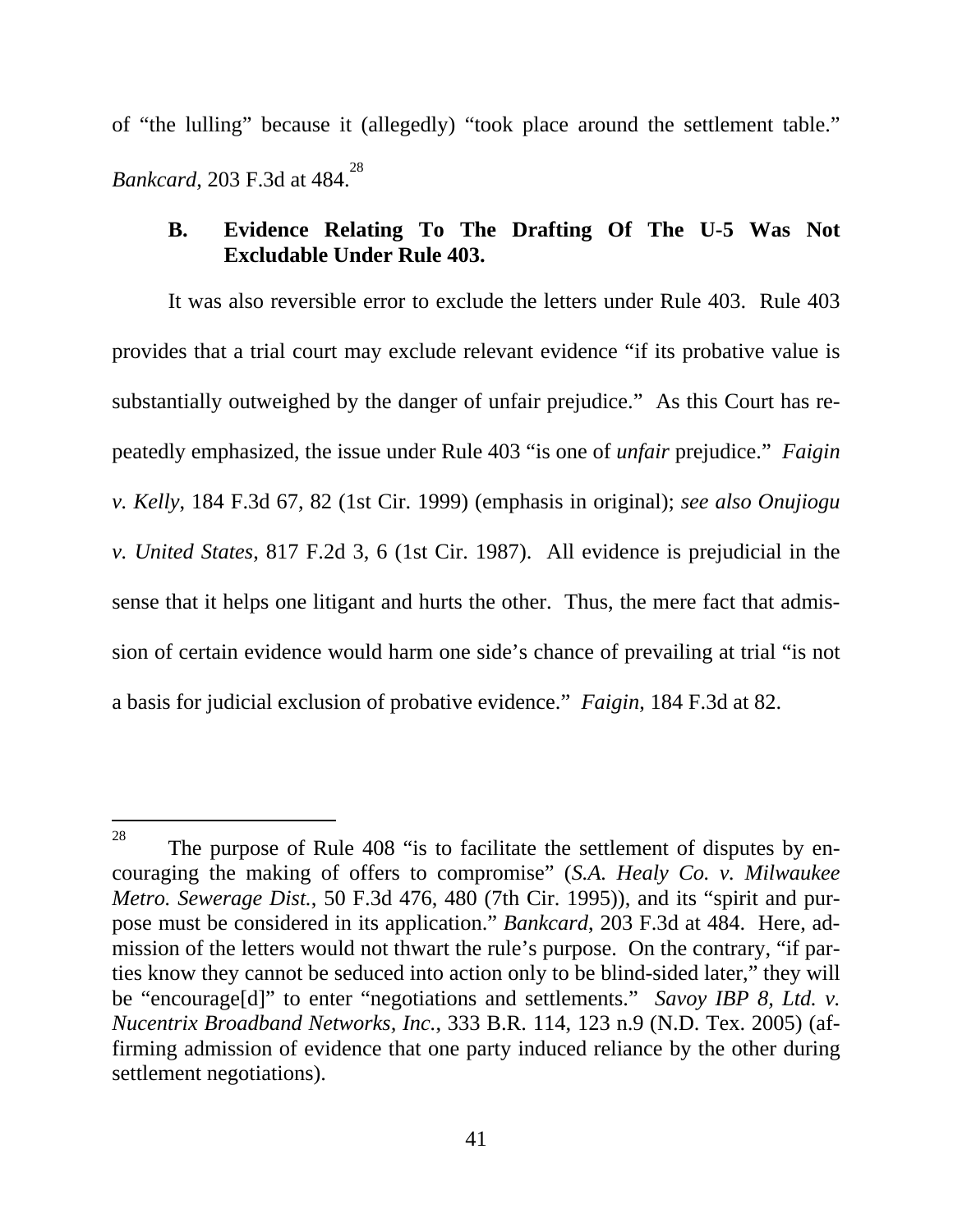Here, neither Galarneau nor the district court ever identified any *unfair* prejudice that would result from admission of the letters, let alone unfair prejudice that "substantially outweighed" their considerable probative value. Indeed, when the court issued its initial ruling at the pre-trial hearing, it did not even mention Rule 403. When it reaffirmed that ruling on the opening day of trial, it mentioned Rule 403 only in passing and provided no analysis of what unfair prejudice, if any, was sufficiently weighty to justify the letters' exclusion. Although the court did mention that their admission could "open[] doors that might well require counsel to testify" (A36), it is far from obvious that such testimony would have been necessary;  $3^{29}$  even if it were, there is, to our knowledge, no authority for the proposition that the risk of counsel being called to testify constitutes grounds for excluding otherwise admissible evidence under Rule 403. Moreover, rather than exclude the letters altogether, the court could have taken a "less intrusive measure[] to minimiz[e]" any unfairly prejudicial effect, which is the "preferred" course because "the Federal Rules of Evidence favor the admissibility of evidence." *Rubert-Torres v. Hosp. San Pablo, Inc.*, 205 F.3d 472, 479 (1st Cir. 2000). The court could, for example, have given a limiting instruction and narrowly circumscribed the testimony, if any, that accompanied the letters' admission.

<span id="page-52-0"></span><sup>29</sup> As noted by Merrill Lynch during argument on Galarneau's motion *in limine*, the letters and the U-5 speak for themselves. A33.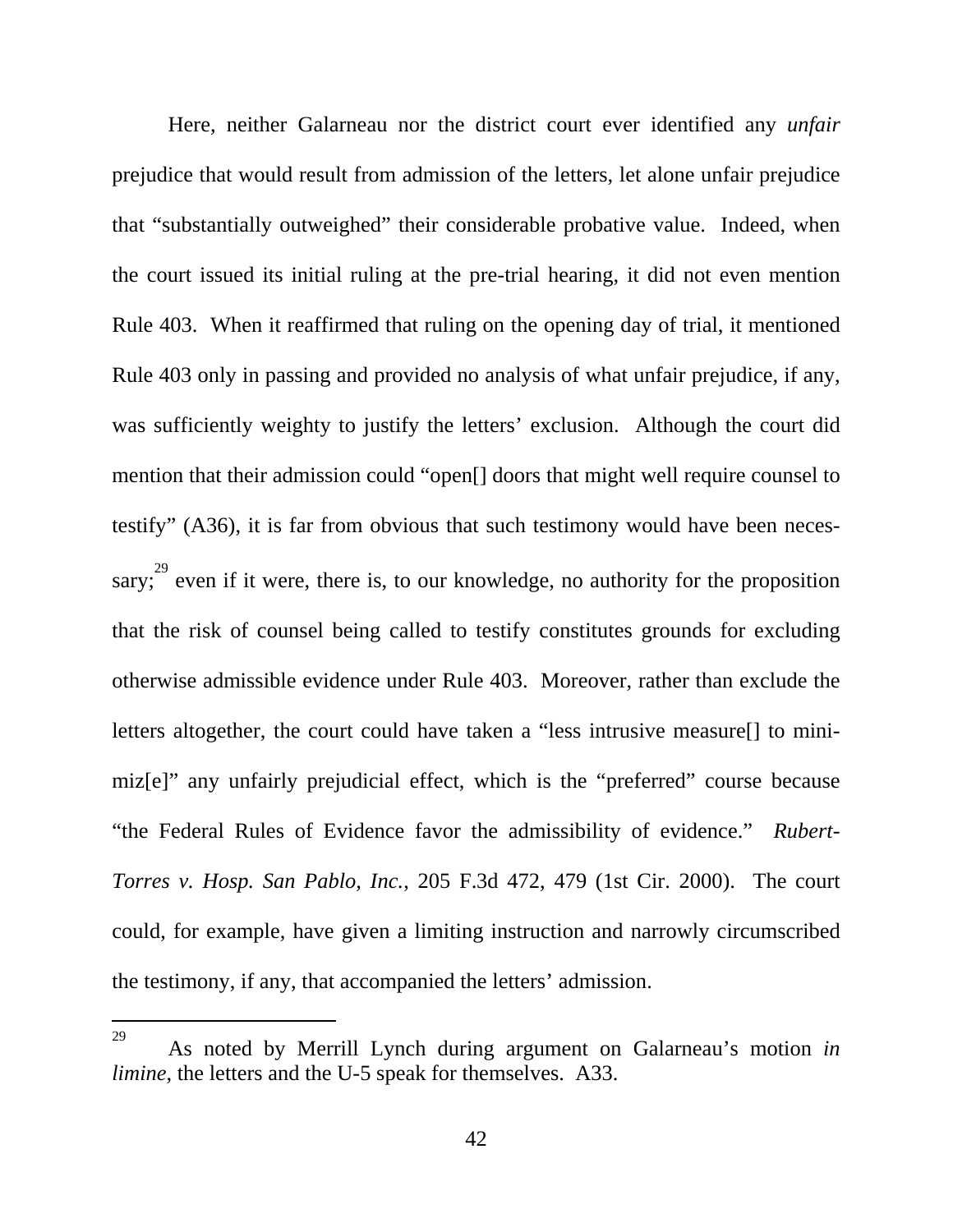<span id="page-53-0"></span>Given that the letters were highly probative of Merrill Lynch's state of mind, whatever unfair prejudice may have attended their admission did not substantially outweigh their probative value. It was, therefore, error to exclude them under Rule 403, as under Rule 408.

## **III. THERE WAS INSUFFICIENT EVIDENCE THAT GALARNEAU'S LOST WAGES WERE CAUSED BY THE ALLEGEDLY DEFAMATORY STATEMENT.**

The district court correctly instructed the jury that to receive damages on her defamation claim Galarneau had to prove that the purportedly defamatory statement "play[ed] a substantial part in bringing about or actually causing the injury or damage." JA480. As Maine courts have consistently held, "'[t]he mere possibility of such causation is not enough'" to satisfy this requirement. *Champagne v. Mid-Maine Med. Ctr.*, 711 A.2d 842, 845 (Me. 1998) (quoting RESTATEMENT (SECOND) OF TORTS § 433B cmt. a (1965)). "To support a finding of proximate cause, there must be some evidence indicating that a foreseeable injury did in fact result." *Merriam v. Wanger*, 757 A.2d 778, 781 (Me. 2000). "[W]hen the matter remains one of pure speculation or conjecture, or even if the probabilities are evenly balanced, a defendant is entitled to a judgment." *Id.* Maine law compels the court "to direct a verdict for the defendant if the jury's determination of proximate cause would be based on speculation or conjecture." *Cyr v. Adamar Assocs. Ltd. P'ship*,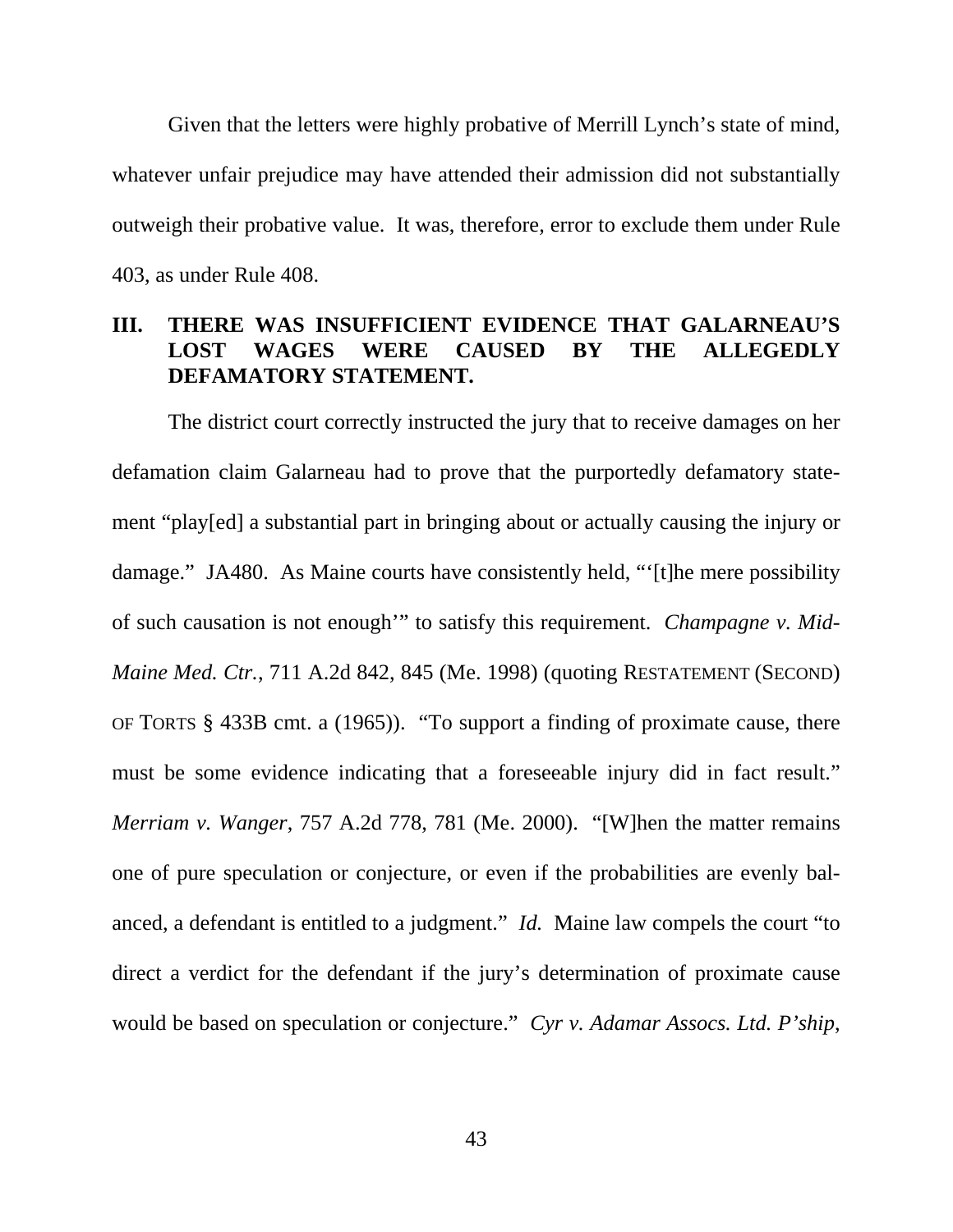752 A.2d 603, 604 (Me. 2000); *accord Merriam*, 757 A.2d at 781 (reversing jury verdict where record contained insufficient evidence of proximate causation).

Here, Galarneau failed to adduce sufficient evidence to prove that her lost wages were proximately caused by the statement that she had engaged in "inappropriate bond trading." The only evidence presented on this issue was Galarneau's own testimony that she was unsuccessful in getting a job with three other brokerage firms (JA129–JA130), and that it is generally "very difficult" to find employment after being accused "of doing something wrong in a customer's account" (JA193). Such testimony is insufficient. To prove causation, Galarneau was required to offer evidence from prospective employers as to why they did not hire her. As Judge Sack has noted, "where the plaintiff claims that a particular loss has resulted from actions taken by third parties on the basis of a defamatory statement, courts have required that the plaintiff produce testimony of the third parties to establish that the publication did indeed cause the loss." 1 Robert D. Sack, SACK ON DEFAMATION § 10.5.3 (3d ed. 1999) (collecting cases).

Inferring causation is particularly problematic in this case because there was substantial evidence of alternative explanations for why Galarneau was not hired by another employer, including (i) her admitted utilization of time and price discretion (JA471); (ii) the Ford complaint (JA493–JA494); (iii) Merrill Lynch's publicly reported \$100,000 settlement of that complaint (JA544–JA545; JA406–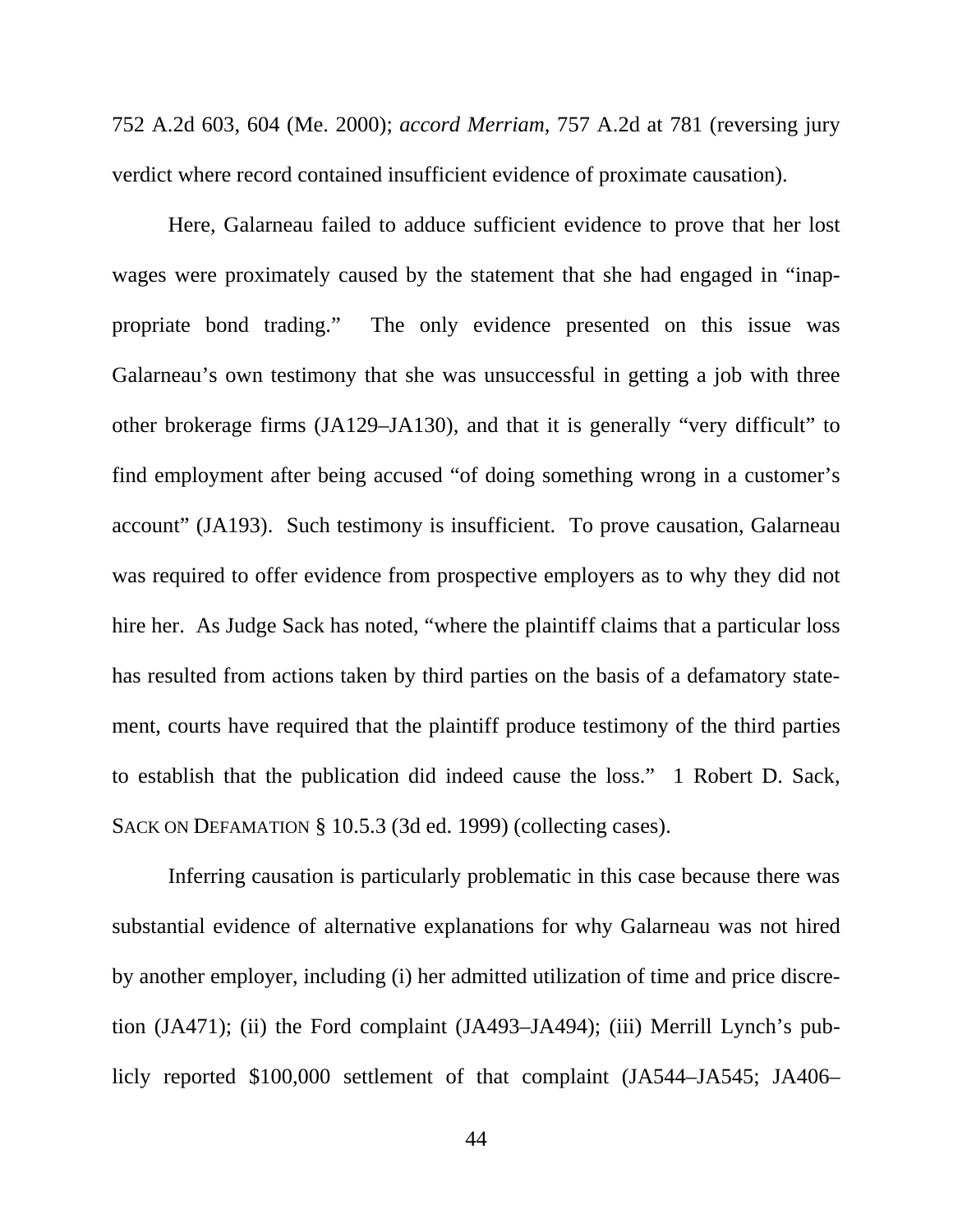<span id="page-55-0"></span>JA407); and (iv) the state's ongoing investigation of Galarneau's conduct (JA501– JA504). There is no evidence suggesting that the alleged defamatory statement rather than these alternative explanations or some other cause—resulted in her inability to secure employment. Because the "mere possibility of \* \* \* causation is not enough" (*Merriam*, 757 A.2d at 781), the necessarily speculative award of \$775,000 for lost wages (A22) was improper under Maine law.

## **IV. THE EVIDENCE WAS INSUFFICIENT TO SUPPORT LIABILITY FOR PUNITIVE DAMAGES.**

Taken together, Maine law and the First Amendment require a dual showing for punitive damages to be awarded. Under the First Amendment, "States may not permit recovery of \* \* \* punitive damages \* \* \* when liability is not based on a showing of knowledge of falsity or reckless disregard for the truth." *Gertz v. Robert Welch, Inc.*, 418 U.S. 323, 349 (1974); *see also Levinsky's*, 127 F.3d at 128. Under Maine law, proof of knowledge or reckless disregard—although necessary under the First Amendment—is not sufficient. Rather, the plaintiff must also prove that "the defendant was motivated by 'ill will' toward the plaintiff, or acted so 'outrageously' that malice could be inferred." *Veilleux v. Nat'l Broad. Co.*, 206 F.3d 92, 135 (1st Cir. 2000) (affirming denial of punitive damages because evidence, although sufficient to show that the statements were made knowingly or recklessly, did not prove ill will or outrageous conduct); *see also Tuttle v. Raymond*, 494 A.2d 1353, 1361 (Me. 1985) ("We emphasize that, for the purpose of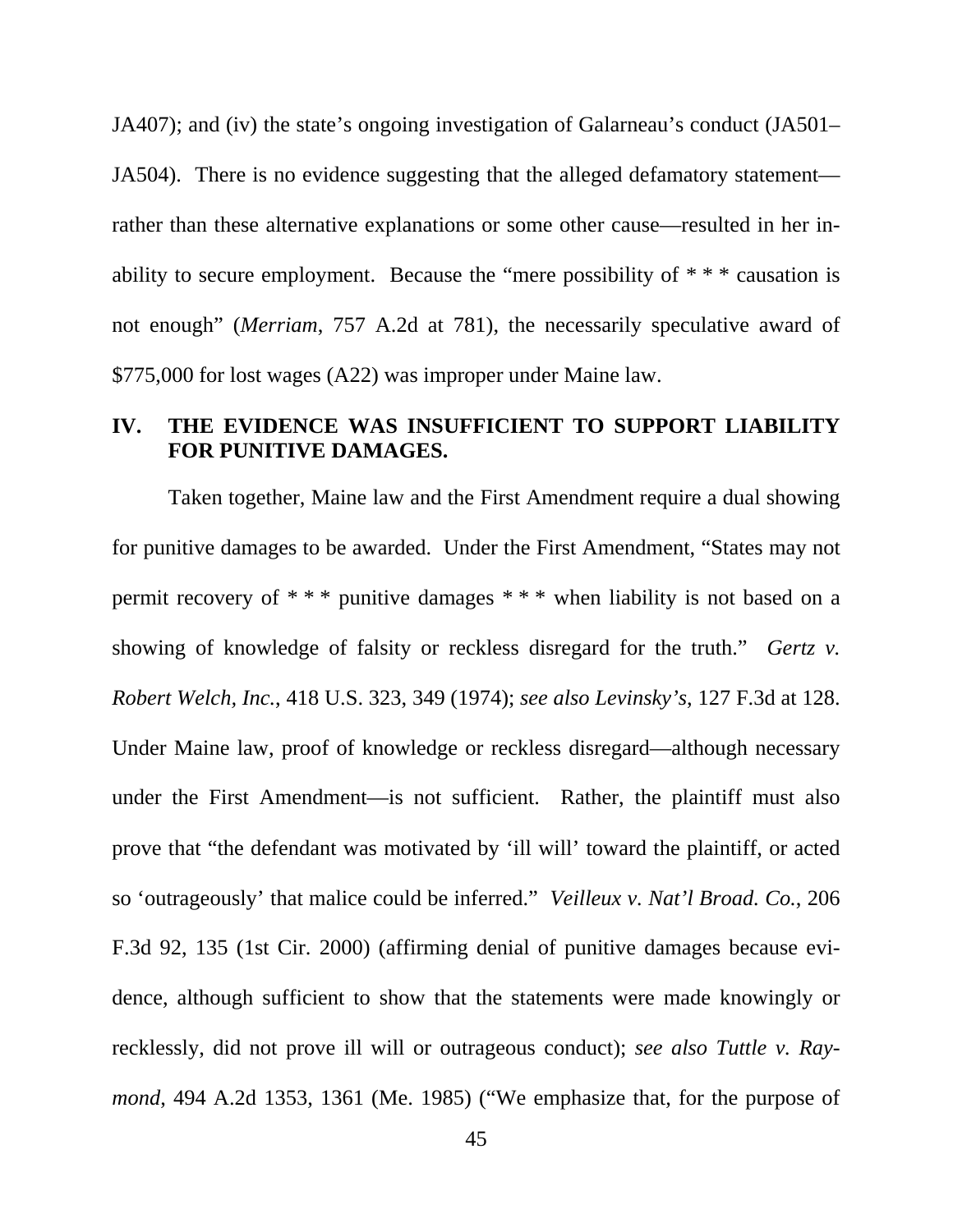assessing punitive damages, such 'implied' or 'legal' malice will *not* be established by the defendant's mere reckless disregard of the circumstances.") (emphasis in original).

Moreover, both the First Amendment and Maine law demand that the requisite showings be made by clear and convincing evidence. *See Bose*, 466 U.S. at 511 n.30 (First Amendment requires "the plaintiff to demonstrate with clear and convincing evidence that the defendant realized that his statement was false or that he subjectively entertained serious doubt as to the truth of his statement"); *Dalbec v. Gentleman's Companion, Inc.*, 828 F.2d 921, 928 (2d Cir. 1987) ("As required under the First Amendment, the jury was instructed that it could not award punitive damages unless it found by 'clear and convincing evidence' that the \* \* \* statement was published with 'knowledge of falsity or reckless disregard for the truth.'") (citation omitted); *Staples v. Bangor Hydro-Elec. Co.*, 629 A.2d 601, 604– 05 (Me. 1993) (reversing award of punitive damages because, "although [plaintiff] met his burden of proving ill will by the preponderance standard, \* \* \* the evidence was insufficient to meet the higher clear and convincing standard"); *see also Veilleux*, 206 F.3d at 135.

Thus, while a defamation plaintiff may defeat the conditional privilege and obtain *compensatory* damages by proving *either* ill will *or* reckless disregard of the truth/actual knowledge of falsity by *a preponderance of the evidence* (*see* page 30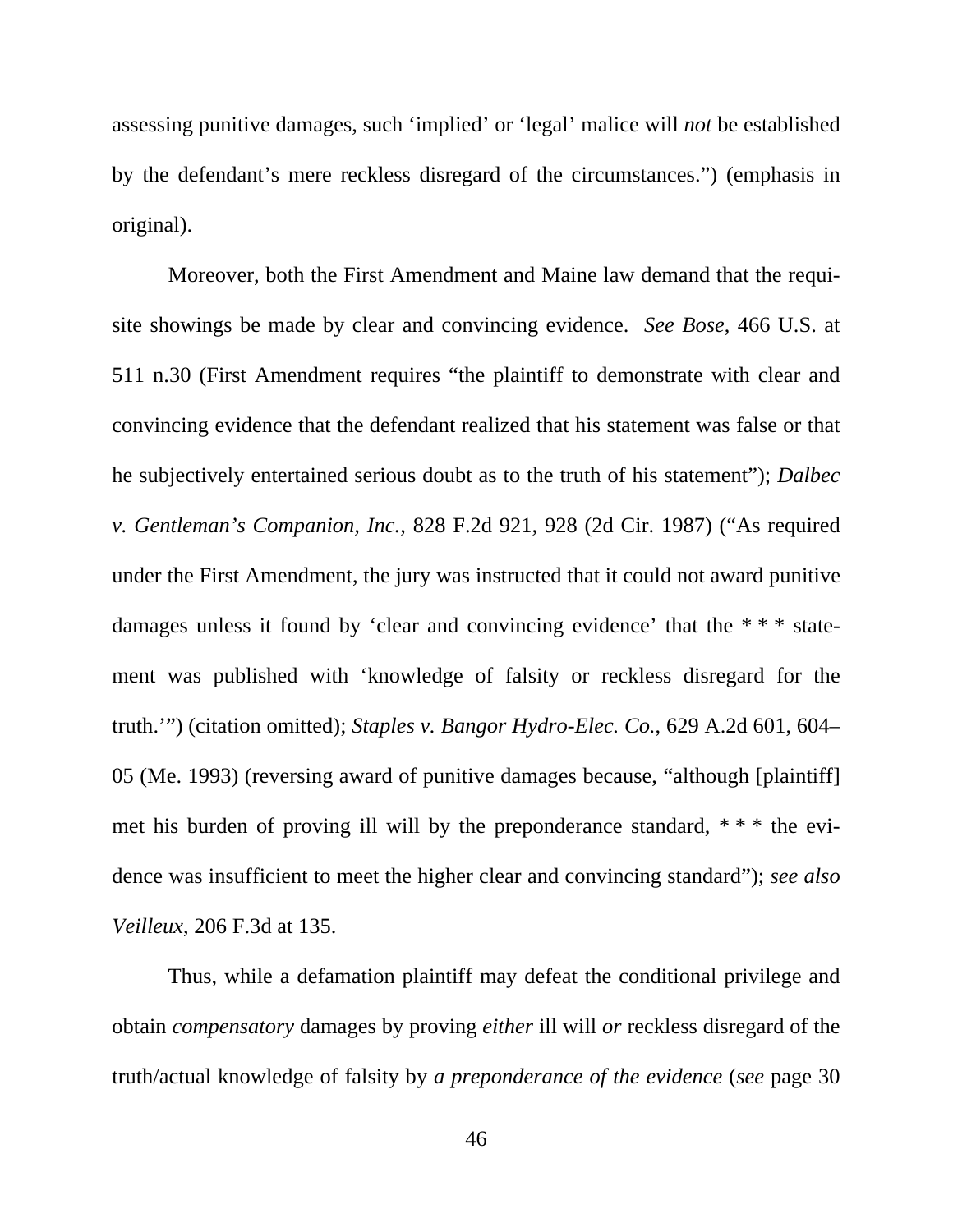*supra*), to obtain *punitive* damages Galarneau had to prove *both* ill will/outrageous conduct *and* reckless disregard/knowledge of falsity by *clear and convincing evidence*. Galarneau failed to meet her heavy evidentiary burden.

First, she presented no evidence, much less 'clear and convincing' evidence, that Merrill Lynch either knew of or recklessly disregarded the purported falsity of the U-5 statement. *See* pages 31–33 *supra*. Nor did she present clear and convincing evidence of ill will or outrageous conduct. To satisfy the 'clear and convincing' standard, Galarneau "had the burden of proving *the high probability* that" Merrill Lynch "was motivated by ill will" or that Merrill Lynch's "conduct was so *outrageous* that malice can be implied." *Staples*, 629 A.2d at 604 (emphasis in original). As discussed above (at pages 30–31), Galarneau failed to adduce *any* evidence—let alone clear and convincing evidence—of ill will.

Galarneau also failed to adduce any evidence of outrageous conduct. The threshold for finding outrageous conduct is very high. In *Tuttle* for example, the Supreme Judicial Court of Maine "denied a claim for punitive damages where a driver sped through city streets, ran a stoplight, and struck the plaintiff's vehicle with enough force to shear it in half." *Curran v. Richardson*, 448 F. Supp. 2d 228, 232 (D. Me. 2006) (granting summary judgment on punitive damages to defendant who caused accident by driving on wrong side of the road). Here, Merrill Lynch's conduct did not come close to, let alone exceed, that high threshold. *Cf. Smith v.*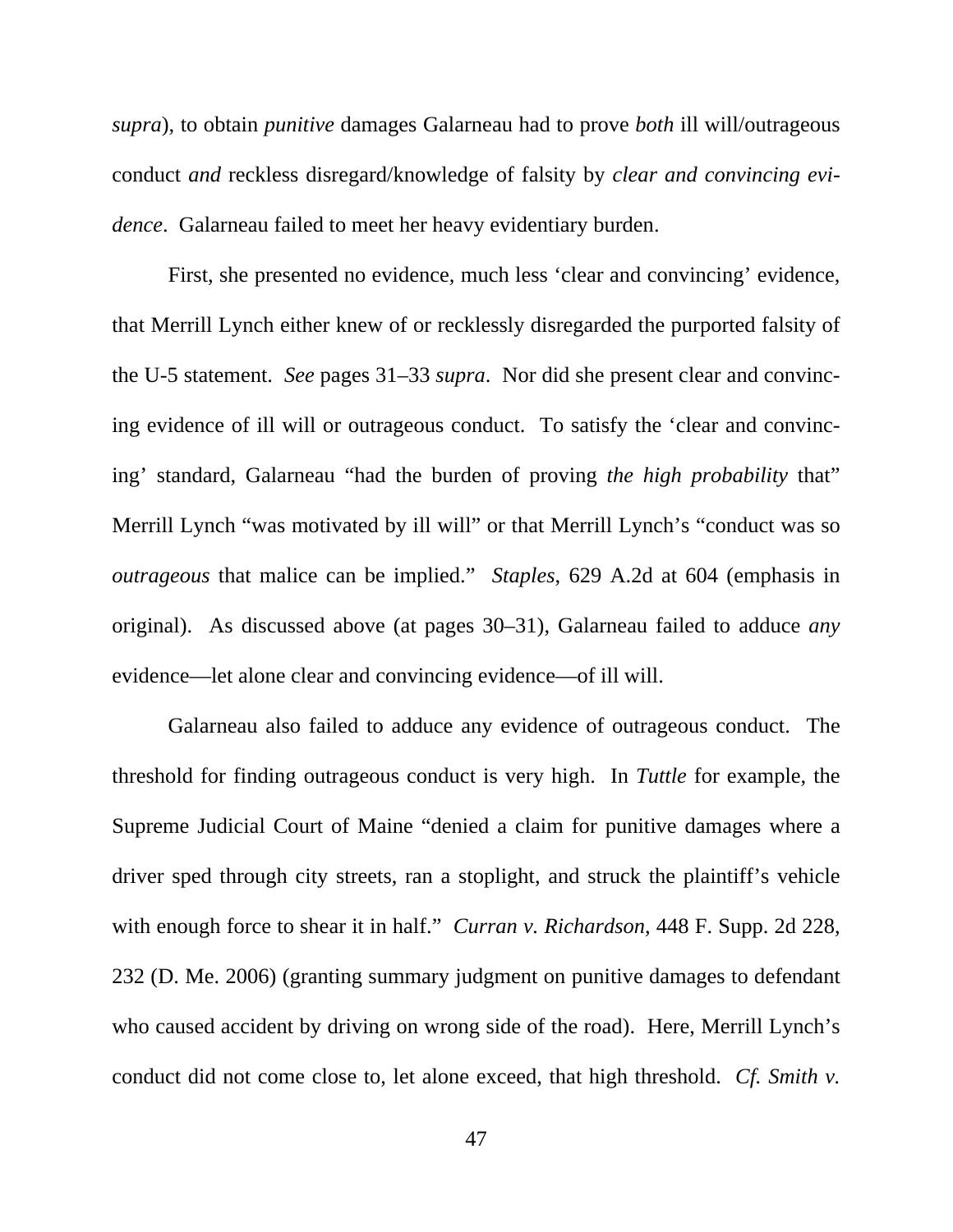<span id="page-58-0"></span>*Heritage Salmon, Inc.*, 180 F. Supp. 2d 208, 223–24 (D. Me. 2002) (false allegation of workplace sabotage and cover-up, which resulted in plaintiff's termination, was not sufficiently outrageous to give rise to punitive damages); *Staples*, 629 A.2d at 604 (reversing award of punitive damages although supervisor's false and defamatory accusation resulted in plaintiff's dismissal). Far from engaging in outrageous conduct, Merrill Lynch did nothing more than fulfill its legal obligation to file a report setting forth, after thorough investigation, the reasons for Galarneau's termination.

Because Galarneau was required to prove *both* ill will or outrageous conduct *and* knowledge of falsity or reckless disregard for the truth by clear and convincing evidence but in fact proved neither, the punitive award must be reversed.

## **V. THE PUNITIVE DAMAGES ARE UNCONSTITUTIONALLY EXCESSIVE.**

After awarding Galarneau a substantial compensatory award of \$850,000 for primarily economic injuries arising from the alleged defamation, the jury also awarded her an extraordinary \$2,100,000 in punitive damages based on the same allegedly tortious conduct. The punitive damages award is unconstitutionally excessive under the circumstances of this case.

As the Supreme Court has noted, a \$2,000,000 punitive damages award is "tantamount to a severe criminal penalty" and may be awarded only for "egregiously improper conduct." *BMW of N. Am., Inc. v. Gore*, 517 U.S. 559, 580, 585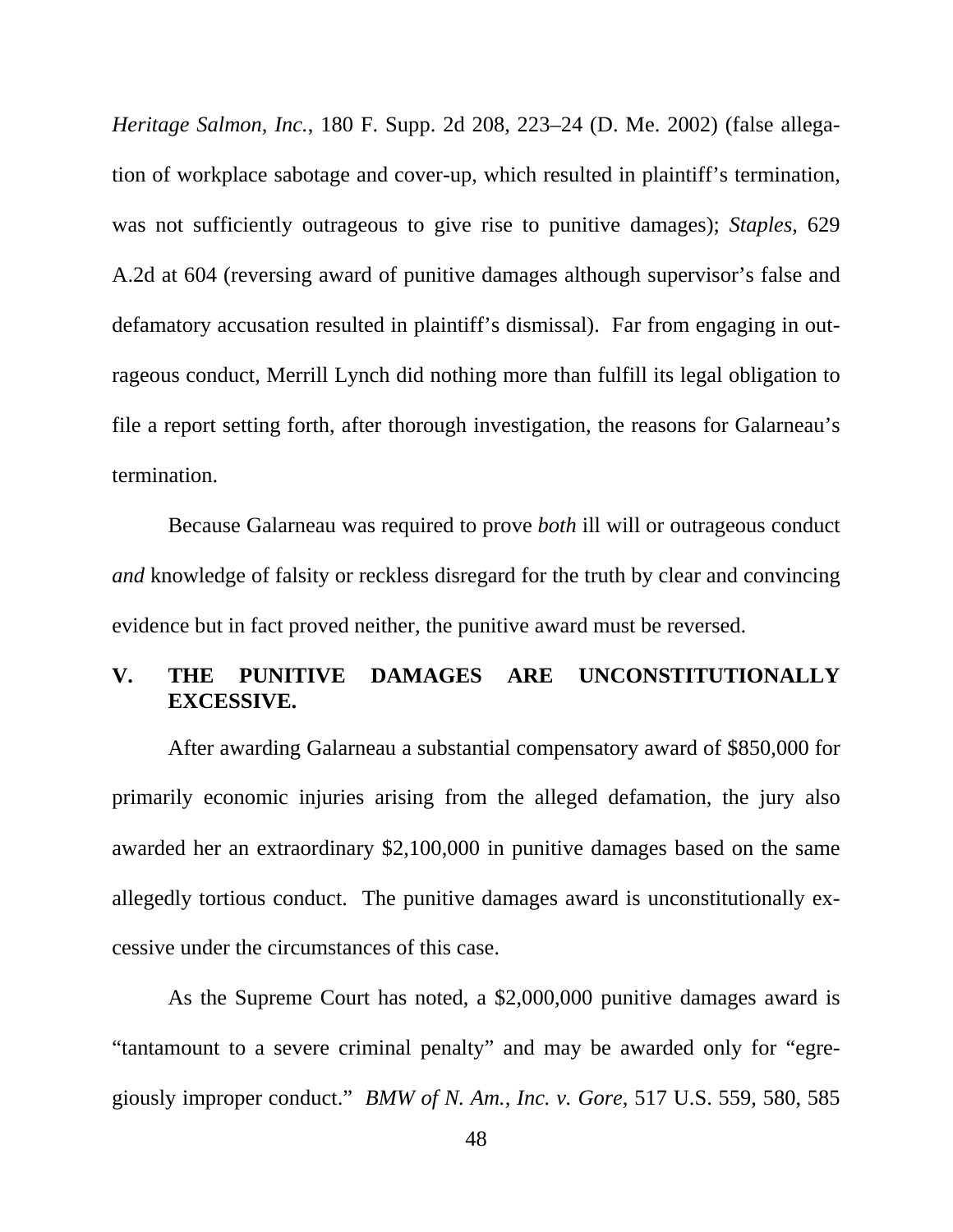<span id="page-59-0"></span>(1996). Here, however, Merrill Lynch's actions do not constitute "egregiously improper conduct" meriting such an award. Indeed, a multimillion-dollar award is especially inappropriate in this case because the allegedly tortious conduct occurred during fulfillment of a legally required, constitutionally protected, and socially useful duty, namely, the report to official regulators of the reasons why a registered securities broker was terminated.

The Supreme Court has outlined three "guideposts" for lower courts to consider in determining whether a punitive award is unconstitutionally excessive under the Due Process Clause: (1) the degree of reprehensibility of the misconduct; (2) the ratio of punitive to compensatory damages; and (3) the civil penalties applicable to comparable conduct. *See State Farm*, 538 U.S. at 417–18. "Exacting appellate review" employing these guideposts is necessary to ensure that punitive damages are "based upon an application of law, rather than a decisionmaker's caprice." *Id.* at 418 (internal quotation marks omitted). That "[e]xacting" review compels the conclusion that the award of \$2,100,000 in punitive damages in this case is unconstitutionally excessive.

## **A. Merrill Lynch's Alleged Conduct Was Not Sufficiently Reprehensible To Merit A Punitive Award Of Over \$2 Million.**

"The most important indicium of the reasonableness of a punitive damages award is the degree of reprehensibility of the defendant's conduct." *Id.* at 419. In short, "punitive damages may not be grossly out of proportion to the severity of the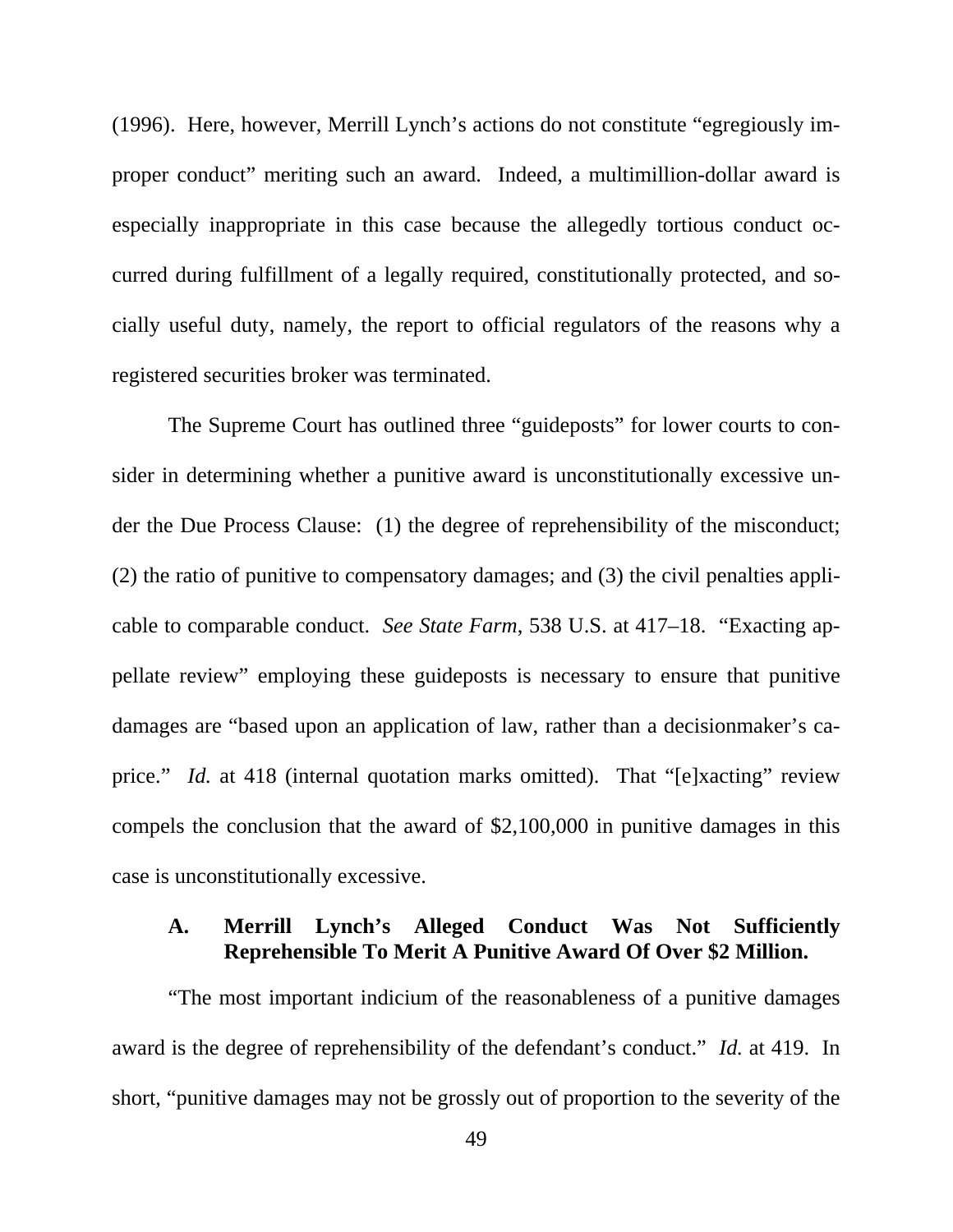offense." *BMW*, 517 U.S. at 576 (internal quotation marks omitted). Thus, "[i]n order to justify a substantial punitive damage award, a plaintiff ordinarily must prove that the defendants' conduct falls at the upper end of the blameworthiness continuum, or, put another way, that the conduct reflects a high level of culpability." *Zimmerman v. Direct Fed. Credit Union*, 262 F.3d 70, 82 (1st Cir. 2001). Accordingly, the Supreme Court has instructed reviewing courts to consider a nonexclusive list of factors bearing on the degree of reprehensibility, including: (1) whether "the harm caused was physical as opposed to economic"; (2) whether "the tortious conduct evinced an indifference to or a reckless disregard of the health or safety of others"; (3) whether "the target of the conduct had financial vulnerability"; (4) "whether the conduct involved repeated actions or was an isolated incident"; and (5) whether "the harm was the result of intentional malice, trickery or deceit, or mere accident." *State Farm*, 538 U.S. at 419.

When analyzed in terms of these factors, it is clear that Merrill Lynch's conduct does not "fall[] at the upper end of the blameworthiness continuum"—or anywhere close to it. *Zimmerman*, 262 F.3d at 82. First, the harm allegedly inflicted by the U-5 was in no sense physical. Second, and similarly, Merrill Lynch's filing of the U-5 certainly did not "evince[] an indifference to or a reckless disregard of the health or safety of others." Third, the record belies any claim that Galarneau was "financial[ly] vulnerab[le]," much less that she was "target[ed]" be-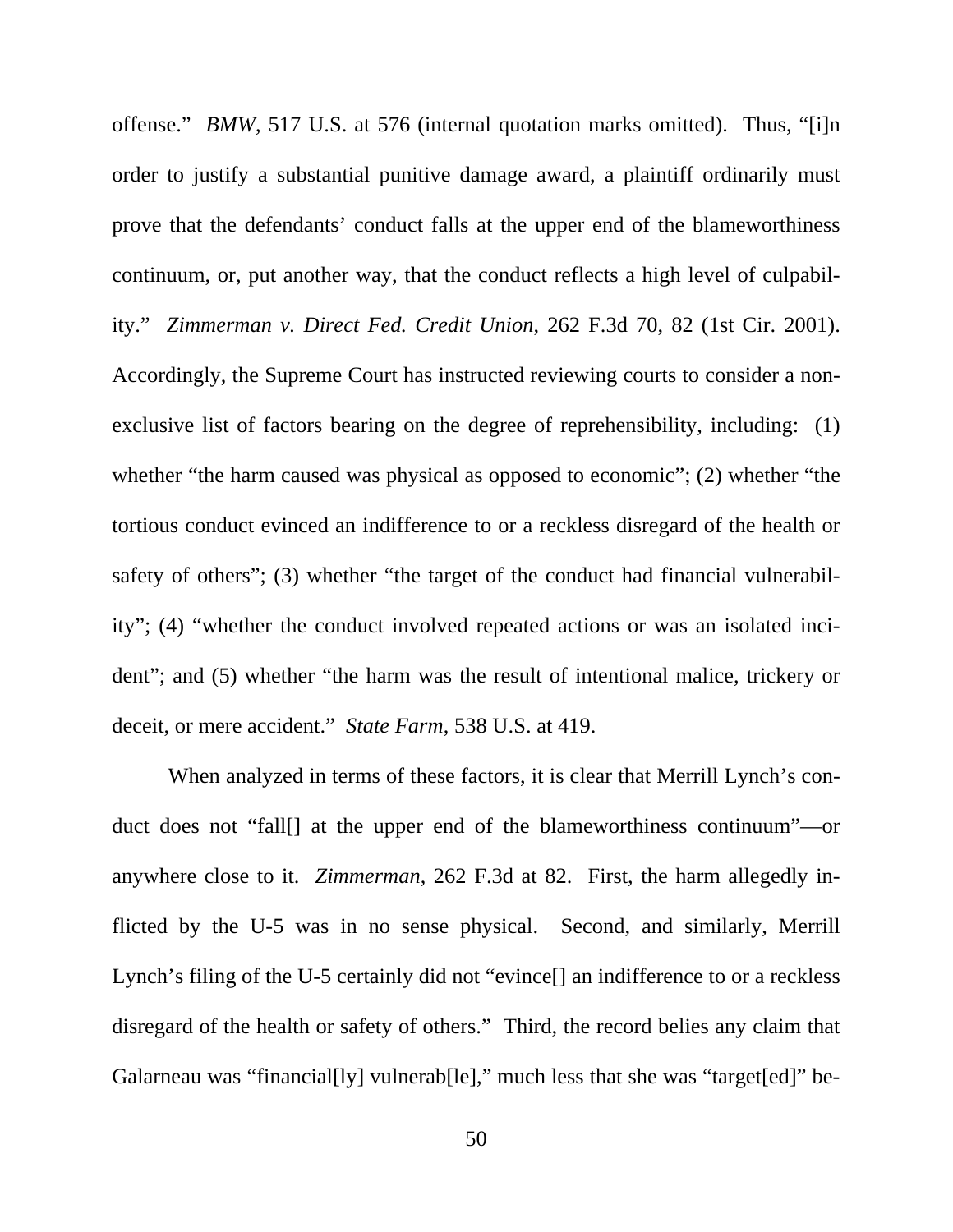cause of any such vulnerability. *See In re Exxon Valdez*, 2006 WL 3755189, at \*17 (9th Cir. Dec. 22, 2006) ("there must be some kind of intentional aiming or targeting of the vulnerable"). Galarneau was in no way "the weakest of the herd" (*State Farm*, 538 U.S. at 433 (Ginsburg, J., dissenting)); rather, she is an affluent "community leader" who serves on the Portland Symphony Orchestra board of directors. JA2. Fourth, Merrill Lynch's conduct plainly cannot be construed as involving "repeated actions"; the filing of Galarneau's U-5 was necessarily an "isolated incident."

The evidence introduced at trial also demonstrates that Merrill Lynch did not engage in "intentional malice, trickery or deceit." Although the jury concluded that Merrill Lynch had acted with malice, this Court is required to conduct its own "independent review" of the evidence to determine whether intentional malice has been sufficiently proven. *Bose Corp.*, 466 U.S. at 499; *see also BMW*, 517 U.S. at 580, 606 (holding that "this case exhibits none of the circumstances ordinarily associated with egregiously improper conduct" notwithstanding jury's finding that the conduct entailed "'gross, oppressive or malicious' fraud"). As discussed in detail above (at pages 28–33), such malice is completely lacking in this case.

In short, none of the *State Farm* factors is present; that fact "renders *any* award suspect." *State Farm*, 538 U.S. at 419 (emphasis added). But even if this Court were to find one factor present, that alone "may not be sufficient to sustain a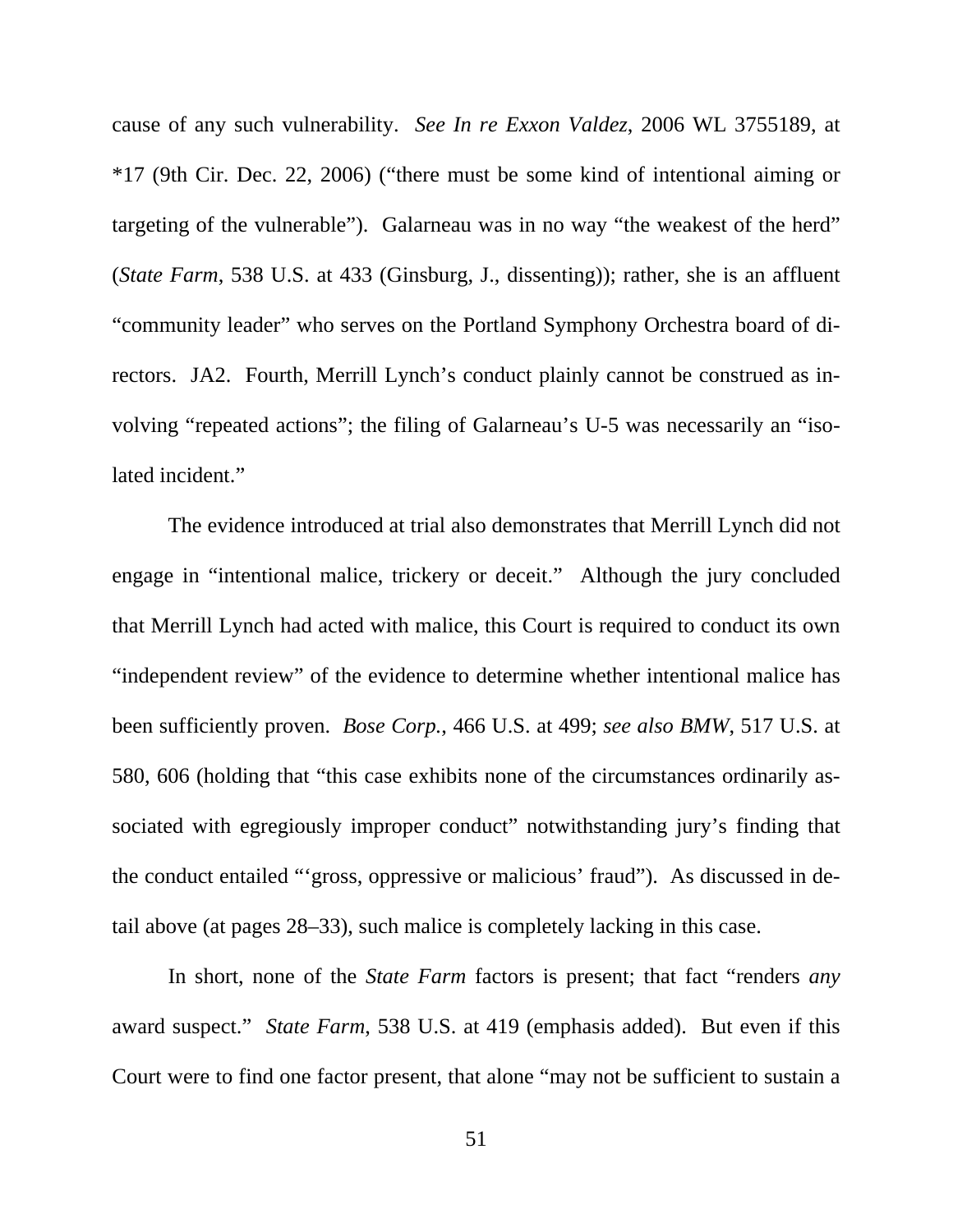<span id="page-62-0"></span>punitive damages award." *Id*. That is especially so here, given the deterrent effect of the large compensatory award and the dire consequences of over-deterrence in this area.

## **B. The Ratio Of Punitive To Compensatory Damages Is Unreasonable Given The Size Of The Compensatory Award.**

The second guidepost is the ratio of punitive to compensatory damages. *See BMW*, 517 U.S. at 580. In applying this guidepost, "the Supreme Court has 'dismissed any simple, mathematical formula in favor of general inquiry into reasonableness.'" *Casillas-Diaz v. Palau*, 463 F.3d 77, 86 (1st Cir. 2006) (quoting *Romano v. U-Haul Int'l*, 233 F.3d 655, 673 (1st Cir. 2000)). Courts are therefore instructed to "ensure that the measure of punishment is both reasonable and proportionate to the amount of harm to the plaintiff and to the general damages recovered." *State Farm*, 538 U.S. at 426.

Although the approximately 2.5:1 ratio of punitive to compensatory damages in this case may not at first glance appear excessive, "[w]hen compensatory damages are substantial, then a lesser ratio, perhaps only equal to compensatory damages, can reach the outermost limit of the due process guarantee." *Id*. at 425. The jury awarded Galarneau \$850,000 in compensatory damages, which is unquestionably a "substantial" sum—especially given that Merrill Lynch did not reap any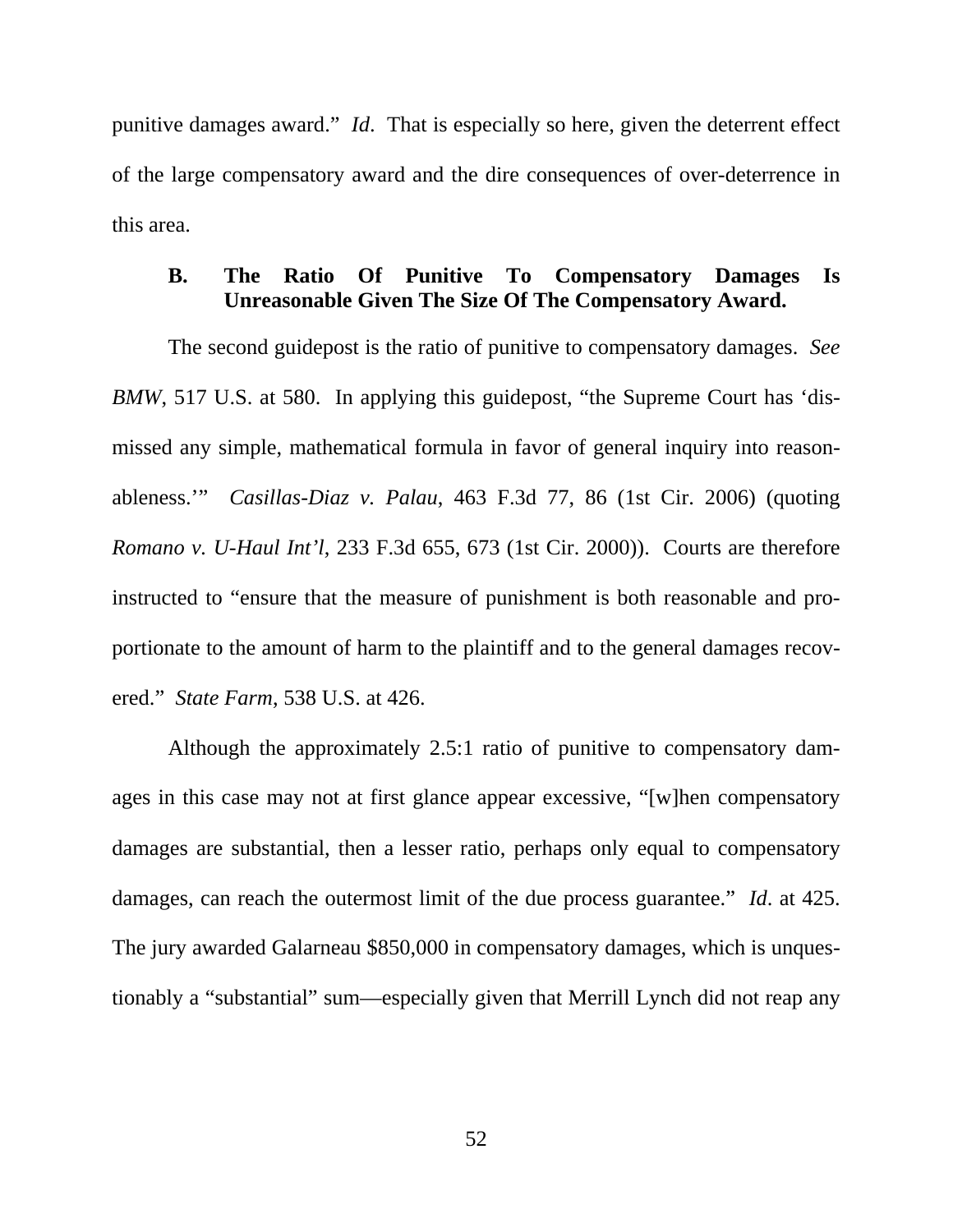financial benefit from its conduct.<sup>30</sup> Consequently, "a lesser ratio" will likely represent the constitutional maximum.

For instance, even before *State Farm* this Court reduced a \$3,000,000 punitive award to \$300,000 in a race discrimination case because "[t]he large compensatory damage award" of \$299,000 "provide<sup>[d]</sup> significant deterrence, even to employers as large as [the defendant]." *Rowlett v. Anheuser-Busch, Inc*., 832 F.2d 194, 206 (1st Cir. 1987), *abrogated on other grounds by Iacobucci v. Boulter*, 193 F.3d 14, 27 (1st Cir. 1999); *accord Williams v. ConAgra Poultry Co.*, 378 F.3d 790, 799 (8th Cir. 2004) ("substantial" compensatory damages award of \$600,000 in harassment suit militated in favor of reducing punitive award from \$6,000,000 to \$600,000); *Boerner v. Brown & Williamson Tobacco Co.*, 394 F.3d 594, 602–03 (8th Cir. 2005) ("a ratio of approximately 1:1" was constitutional maximum where compensatory damages were "substantial" and misconduct was "highly reprehen-

<span id="page-63-0"></span><sup>&</sup>lt;sup>30</sup> When, as here, the compensatory damages materially exceed the actual and expected gain from the misconduct, they have the exact same deterrent effect as punitive damages. In such circumstances, there is generally no need for any substantial amount of punitive damages. *See Alicea Rosado v. Garcia Santiago*, 562 F.2d 114, 121 (1st Cir. 1977) (vacating punitive award because compensatory damages were "a sufficient deterrent to future wrongdoing"); *Lane v. Hughes Aircraft Co.*, 993 P.2d 388, 400–01 (Cal. 2000) (Brown, J., concurring) ("large compensatory damage awards not based on a defendant's ill-gotten gains have a strong deterrent and punitive effect in themselves"); *see also State Farm*, 538 U.S. at 419 ("punitive damages should only be awarded if the defendant's culpability, after having paid compensatory damages, is so reprehensible as to warrant the imposition of further sanctions to achieve punishment or deterrence").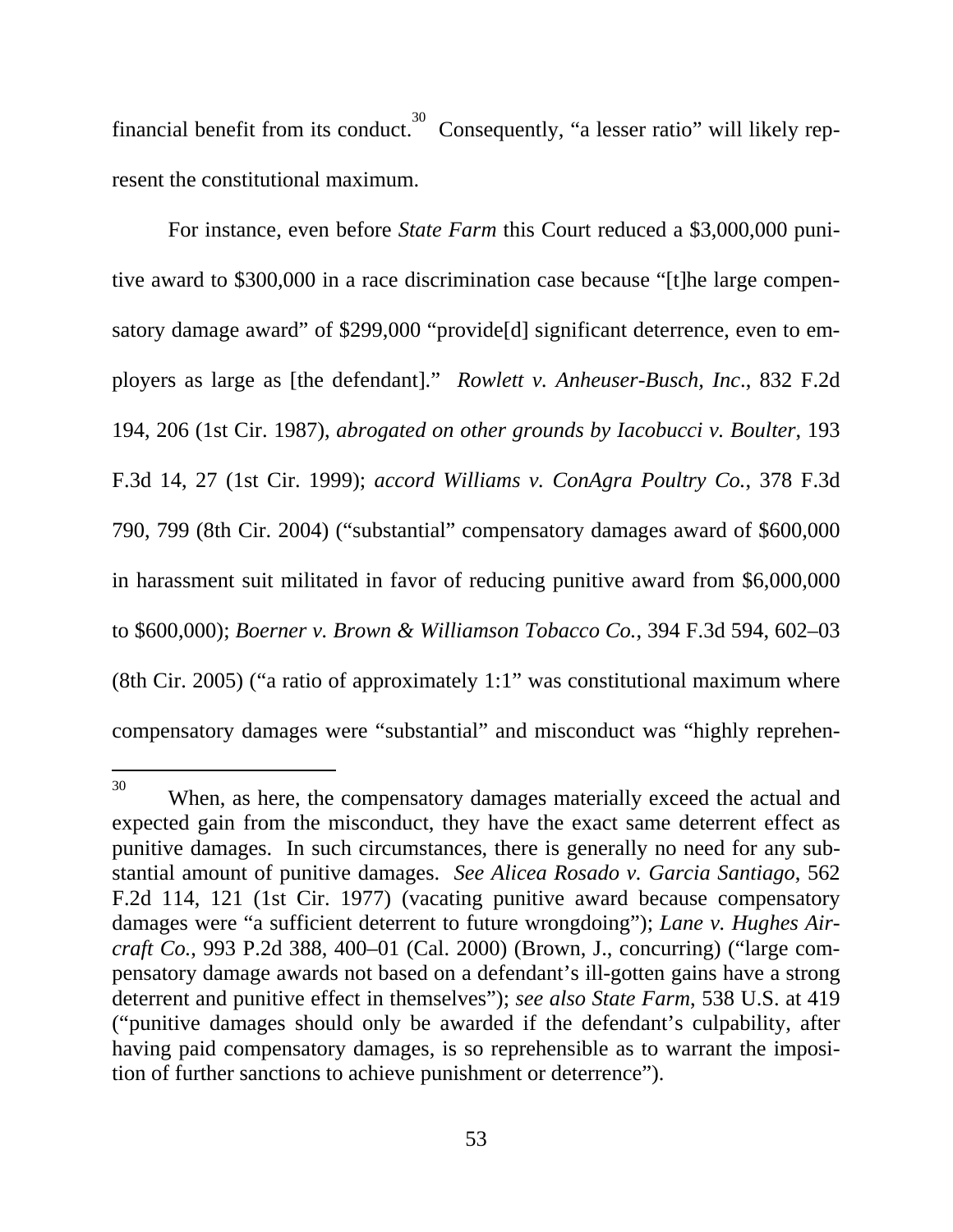<span id="page-64-0"></span>sible"); *Casumpang v. Int'l Longshore & Warehouse Union Local 142*, 411 F. Supp. 2d 1210, 1221–22 (D. Haw. 2005) (reducing \$1,000,000 punitive award to \$240,000—the amount of the compensatory damages—in part because of "the substantial compensatory damages"); *Czarnik v. Illumina, Inc.*, 2004 WL 2757571, at \*11 (Cal. Ct. App. Dec. 3, 2004) ("1:1 ratio of punitive to compensatory damages [was] the [constitutional] maximum" where compensatory damages were significant and misconduct "was not highly reprehensible").

## **C. Comparison With Other U-5 Defamation Cases Demonstrates The Excessiveness Of This Punitive Award.**

The final guidepost is "the difference between the punitive damages awarded by the jury and the civil penalties authorized or imposed in comparable cases." *State Farm*, 538 U.S. at 418. This guidepost is important because a reviewing court "should accord substantial deference to legislative judgments concerning appropriate sanctions for the conduct at issue." *BMW*, 517 U.S. at 583 (internal quotation marks omitted). Here, there is no legislatively established penalty for the conduct at issue, which is itself an indication that a \$2,100,000 punitive damages award is excessive. *See, e.g., FDIC v. Hamilton*, 122 F.3d 854, 862 (10th Cir. 1997) (reducing \$1,200,000 punitive award to \$264,000 in part because the tortious conduct was not subject to criminal or civil fines).

The third guidepost also helps determine whether the defendant had "fair notice" that it could be subjected to a penalty of the size of the punitive award.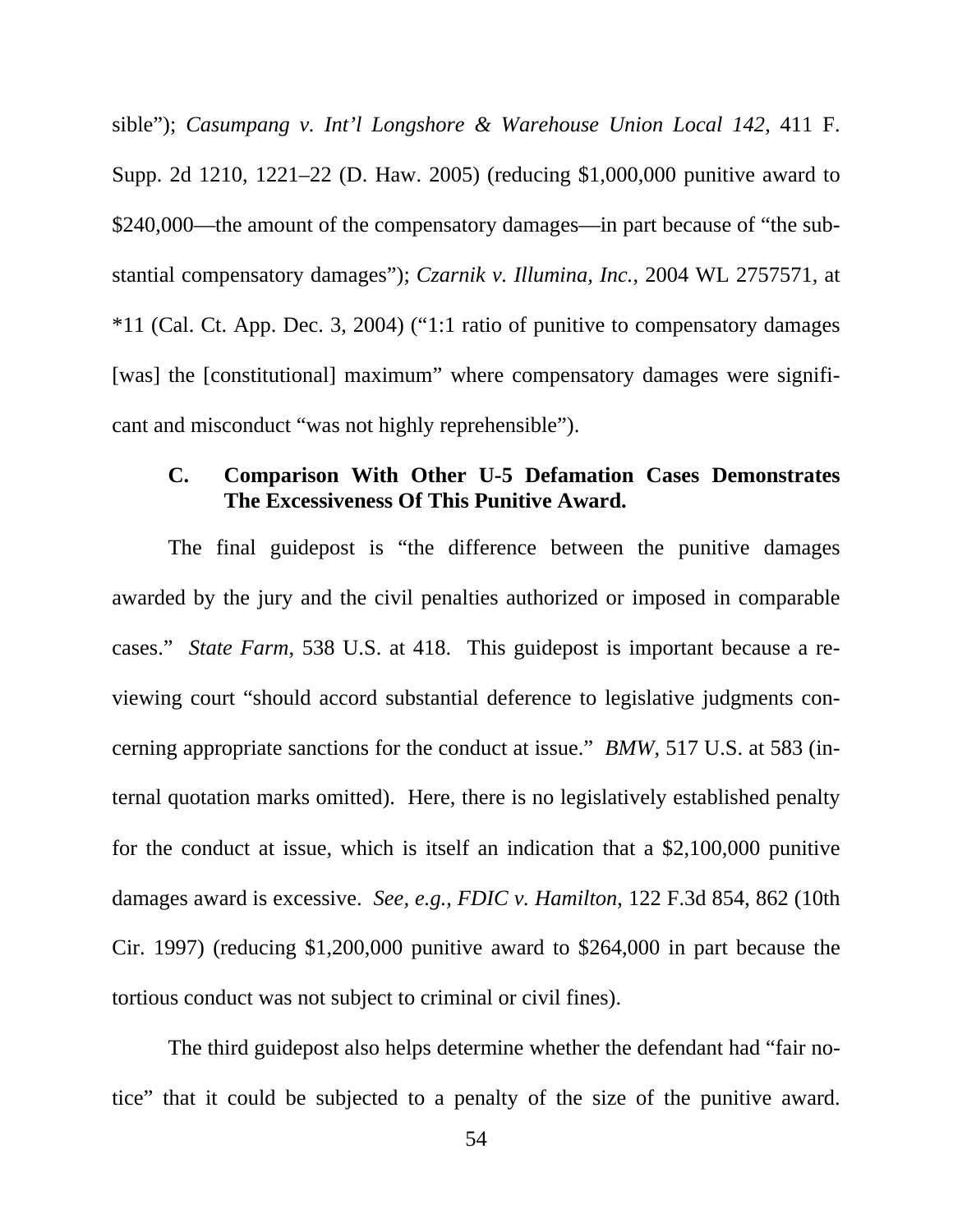*BMW*, 517 U.S. at 584. In this respect, it is sometimes appropriate to consider whether there "have been any judicial decision[s] \* \* \* indicating that [the conduct at issue] might give rise to such severe punishment." *Id*. This Court accordingly has looked to other cases involving similar conduct "to determine whether a particular defendant was given fair notice as to its potential liability for particular misconduct." *Davis v. Rennie*, 264 F.3d 86, 117 (1st Cir. 2001).

The \$2,100,000 punitive award in this case appears to be the largest such award ever imposed for defamation under Maine law. Furthermore, an examination of other cases involving (purportedly) defamatory statements on U-5s indicates that plaintiffs alleging similar—if not more egregious—conduct have consistently been awarded *significantly* smaller amounts of punitive damages. *See, e.g., Glennon v. Dean Witter Reynolds, Inc.*, 83 F.3d 132 (6th Cir. 1996) (award of \$750,000 in punitive damages based on defamatory U-5 statement that employee was under investigation for stealing firm property); *Baravati v. Josephthal, Lyon & Ross, Inc.*, 834 F. Supp. 1023 (N.D. Ill. 1993), *aff'd*, 28 F.3d 704 (7th Cir. 1994) (award of \$120,000 in punitive damages based on "unconscionable" statement in U-5 that employee was under investigation for stealing firm property); *Fahnestock & Co. v. Waltman*, 935 F.2d 512, 514, 516 (2d Cir. 1991) (award of \$100,000 in punitive damages for defamation on U-5 where employer had engaged in "flagrantly spiteful conduct, demonstrating its intent simply to injure [the former em-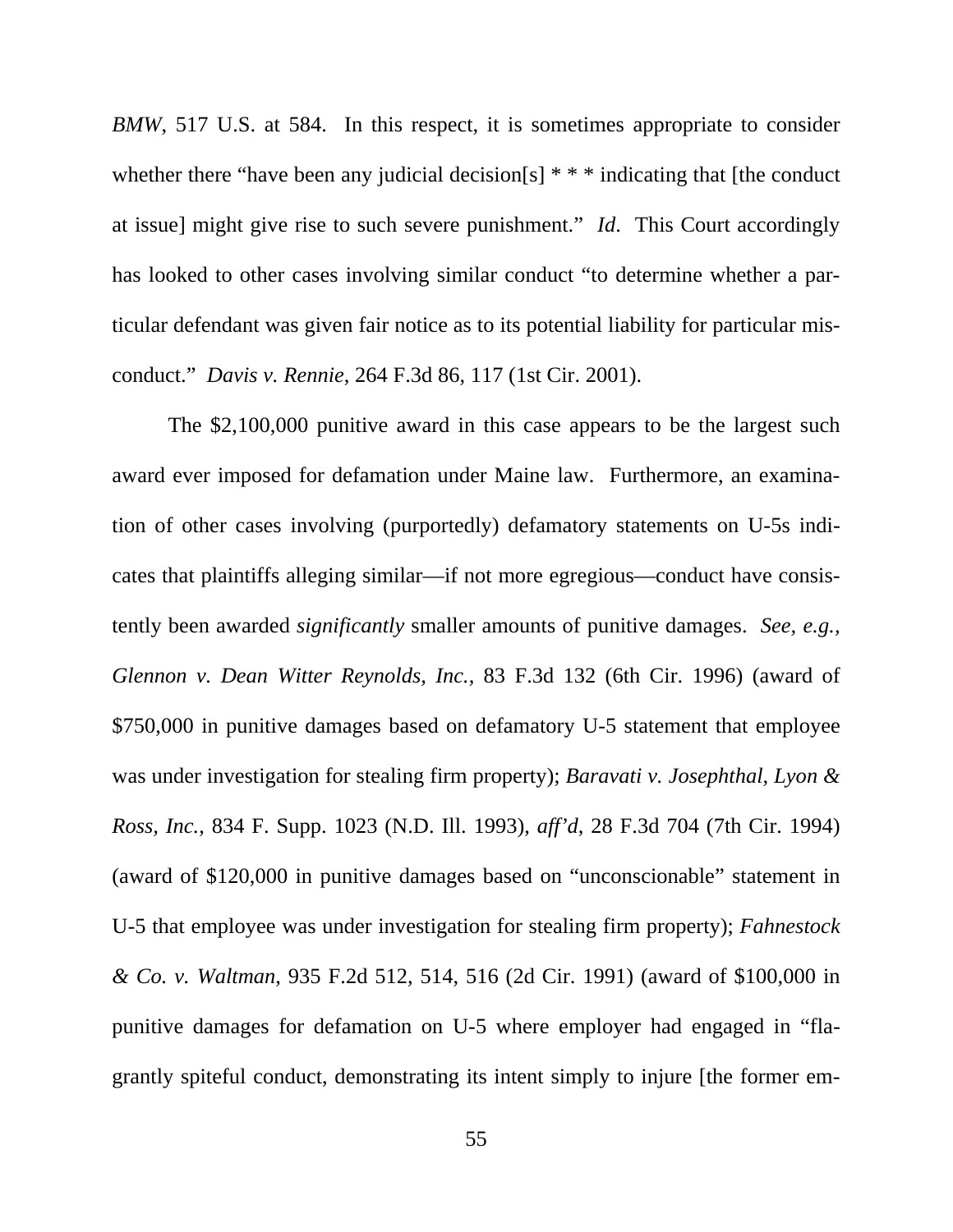<span id="page-66-0"></span>ployee's] reputation"); *Acciardo v. Millennium Sec. Corp.*, 83 F. Supp. 2d 413, 416, 418 (S.D.N.Y. 2000) (award of \$100,000 in punitive damages for defamatory statement on U-5 where evidence indicated that employer had also filed defamatory U-5s with respect to three other former employees). These cases strongly suggest that Merrill Lynch was not given fair notice that it could be mulcted to the tune of \$2,100,000 in punitive damages.

## **D. A Large Punitive Award Would Frustrate The Public Interest In Accurate Filings Regarding The Conduct Of Securities Brokers.**

This Court has noted that the three *BMW* "guideposts should [not] be treated as an analytical straightjacket" because "[o]ther pertinent factors may from time to time enter into the equation." *Zimmerman*, 262 F.3d at 81. Such is the case here. The U-5 serves an important social function by "substantially limit[ing] the ability of problem representatives to remain in the securities industry," and thereby helping to protect the general public from such individuals. Wright, *Form U-5 Defamation*, 52 WASH. & LEE L. REV. at 1300. The U-5's efficacy as "an early warning device" is diminished, however, to the extent firms have "concerns about defamation liability if they report adverse information on the Form U-5." *Id.* Imposing an extraordinarily large punitive award against Merrill Lynch on the facts of this case would deter firms from providing the full and frank disclosures that make the U-5 a valuable tool in protecting the investing public. As recognized by other courts in other contexts, overdeterrence through the imposition of an excessive punitive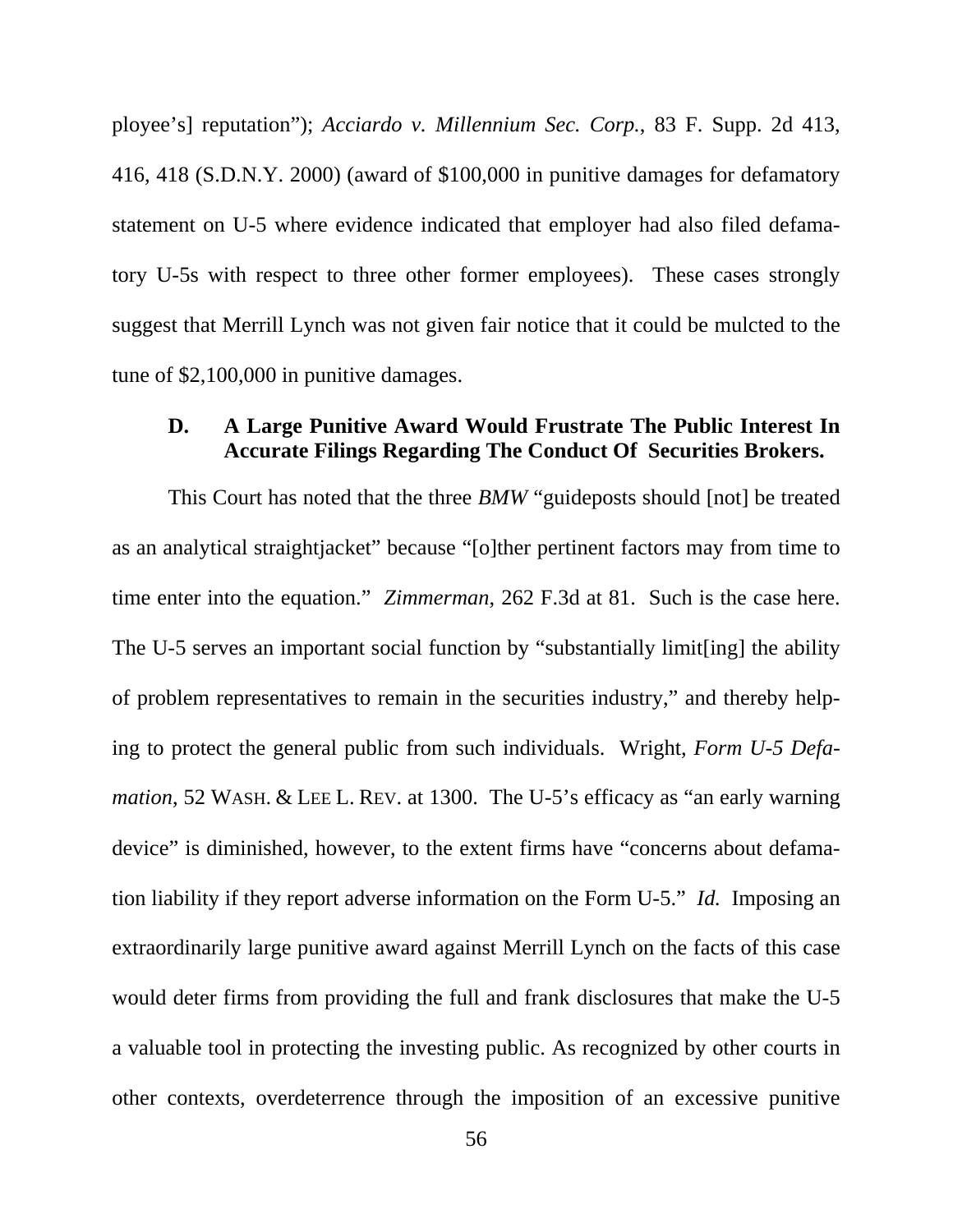<span id="page-67-0"></span>award is both unconstitutional and bad public policy. *See, e.g.*, *BMW*, 517 U.S. at 584 ("a multimillion dollar penalty" may not be upheld when "a lesser deterrent" would suffice); *In re Exxon Valdez*, 270 F.3d 1215, 1244 (9th Cir. 2001) ("if," as a result of excessive punitive damages, "there is too much risk in performing some activity, the entire activity may be avoided as a preferable alternative to bearing potentially infinite costs of avoiding the harm, and society would lose the benefit of the productive activity").

## **E. The Punitive Award Should Be Substantially Reduced.**

According to the Supreme Court, "[i]t should be presumed a plaintiff has been made whole for his injuries by compensatory damages, so punitive damages should only be awarded if the defendant's culpability, after having paid compensatory damages, is so reprehensible as to warrant the imposition of further sanctions to achieve punishment or deterrence." *State Farm*, 538 U.S. at 419. The award of \$850,000 in compensatory damages is plainly sufficient to make Galarneau whole for her alleged injuries; the additional award of \$2,100,000 in punitive damages is, for the reasons set forth above, unconstitutionally excessive. Merrill Lynch therefore respectfully requests that this Court follow its established practice in such cases and "ascertain the amount of punitive award that would be appropriate and order the district court to enter judgment in such amount." *Bisbal-Ramos*, 467 F.3d at 27; *accord Rowlett*, 832 F.2d at 207. Given the lack of reprehensibility in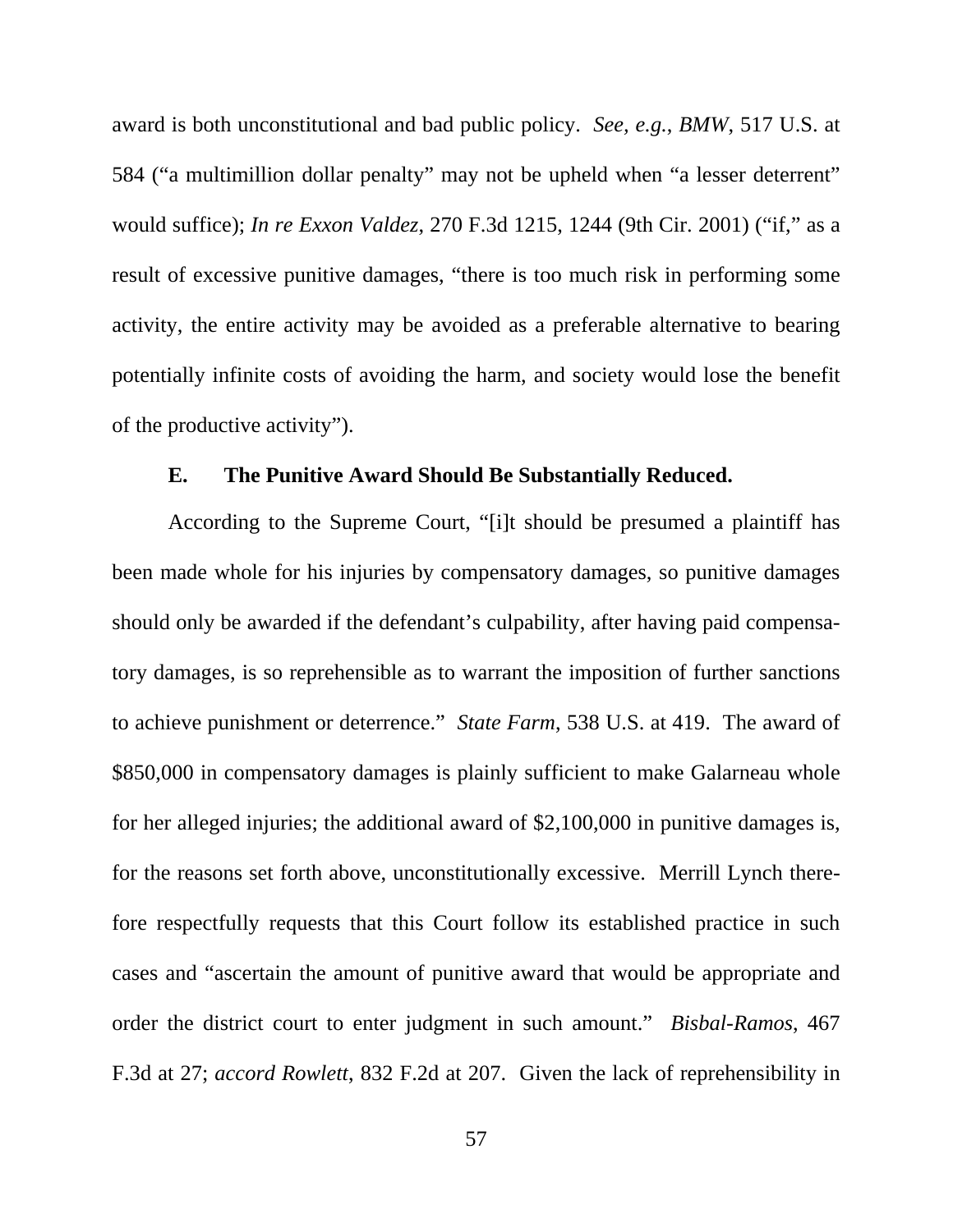<span id="page-68-0"></span>this case, Merrill Lynch submits that the award of punitive damages, if any, should be nominal.

### **CONCLUSION**

The Court should grant Merrill Lynch JMOL on the defamation claim. Failing that, the Court should order a new trial because the erroneous exclusion of evidence prejudiced Merrill Lynch. Failing that, the Court should reduce the compensatory damages to \$75,000. Even if the Court does not grant JMOL on the defamation claim or order a new trial, the Court should grant Merrill Lynch JMOL on punitive liability. Finally, failing that, the Court should reduce the punitive award to a nominal amount.

Respectfully submitted,

James R. Erwin PIERCE ATWOOD LLP One Monument Square Portland, ME 04101 (207) 791-1100 (phone) (207) 791-1350 (fax)

Eugene Volokh UCLA SCHOOL OF LAW 405 Hilgard Avenue Los Angeles, CA 90095 (310) 206-3926 (phone)

Evan M. Tager Andrew Tauber MAYER, BROWN, ROWE & MAW LLP 1909 K Street, N.W. Washington, DC 20006 (202) 263-3000 (phone) (202) 263-3300 (fax)

*Counsel for Merrill Lynch, Pierce, Fenner & Smith Incorporated* 

January 22, 2007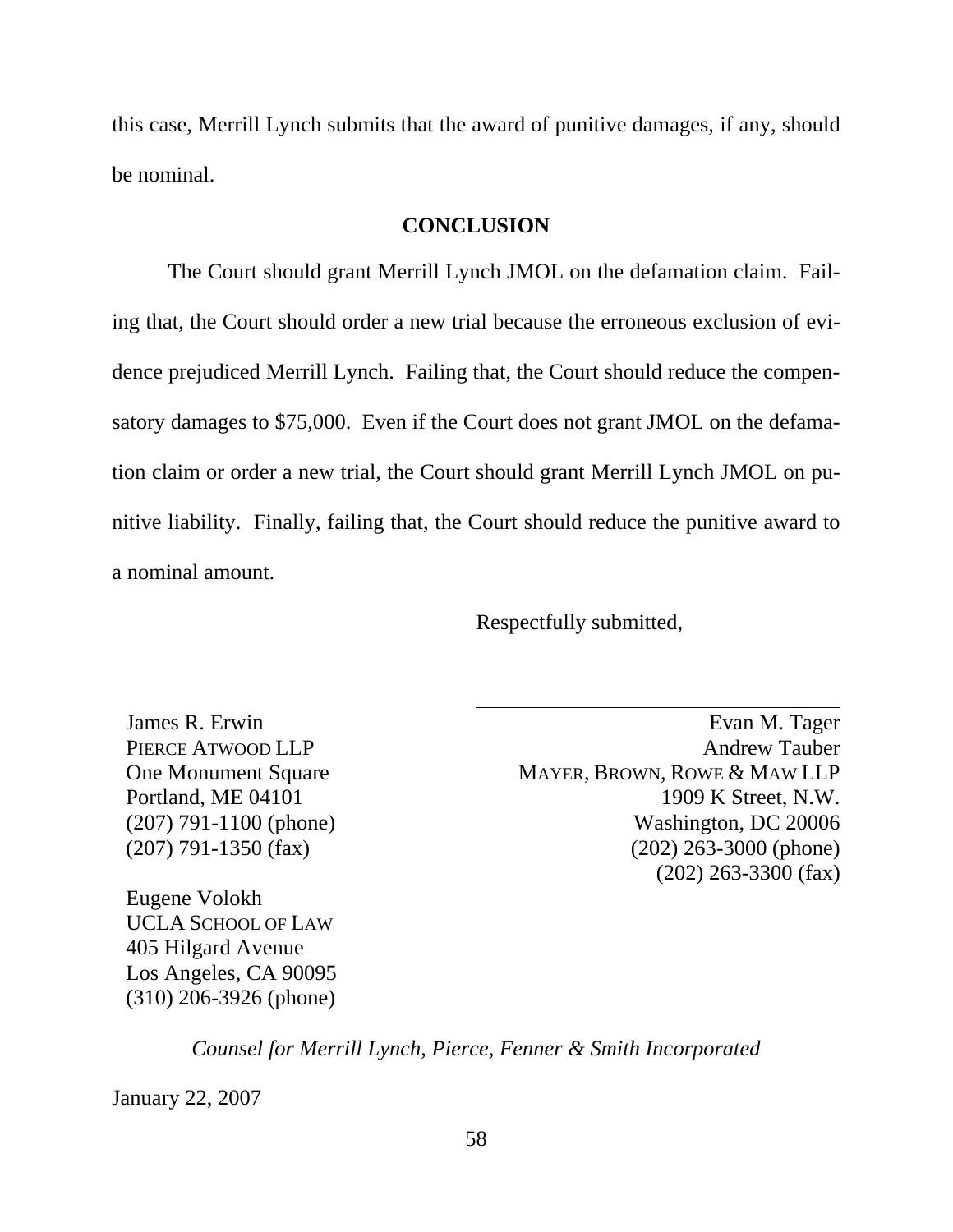### **CERTIFICATE OF COMPLIANCE**

<span id="page-69-0"></span>I, Andrew Tauber, hereby certify that: (1) this brief complies with the typevolume limitation of Fed. R. App. P. 28.1(e)(2)(B) because it contains 13,970 words, excluding the parts of the brief exempted by Fed. R. App. P.  $32(a)(7)(B)(iii)$ ; and, (2) this brief complies with the typeface requirements of Fed. R. App. P. 32(a)(5) because it has been prepared in a proportionally spaced typeface, namely Times New Roman 14, using Microsoft Word 2002.

> Andrew Tauber (#115032) MAYER BROWN ROWE & MAW, LLP 1909 K Street, N.W. Washington, DC 20006 Telephone: (202) 263-3000 *Counsel for Merrill Lynch*

\_\_\_\_\_\_\_\_\_\_\_\_\_\_\_\_\_\_\_\_\_\_\_\_\_\_\_

Dated: January 22, 2007